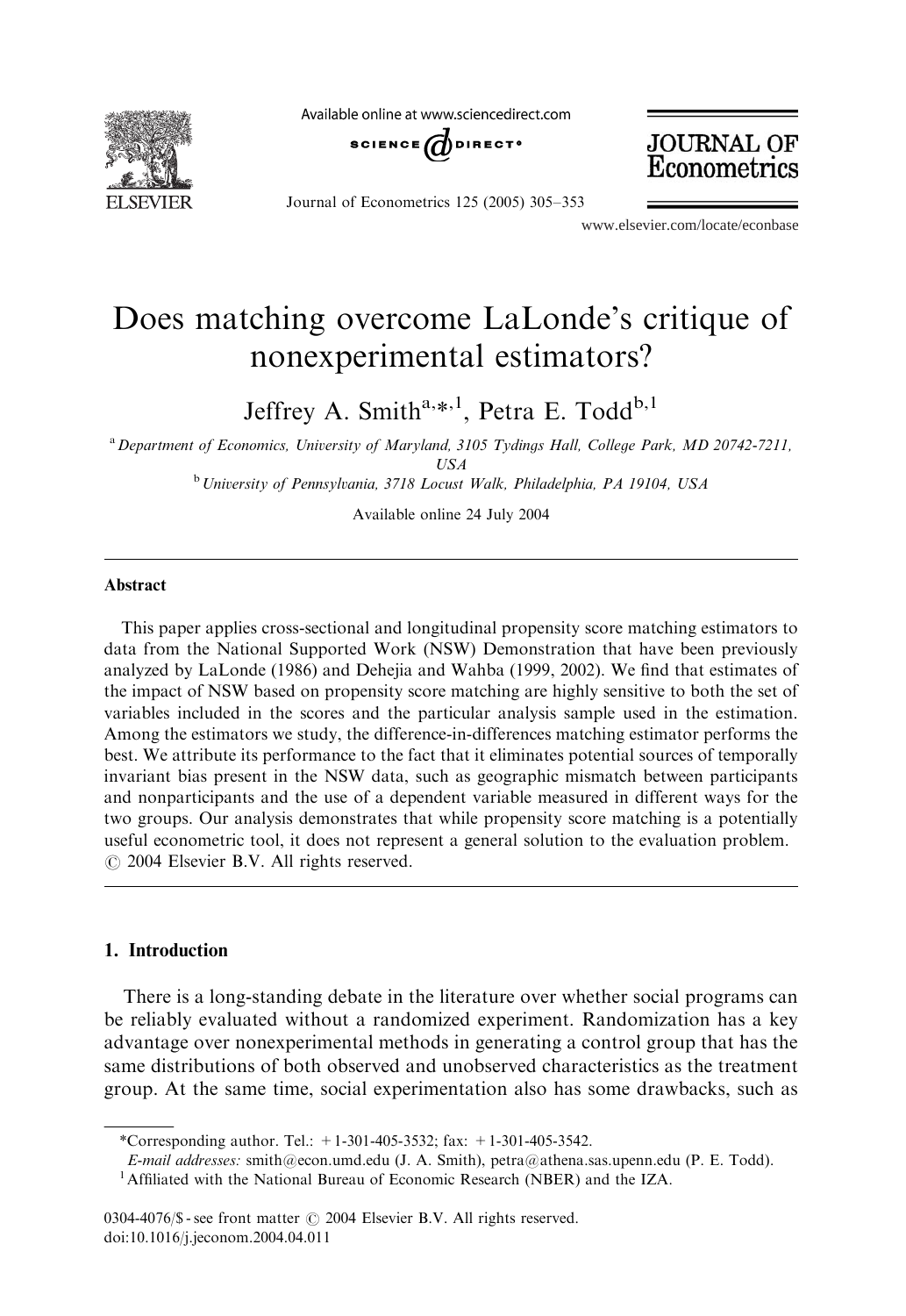high cost, the potential to distort the operation of an ongoing program, the common problem of program sites refusing to participate in the experiment and the problem of randomized-out controls seeking alternative forms of treatment.2 In contrast, evaluation methods that use nonexperimental data tend to be less costly and less [intrusive. Also, f](#page-47-0)or some questions of interest, they are the only alternative.<sup>3</sup>

The major obstacle in implementing a nonexperimental evaluation strategy is choosing among the wide variety of estimation methods available in the literature. This choice is important given the accumulated evidence that impact estimates are often highly sensitive to the estimator chosen. A literature has arisen, starting with LaLonde (1986), that evaluates the performance of nonexperimental estimators using experimental data as a benchmark. Much of this literature implicitly frames the question as one of searching for ''the'' nonexperimental estimator that will always solve the selection bias problem inherent in nonexperimental evaluations. Two recent contributions to this literature by Deh[ejia and Wahba \(](#page-47-0)DW) (1999, 2002) have drawn attention to a class of estimators called *propensity score matching* estimators. They apply these matching estimators to the same experimental data fr[om the National Supported Wo](#page-46-0)rk (NSW) Demonstration, and the same nonexperimental [data from the Cu](#page-47-0)rrent Population Survey (CPS) and the Panel Study of Income Dynamics (PSID), analyzed by LaLonde (1986) and find very low biases. The[ir findings have made propensity score matching the es](#page-47-0)timator du jour in the evaluation literature.

Dehejia and Wahba's (1999, 2002) finding of low bias from applying propensity score matching to LaLonde's (1986) data is surprising in light of the lessons learned from the analyses of Heckman, Ichimura and Todd and Heckman, Ichimura, Smith and Todd (Heckman et al. (1997a), Heckman et al. (1996, 1998a)) (henceforth HIT and HIST) using the experimental data from the U.S. National Job Training Partnership Act (JTPA) Study. They conclude that in order for matching estimators to have low bias, it is im[portant that the d](#page-47-0)ata [include a rich set of variables relate](#page-46-0)d to program participation and labor market outcomes, that the nonexperimental comparison group be drawn from the same local labor markets as the participants, and that the dependent [variable \(typically e](#page-46-0)arnings) be measured in the same way for participants and nonparticipants. All three of these conditions fail to [hold in the](#page-47-0) [NSW](#page-47-0) data analyzed by LaLonde (1986) and Dehejia and Wahba (1999, 2002).

In this paper, we reanalyze these data, applying both cross-sectional and longitudinal variants [of propensity score](#page-46-0) [matching. We](#page-47-0) [find that t](#page-46-0)[he low bias](#page-47-0) [estimates](#page-47-0) [obtained](#page-47-0) [by](#page-47-0) DW (19[99,](#page-47-0) [2002\)](#page-47-0) using various cross-sectional matching estimators are [highly](#page-46-0) [sensitive](#page-46-0) [to](#page-46-0) their choice of a particular subsample of LaLonde's (1986) data for their analysis. We also find the changing the set of variables used to

<sup>2</sup>On these points see, e.g., Burtless and Orr (1986), Heckman (1992), Burtless (1995), Heckman and Smith (1995), Heckman et al. (1999) and Heckman et al. (2000).<br><sup>3</sup>For example, Eberwein et al. (1997) analyze the effects of a job training program on employment

probabilities and on the lengths of employment spells. Experimental data do not solve the selection problem that arises when comparing spells for program participants and nonparticipants at points in time after leaving the program. Solving this selection problem requires application of nonexperimental evaluation methods.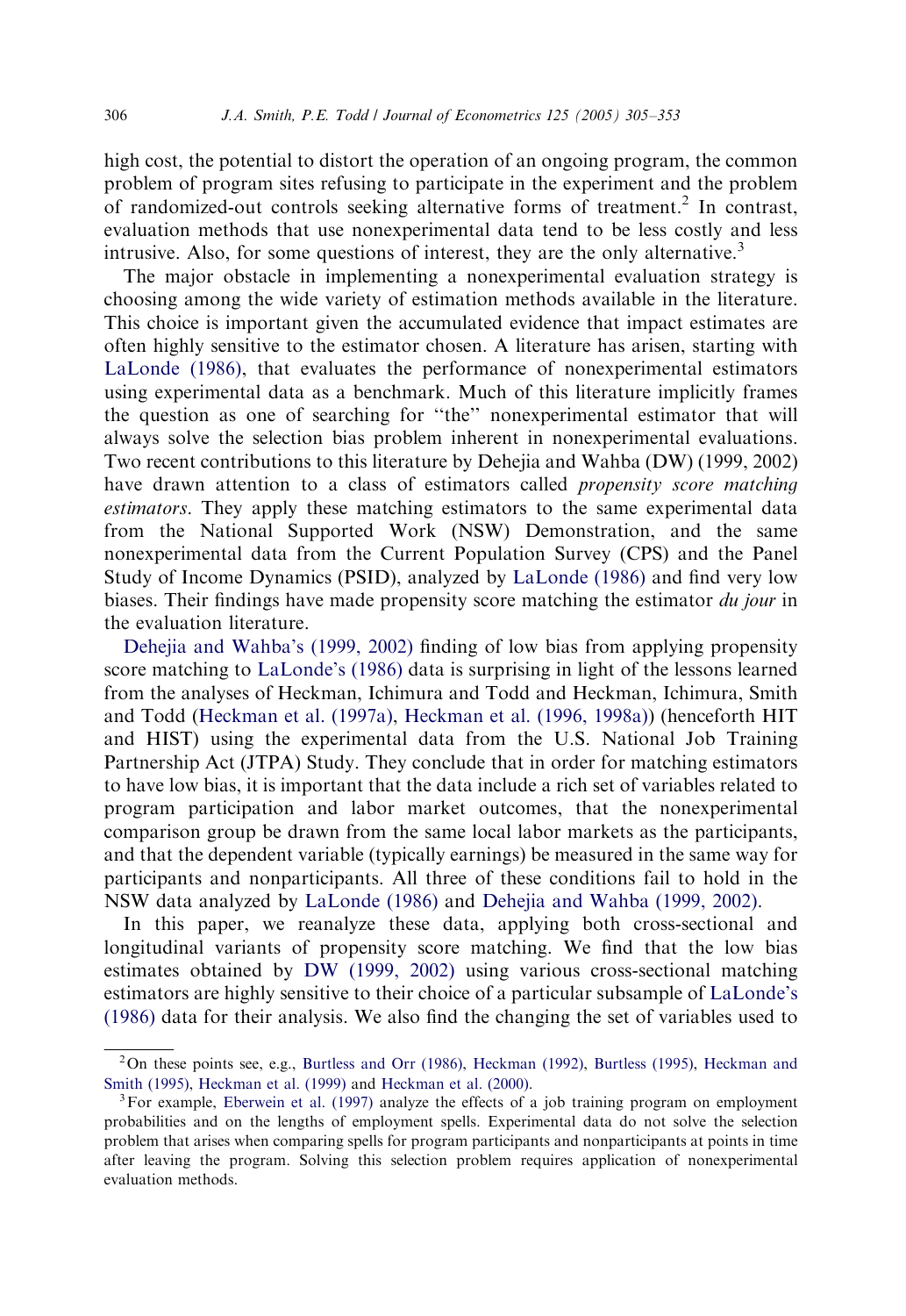estimate the propensity scores strongly affects the estimated bias in LaLonde's original sample. At the same time, we find that difference-in-differences (DID) matching estimators exhibit better performance than the cross-sectional estimators. This is consistent with the evidence from the JTPA data in HIT (1997a) and HIST (1998a) on the importance of avoiding geographic mismatch and of measuring the dependent variable in the same way in the treatment and comparison groups. Both these sources of bias are likely to be relatively stable over time, and so should difference out. More generally, our findings make it clear that propensity score matching does not represent a ''magic bullet'' that solves the selection problem in every context. The implicit search for such an estimator in the literature cannot succeed. Instead, the optimal nonexperimental evaluation strategy in a given context depends critically on the available data and on the institutions governing selection into the program.

The plan of the paper is as follows. Section 2 reviews some key papers in the previous literature on the choice among alternative nonexperimental estimators. Section 3.1 lays out the evaluation problem and Section 3.2 briefly describes commonly used nonexperimental estimators. Section 3.3 describes the cross-sectional and difference-in-differences matching estimators that we focus on in our study. Sections 3.4 and 3.5 briefly address the issues of choice-based sampling and the bias that arises from incomplete matching, respectively. Section 3.6 explains how we use the experimental data to benchmark the performance of nonexperimental estimators. Section 4 describes the NSW program. Section 5 describes our analysis samples from the NSW data and the two comparison groups. Section 6 presents our estimated propensity scores and Section 7 discusses the ''balancing tests'' used in some recent studies to aid in selecting a propensity score specification. Sections 8 and 9 give the bias estimates obtained using matching and regression-based estimators, respectively. Section 10 displays evidence on the use of specification tests applied to our cross-sectional matching estimators and Section 11 concludes.

# 2. Previous research

Several previous paper[s use data from t](#page-47-0)he National Supported Work Demonstration experiment to study the performance of econometric estimators. LaLonde (1986) was the first and the data we use come from his study. [He arranged the N](#page-46-0)SW data into two samples: one of AFDC women and one of disadvantaged men. The comparison group subsamples were constructed from two national survey datasets: the CPS and the PSID. LaLonde (1986) applies a number of standard evaluation estimators, including simple regression adjustment, difference-in-differences, and the two-step version of the bivariate normal selection model in Heckman (1979). His findings show that alternative estimators produce very different estimates, most of which deviate substantially from the experimental benchmark impacts. This is not necessarily surprising, given that the different estimators depend on different assumptions about the nature of the outcome and program participation processes. Unless there is no selection problem, at most one set of assumptions will be satisfied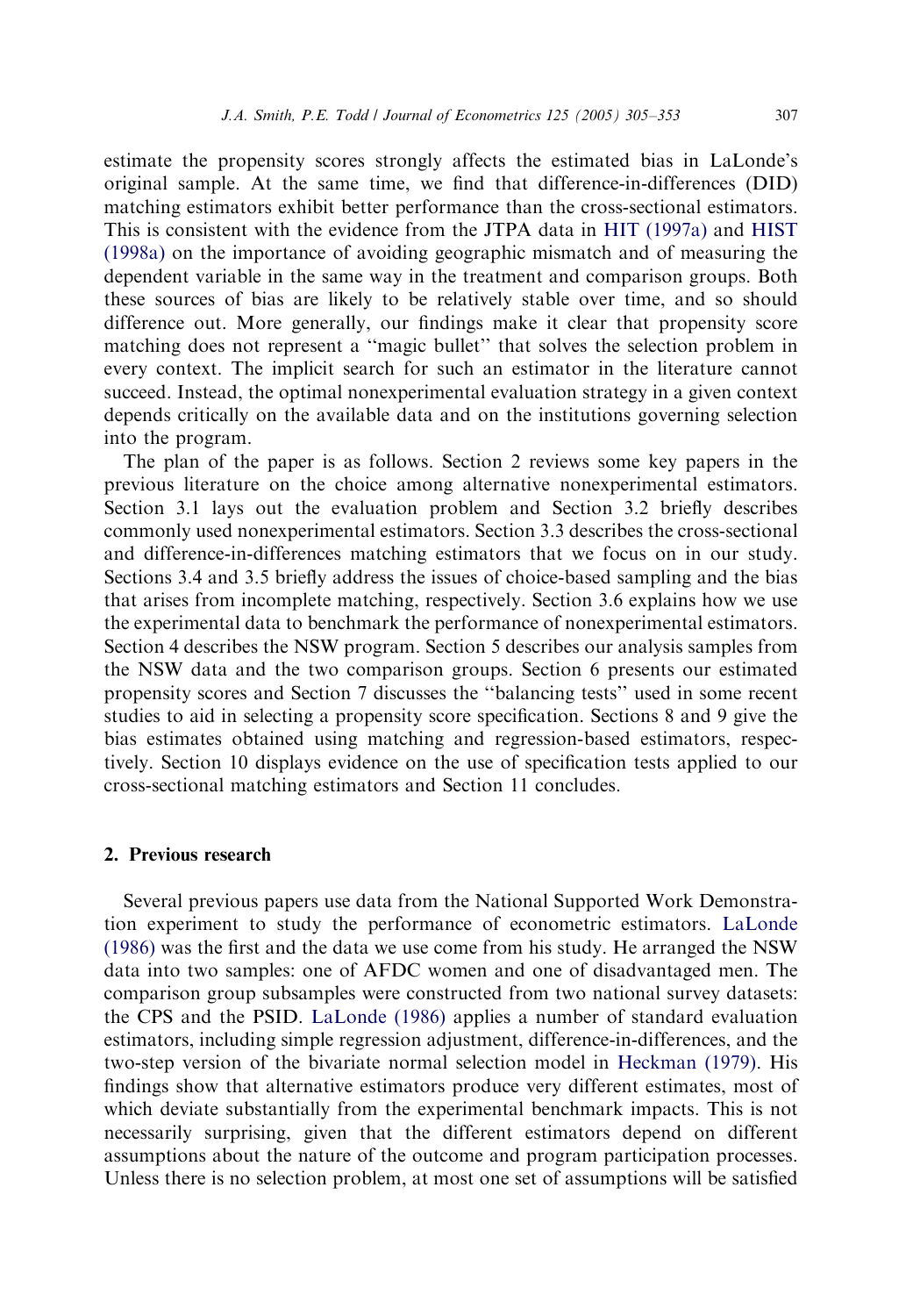[in the](#page-46-0) [data. Using a limited set of sp](#page-46-0)ecification tests, LaLonde (1986) concludes that no good way exists to sort a[mong the compet](#page-47-0)ing estimators and, hence, that n[onexperimental methods do n](#page-47-0)ot provide an e[ffective means of](#page-47-0) evaluating programs. His paper played an important role in the late 1980s movement towards using experiments to evaluate social programs (see, e.g., Burtless and Orr, 1986; Burtless, 1995). Fraker and Maynard (1987) perform a similar analysis that focuses more on comparison group selection than LaLonde (1986) and r[each similar conclusions.](#page-47-0)

Heckman and Hotz (1989) respond to the LaLonde (1986) study by applying a broader range of specification tests to guide the choice among nonexperimental estimators.<sup>4</sup> The primary test they consider is based on pre-program data, so its validity depends on the assumption that the outcome and participation processes are similar in pre-program and post-program [time periods.](#page-47-0) Heck[man and Hotz \(1989\)](#page-47-0) [find th](#page-47-0)at the tests they apply to the NSW data exclude the estimators that would imply a substantially different qualitative conclusion [\(impact sign a](#page-46-0)nd statistical significance) than the experiment.<sup>5</sup>

In the more recent evaluation literature, researchers ha[ve focused on matching](#page-48-0) [estima](#page-48-0)tors, which were not considered by LaLonde (1986) or Heckman and Hotz (1989). Unlike some of the early studies evaluating the Comprehensive Employment and Training Act (JTPA's predecessor) surveyed in Barnow (1987), which used variants of matching, the recent literature focuses on matching on the probability of participating in the program. This technique, introduced in Rosenbaum and Rubin (1[983\), is called propen](#page-47-0)sity s[core matching.](#page-47-0) Traditional propensity score matching methods pair each program participant with a single nonparticipant, where pairs are chosen based on the degree of similarity in the estimated probabilities of participating in the program (the propensity scores). The mean impact of the program is estimated by the mean difference in the outcome[s of the matc](#page-47-0)hed [pairs.](#page-47-0) [HIT](#page-47-0) (1997a, 1998b) and HIST (1998a) extend traditional pairwise matching methods in several ways. First, they describe kernel and local linear matching estimators that use multiple nonparticipants in constructing the estimated counter-

factual outcome. The main advantage of these estimators vis-a-vis pairwise matching is a reduction in the asymptotic mean squared error. Second, HIT (1997a) and HIST (1998a) [propose](#page-47-0) [modified](#page-47-0) versions of matching estimators that can be implemented when longitudinal or repeated cross-section data are available. These estimators

<sup>4</sup>Heckman and Hotz (1989) make use of somewhat different data from the NSW experiment than LaLonde does. Their two samples [consist of female AFDC re](#page-47-0)cipients, as in LaLonde, and young high [school dropouts,](#page-47-0) most but not all of whom are men. They do not make use of the ex-convict and ex-addict samples. In addition, they use grouped earnings data from Social Security earni[ngs records for bo](#page-46-0)t[h the](#page-46-0) [NSW](#page-46-0) s[amples and the c](#page-47-0)[omparison groups, while LaLon](#page-46-0)[de uses individ](#page-48-0)ual l[evel Social Security earni](#page-48-0)ngs records for the CPS comparison group and survey-based earnings measures for the NSW sample and for the PSID comparison group. Because their administrative data do not suffer from attrition problems, the sample of AFDC women used in Heckman and Hotz (1989) is substantially larger than that used in LaLonde (1986).

These tests have also been applied in an evaluation context by, among others, Ashenfelter (1978), Bassi (1984), LaLonde (1986), Friedlander and Robins (1995), Regnér (2002) and Raaum and Torp (2002).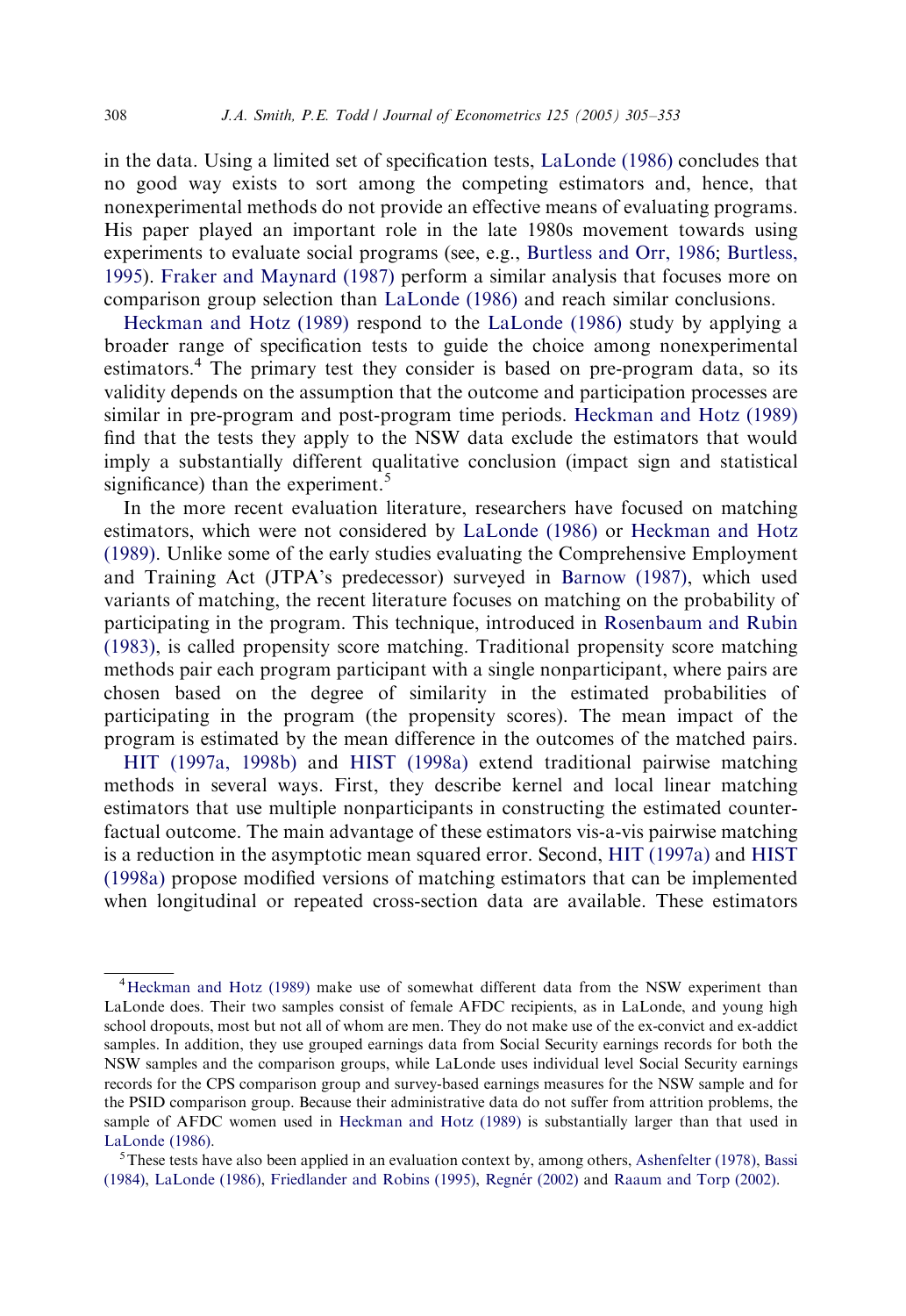eliminate time-invariant differences in outcomes between participants and nonparticipants that cross-sectional matching fails to eliminate.

HIT (1997a) and HIST (1998a) evaluate the performance of both the traditional pairwise matching estimators and cross-sectional and longitudinal versions of their kernel and local linear matching estimators using experimental data from the U.S. National JTPA Study combined with comparison group samples drawn from three sources. They show that data quality is a crucial ingredient to any reliable estimation strategy. Specifically, the estimators examined are only found to perform well in replicating the results of the experiment when they are applied to comparison group data satisfying the following criteria: (i) the same data sources (i.e., the same surveys or the same type of administrative data or both) are used for participants and nonparticipa[nts, so that](#page-47-0) earn[ings and othe](#page-47-0)r characteristics are measured in an analogous way, (ii) participants and nonparticipants reside in th[e same local labor](#page-47-0) markets, and (iii) the data contain a rich set of variables that affect both program participation and labor market outcomes. If the comparison group data fail to satisfy these criteria, the performance of the estimators diminishes greatly. Based on this evidence, HIT (1997a) and HIST (1998a) hypothesize that data quality probably accounts for muc[h of the poor per](#page-46-0)formance of the estimators in LaLonde's (1986) study, where participant and nonparticipant samples were located in different local labor markets, the data were collected using a combination of different survey instruments and administrative data sources and the data contain only very limited information on observable characteristics.

More recently, [DW \(1999, 2](#page-47-0)002) [use the NSW d](#page-47-0)[ata to evaluate the](#page-46-0) performance of propensity score matching methods, including pairwise matching and caliper matching (see Section 3.3 for detailed descriptions). They find that these simple matching estimators succeed in closely replicating the experi[mental NSW resu](#page-46-0)lts, even through the comparison group data do not satisfy any of the criteria found to be important in HIT (1997a) and [HIST \(1998a\).](#page-47-0) D[W \(1999, 2002\)](#page-47-0) are now widely cited in the empirical literatu[re as showing that](#page-46-0) propensity sco[re matching solves](#page-47-0) [the](#page-47-0) selection problem.

In this paper, we use the same NSW data employed by DW (1999, 2002) to evaluate the performance of both traditional, pairwise matching methods and of the newer methods developed in HIT (1997a, 1998b) and HIST (1998a). We find that a major difference between the DW (1999, 2002) studies and the LaLonde (1986) study is that DW exclude about 40 percent of the observations used in LaLonde's (1986) study in order to incorporate one additional variable into their propensity score model. As we show below, this res[triction makes a](#page-47-0) tremendous difference to their results, as it has the effect of eliminating many of th[e higher earners fr](#page-47-0)om the sample. Eliminating participants with high pre-program earnings attenuates the pre-program ''dip'' and thereby makes the selection problem easier to solve. In fact, almost any conventional evaluation estimator applied to the smaller DW samples exhibits lower bias than when applied to the full LaLonde (1986) sample. When we apply crosssectional matching estimators to either the full LaLonde (1986) sample or an alternative subsample of persons randomly assigned early in the experiment, we find large biases. Similarly, changing to an alternative propensity score specification also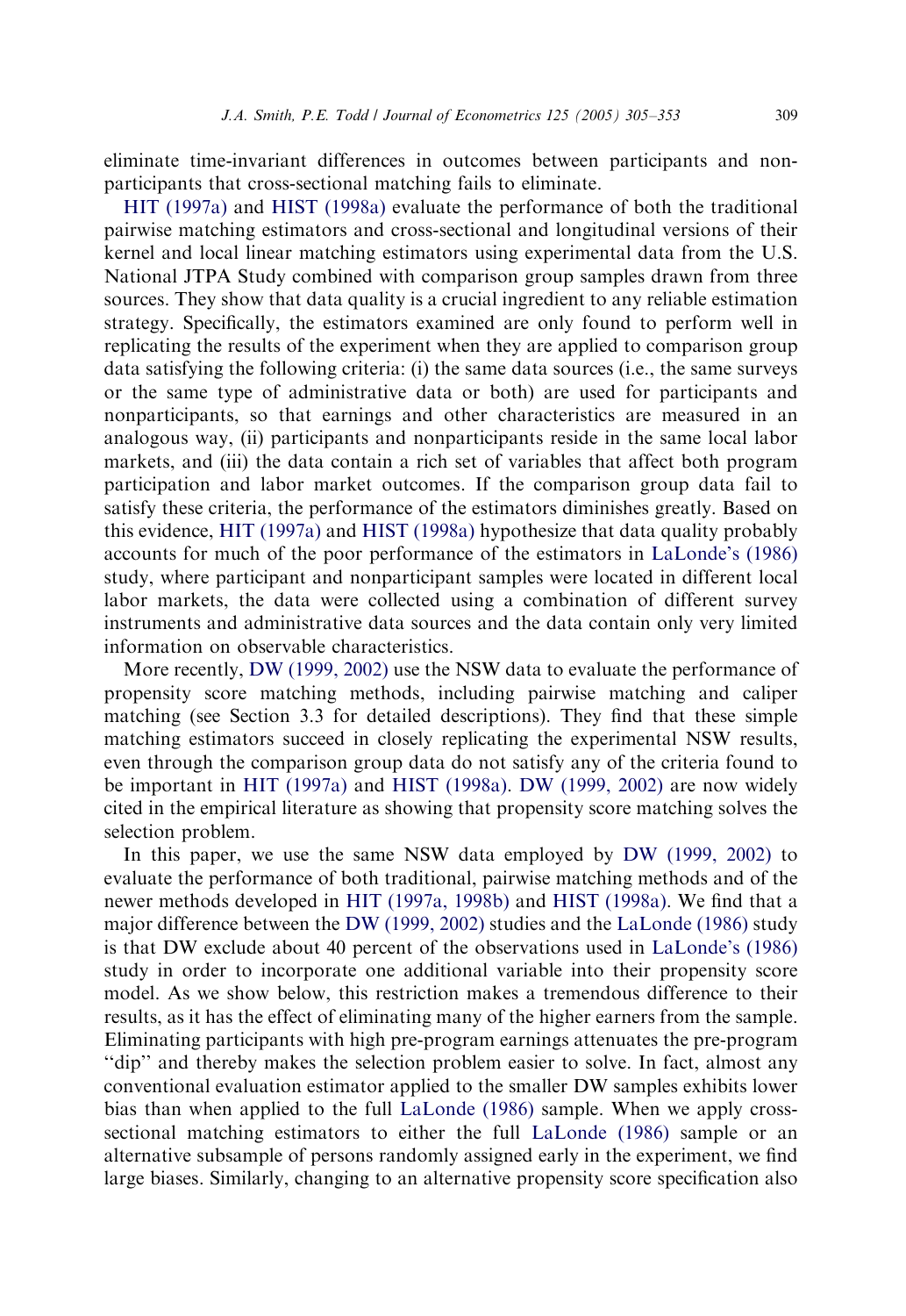increases the estimated bias. Consistent with the likely sources of bias in the NSW data, we find that difference-in-differences matching estimators developed in HIT (1997a) and HIST (1998a) perform better than cross-sectional matching estimators for both comparison groups.

# 3. Methodology

#### 3.1. The evaluation problem

Assessing the impact of any intervention requires making an inference about the outcomes that would have been observed for program participants had they not participated. Denote by  $Y_1$  the outcome conditional on participation and by  $Y_0$  the outcome conditional on non-participation, so that the impact of participating in the program is

$$
\Delta = Y_1 - Y_0.
$$

For each person, only  $Y_1$  or  $Y_0$  is observed, so  $\Delta$  is not observed for anyone. This missing data problem lies at the heart of the evaluation problem.

Let  $D = 1$  for the group of individuals who applied and got accepted into the program for whom  $Y_1$  is observed. Let  $D = 0$  for persons who do not enter the program for whom  $Y_0$  is observed. Let X denote a vector of observed individual characteristics used as conditioning variables. The most common evaluation parameter of interest is the [mean impact of tr](#page-47-0)eat[ment on the treated](#page-46-0),<sup>6</sup>

$$
TT = E(\Delta|X, D = 1) = E(Y_1 - Y_0|X, D = 1)
$$
  
= E(Y<sub>1</sub>|X, D = 1) - E(Y<sub>0</sub>|X, D = 1), (1)

which estimates the average impact of the program among those participating in it. It is the parameter on which LaLonde (1986) and DW (1999, 2002) focus.<sup>7</sup> When Y represents earnings, a comparison of the mean impact of treatment on the treated with the average per-participant cost of the program indicates whether or not the program's benefits outweigh its costs, which is a key question of interest in many evaluations.

Most experiments are designed to provide evidence on the treatment-on-thetreated parameter. Data on program participants identifies the mean outcome in the treated state,  $E(Y_1|X, D = 1)$ , and the randomized-out control group provides a direct estimate of  $E(Y_0|X,D=1)$ . In nonexperimental (or observational) studies, no [direct estimate of this counterfactual mean is available. Instead, the e](#page-47-0)[con](#page-46-0)[ometrically](#page-47-0) [adjusted ou](#page-47-0)tcomes of the nonparticipants proxy for the missing counterfactual. Selection bias, or evaluation bias, consists of the difference between the adjusted

<sup>&</sup>lt;sup>6</sup>Following the literature, we use "treatment" and "participation" interchangeably throughout.

<sup>&</sup>lt;sup>7</sup> However, many other parameters may be of interest in an evaluation. See, e.g., Eberwein et al. (1997), Heckman et al. (1997b), Heckman et al. (1999), Heckman (2001), Heckman et al. (2001) and Heckman and Vytlacil (2001) for discussions of other parameters of interest.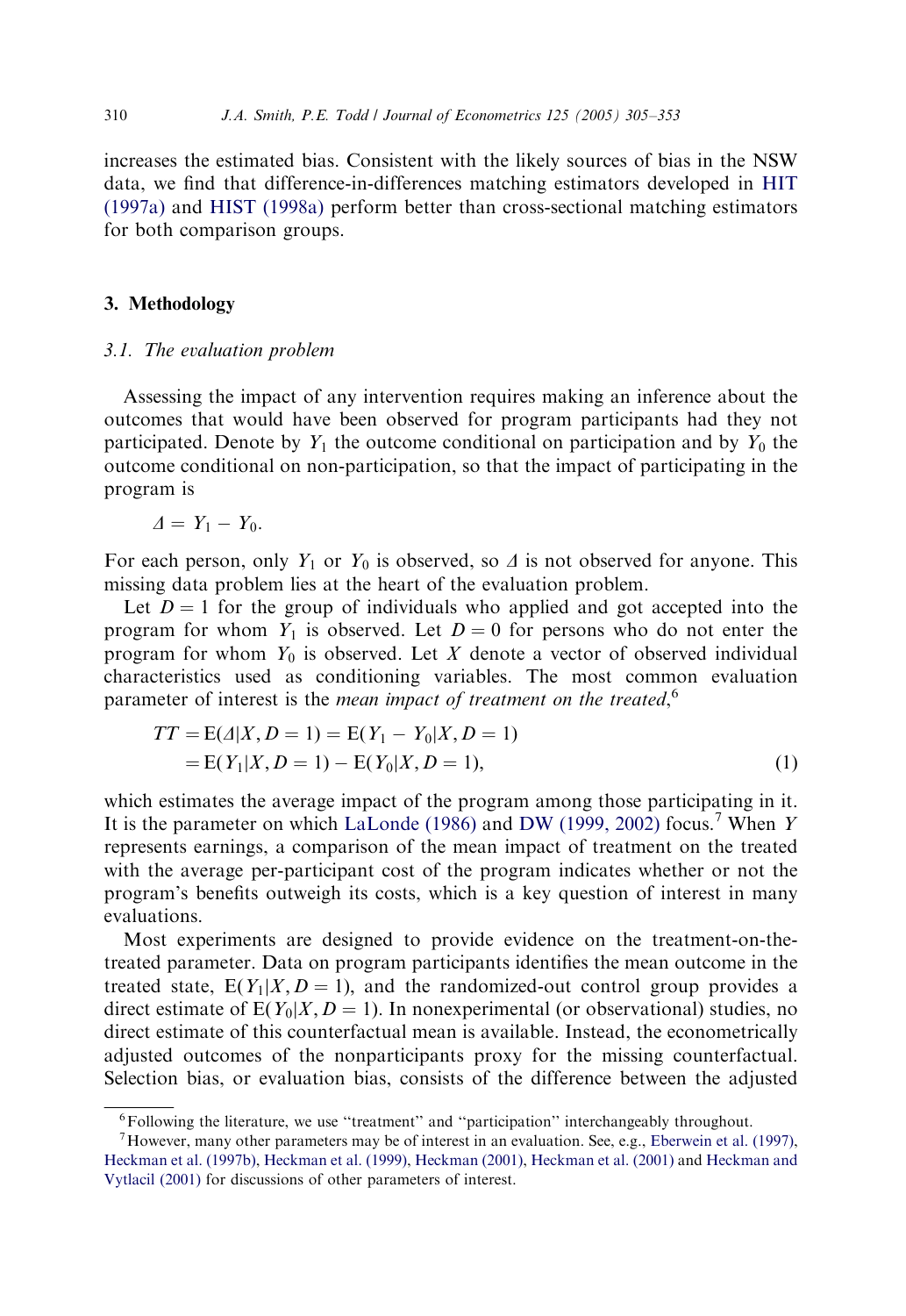outcomes of the nonparticipants and the desired counterfactual mean. In the next section, we discuss common approaches for estimating the missing counterfactual mean. We apply these approaches to the NSW data in Section 9.

#### 3.2. Three commonly used nonexperimental estimators

Nonexperimental estimators use two types of data to impute counterfactual outcomes for program participants: data on participants prior to entering the program and data on nonparticipants. Three common evaluation estimators are the before–after, cross-section and difference-in-differences estimators. We next describe the estimators and their assumptions.

Assume that outcome measures  $Y_{1it}$  and  $Y_{0it}$ , where i denotes the individual and t the time period, can be represented by

$$
Y_{1it} = \varphi_1(X_{it}) + U_{1it},
$$
  
\n
$$
Y_{0it} = \varphi_0(X_{it}) + U_{0it},
$$
\n(2)

where  $U_{1it}$  and  $U_{0it}$  are distributed independently across persons and satisfy  $E(U_{1it}) = 0$  and  $E(U_{0it}) = 0$ . The observed outcome is  $Y_{it} = D_i Y_{1it} + (1 - D_i) Y_{0it}$ , which can be written as

$$
Y_{it} = \varphi_0(X_{it}) + D_i \alpha^*(X_{it}) + U_{0it}, \qquad (3)
$$

where  $\alpha^*(X_{it}) = \varphi_1(X_{it}) - \varphi_0(X_{it}) + U_{1it} - U_{0it}$  is the treatment impact. This is a random coefficient model because the impact of treatment varies across persons even conditional on  $X_{ii}$ . Assuming that  $U_{0ii} = U_{1ii} = U_{ii}$ , so that the unobservable is the same in the treated and untreated states, and assuming that  $\varphi_1(X_{it}) - \varphi_0(X_{it})$  is constant with respect to  $X_{it}$ , yields the fixed coefficient or "common effect" version of the model often used in empirical work.

Before–after estimators: A before–after estimator uses pre-program data to impute counterfactual outcomes for program participants. To simplify notation, assume that the treatment impact  $\alpha^*$  is constant across individuals. Let t' and t denote time periods before and after the program start date. The before–after estimator of the program impact is the least-squares solution ( $\hat{\alpha}_{BA}$ ) to  $\alpha^*$  in

$$
Y_{it} - Y_{it'} = \varphi(X_{it}) - \varphi(X_{it'}) + \alpha^* + U_{it} - U_{it'}.
$$

For  $\hat{\alpha}_{BA}$  to be a consistent estimator, we require that  $E(U_{it} - U_{it'}) = 0$  and  $E(U_{it} - U_{it'})$  $U_{it}(\varphi(X_{it}) - \varphi(X_{it'})) = 0$ . A special case where this assumption would be satisfied occurs when  $U_{it} = f_i + v_{it}$ , where  $f_i$  depends on i but does not vary over time and  $v_{it}$  is a random error term (i.e.,  $U_{it}$  satisfies a fixed effect assumption).

A drawback of a before–after estimation strategy is that identification of  $\alpha^*$  breaks down in the presence of time-specific intercepts.<sup>8</sup> Before–after estimates can also be sensitive to the choice of base time period due to ''Ashenfelter's dip'', the commonly observed pattern that the mean earnings of program participants decline during the

<sup>&</sup>lt;sup>8</sup>Suppose  $\varphi(X_{it}) = X_{it}\beta + \gamma_t$ , where  $\gamma_t$  is a time-specific intercept common across individuals. Such a common time effect may arise, for example, from life-cycle wage growth or from the business cycle. In this example,  $\alpha^*$  is confounded with  $\gamma_t - \gamma_{t'}$ .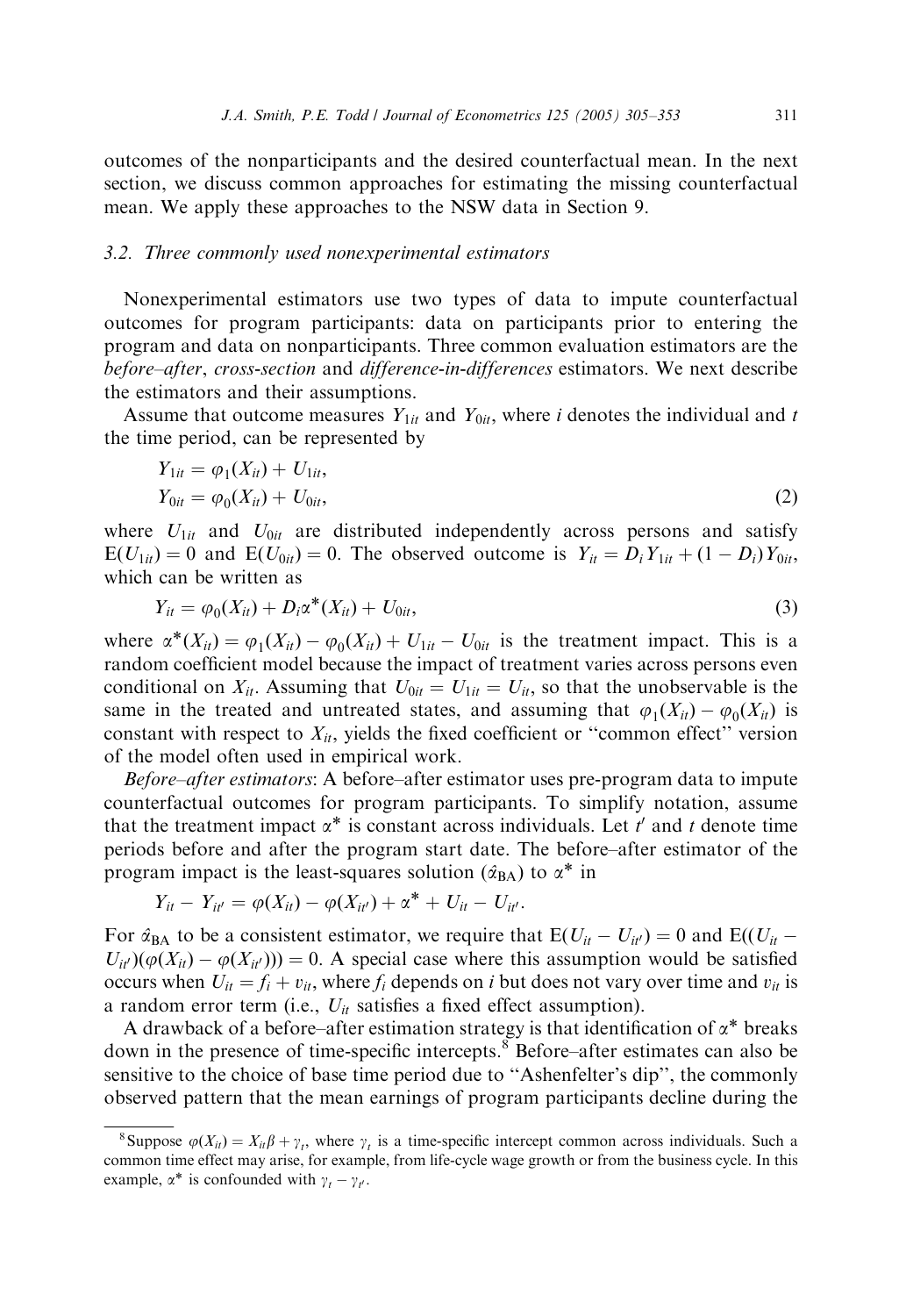period just prior to participation. See the discussions in Ashenfelter (1978), Heckman and Smith (1999) and Heckman et al. (1999).

Cross-section estimators: A cross-section estimator uses data on  $D = 0$  persons in a single time period to impute the counterfactual outcomes for  $D = 1$  persons in the same time period. Define  $\hat{\alpha}_{CS}$  as the ordinary least-squares solution to  $\alpha^*$  in

$$
Y_{it} = \varphi(X_{it}) + D_i \alpha^* + U_{it}.
$$
\n<sup>(4)</sup>

Bias for  $\alpha^*$  arises if  $E(U_{it}D_i) \neq 0$  or  $E(U_{it}\varphi(X_{it})) \neq 0$ .

Difference-in-differences estimators: A difference-in-differences (DID) estimator measures the impact of the program by the difference between participants and nonparticipants in the before–after difference in outcomes. It uses both pre- and post-program data (*t* and *t'* data) on  $D = 1$  and  $D = 0$  observations. The differencein-differences [estimator](#page-47-0)  $\hat{\alpha}_D$  corresponds to the least-squares solution for  $\alpha^*$  in

$$
Y_{it} - Y_{it'} = \varphi(X_{it}) - \varphi(X_{it'}) + D_i \alpha^* + \{U_{it} - U_{it'}\}.
$$
\n(5)

This estimator addresses one shortcoming of the before–after estimator in that it allows for time-specific intercepts that are common across groups.<sup>9</sup> The estimator requires that  $E(U_{it} - U_{it'}) = 0$ ,  $E((U_{it} - U_{it'})D_i) = 0$  and  $E((U_{it} - U_{it'})\{\varphi(X_{it}) \varphi(X_{it'})\}$ ) = 0. LaLonde (1986) implements both the standard estimator just described and an "unrestricted" version that includes  $Y_{it'}$  as a right-hand-side variable. The latter estimator relaxes the implicit restriction in the standard DID estimator that the coefficient associated w[it](#page-48-0)h lagged  $Y_{it'}$  equals 1.

#### 3.3. Matching methods

Traditional matching estimators pair each program participant with an observably similar nonparticipant and interpret the difference in their outcomes as the effect of the program (see, e.g., Rosenbaum and Rubin, 1983). Matching estimators are justified by the assumption that outcomes are independent of program participation conditional on a set of observable characteristics. That is, matching assumes that there exists a set of observable conditioning variables Z (which may be a subset or a superset of X) for which the nonparticipation outcome  $Y_0$  is independent of participation status D conditional on  $Z$ <sup>10</sup>,

$$
Y_0 \perp\!\!\!\perp D|Z. \tag{6}
$$

It is also assumed that for all  $Z$  there is a positive probability of either participating  $(D = 1)$  or not participating  $(D = 0)$ , i.e.

$$
0 < \Pr(D = 1|Z) < 1. \tag{7}
$$

<sup>&</sup>lt;sup>9</sup>To see this, suppose that  $Y_{it} = \gamma_t + D_i \alpha^* + U_{it}$  and that  $Y_{it'} = \gamma_{t'} + U_{it'}$ . Then  $Y_{it} - Y_{it'} = (\gamma_t - \gamma_{t'}) +$  $D_i\alpha^* + \{U_{it} - U_{it'}\}$ , where the difference in the time-specific intercepts,  $(\gamma_t - \gamma_{t'})$ , becomes the intercept in the difference equation. In contrast to the before–after estimator, in this case  $(\gamma_t - \gamma_{t'})$  and  $\alpha^*$  are separately identified, because the  $D = 0$  observations, which are not used in the before–after estimator, identify  $(\gamma_t - \gamma_{t})$ .

<sup>&</sup>lt;sup>10</sup> In the terminology of Rosenbaum and Rubin (1983) treatment assignment is "strictly ignorable" given Z: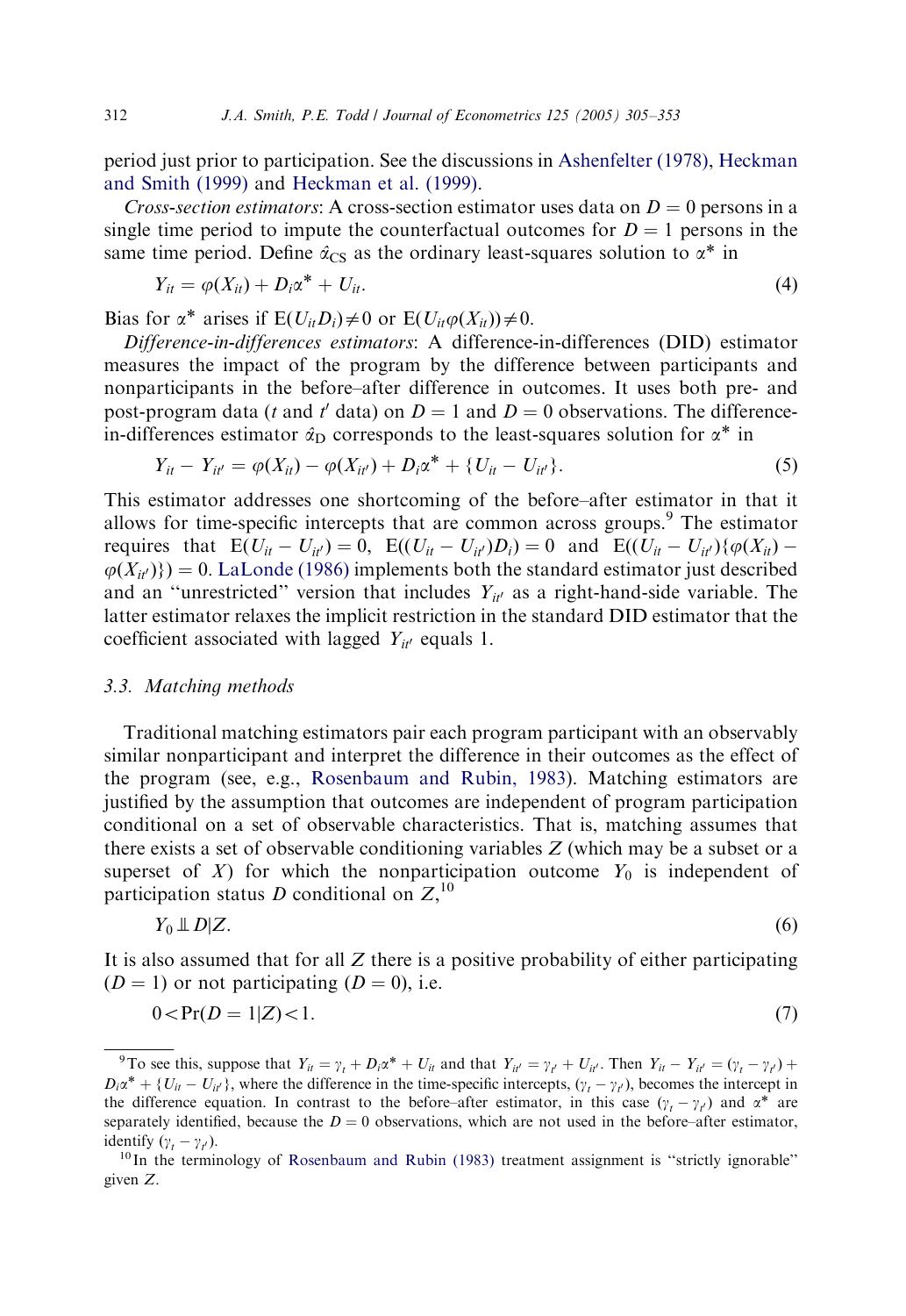This assumption implies that a match can be found for all  $D = 1$  persons. If assumptions (6) and (7) are satisfied, then, after conditioning on  $Z$ , the  $Y_0$ distribution observed for the matched nonparticipant group can be substituted for the missing  $Y_0$  distribution for participants.

Assumption (6) is overly strong if the parameter of interest is the mean impact of treatment on the treated  $(TT)$ , in which case conditional mean independence suffices:

$$
E(Y_0|Z, D = 1) = E(Y_0|Z, D = 0) = E(Y_0|Z).
$$
\n(8)

Furthermore, when TT is the parameter of interest, the condition  $0 < Pr(D = 1|Z)$  is also not required, because that condition only guarantees the possibility of a participant analogue for each nonparticipant. The TT parameter requires only the possibility of a nonparticipant analogue for each participant. For completeness, the required condition is

$$
Pr(D = 1|Z) < 1. \tag{9}
$$

Under these assumptions—either (6) and (7) or (8) and (9)—the mean impact of treatment on the treated can be written as

$$
TT = E(Y_1 - Y_0|D = 1)
$$
  
= E(Y<sub>1</sub>|D = 1) - E<sub>Z|D=1</sub> {E<sub>Y</sub>(Y<sub>0</sub>|D = 1, Z)}  
= E(Y<sub>1</sub>|D = 1) - E<sub>Z|D=1</sub> {E<sub>Y</sub>(Y<sub>0</sub>|D = 0, Z)},

[where the first term](#page-47-0) can be estimated from the treatment group and the second term fr[om the mean outc](#page-46-0)omes of the matched (on Z) comparison group.

In a social experiment, (6) and (7) are satisfied by virtue of random assignment of treatment. For nonexperimental data, there may or may not exist a set of observed conditioning variables for which the conditions hold. A finding of HIT (1997a) and HIST (1996, 1998a) in their application of matching methods to the JTPA data and of DW (1999, 2002) in their application to the NSW data is that (9) was not satisfied, meaning that for a fraction of program participants no match could be found. If there are regions where the support of Z does not overlap for the  $D = 1$  and 0 groups, then matching is only justified when performed over the common support region.<sup>11</sup> The estimated treatment effect must then be redefined as the treatment impact [for program participants whos](#page-48-0)e propensity scores lie within the common support region.

# 3.3.1. Reducing the dimensionality [of](#page-47-0) [the](#page-47-0) [conditio](#page-47-0)ning pr[oblem](#page-47-0)

Matching may be difficult to implement when the set of conditioning variables  $Z$  is large.12 Rosenbaum and Rubin (1983) prove a result that is useful in reducing the dimension of the conditioning problem in implementing matching methods. They

<sup>&</sup>lt;sup>11</sup> One advantage of experiments noted by Heckman (1997), as well as HIT (1997a) and HIST (1998a), is that they guarantee that the treated and untreated individuals have the same support. This allows estimation of the mean impact of the treatment over the entire support.<br><sup>12</sup> If Z is discrete, small (or empty) cell problems may arise. If Z is continuous and the conditional mean

 $E(Y_1|D = 0, Z)$  is estimated nonparametrically, then convergence rates will be slow due to the "curse of dimensionality'' problem.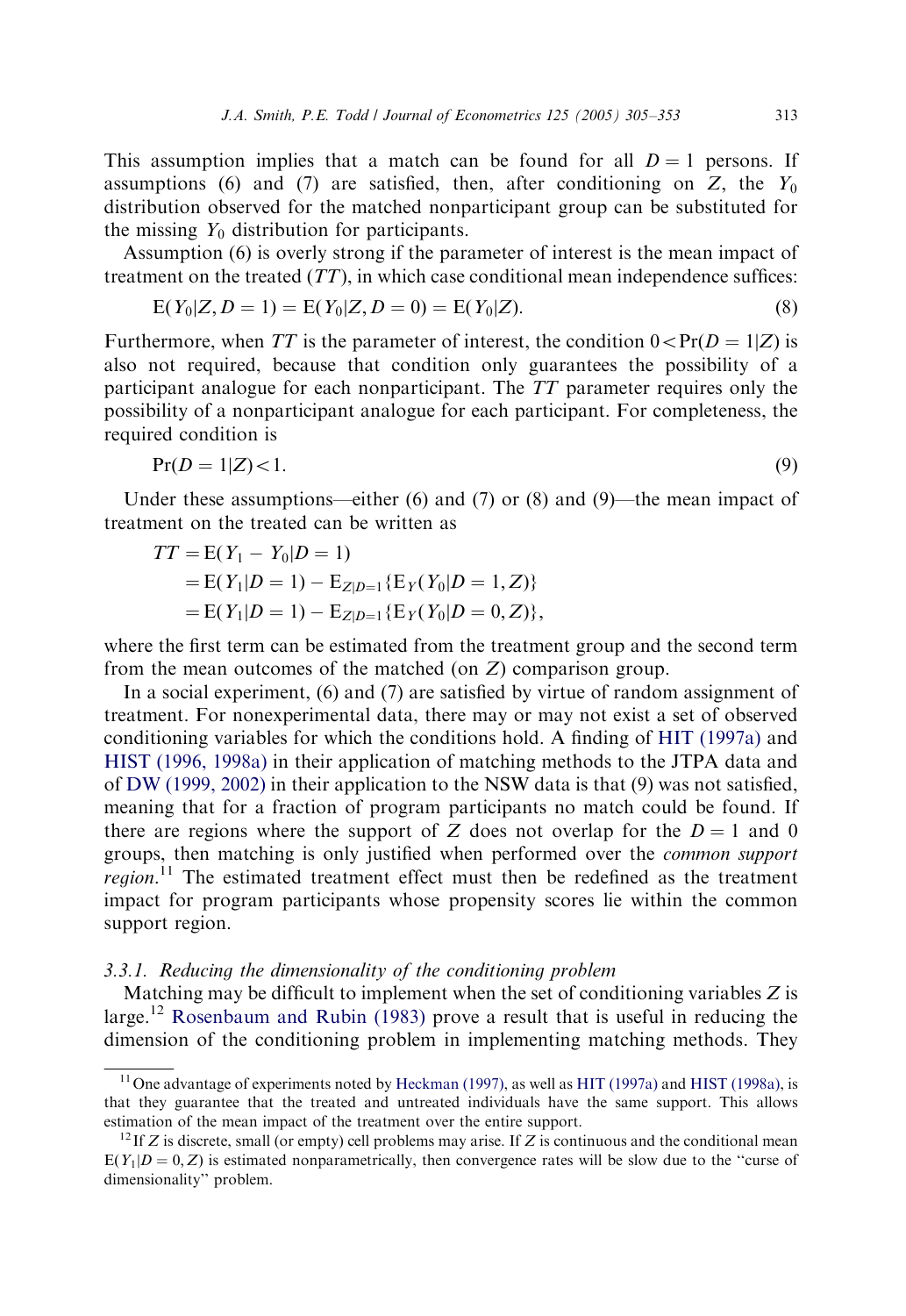show that for random variables Y and Z and a discrete random variable  $D$ 

$$
E(D|Y, Pr(D = 1|Z)) = E(E(D|Y, Z)|Y, Pr(D = 1|Z)),
$$

so that  $E(D|Y, Z) = E(D|Z) = Pr(D = 1|Z)$  implies  $E(D|Y, Pr(D = 1|Z)) =$  $E(D|Pr(D = 1|Z))$ . This implies that when Y<sub>0</sub> outcomes are independent of program participation conditional on  $Z$ , they are also independent of participation conditional on the propensity score,  $Pr(D = 1|Z)$ . Provided that the conditional participation probability can be estimated using a parametric method, such as a logit or probit model, or semi-parametrically using a method that converges faster than the nonparametric rate, the dimensionality of the matching problem is reduced by matching on the univariate propensity score. If the propensity score must be estimated nonparametrically, then the curse of dimensionality reappears in the estimation of the propensity score. This potential for reducing the dimensionality of the problem has led much of the recent evaluation literature on matching to focus on propensity score matching methods.<sup>13</sup>

Propensity score matching combines groups with different values of Z but the same values of  $Pr(D = 1|Z)$ . To see why this works, consider two groups, one with  $Z = Z_1$  and the other with  $Z = Z_2$ , but where  $Pr(D = 1|Z = Z_1) = Pr(D = 1|Z =$  $Z_2$ ). Combining these groups in the matching works because they will have the same relative proportions in the  $D = 0$  and 1 populations precisely because they have the same probability of participation. As a result, any difference between  $E(Y_0|Z = Z_1)$  and  $E(Y_0|Z = Z_2)$  in the two groups differences out when calculating  $E(Y_1|D=1, P(Z)) - E(Y_0|D=0, P(Z)).$ <sup>14</sup>

### 3.3.2. Matching estimators

For notational simplicity, let  $P = Pr(D = 1|Z)$ . A typical matching estimator takes the form

$$
\hat{\alpha}_{\mathbf{M}} = \frac{1}{n_1} \sum_{i \in I_1 \cap S_P} [Y_{1i} - \hat{\mathbf{E}}(Y_{0i} | D_i = 1, P_i)], \tag{10}
$$

where

$$
\hat{E}(Y_{0i}|D_i=1,P_i)=\sum_{j\in I_0} W(i,j)Y_{0j},
$$

and where  $I_1$  denotes the set of program participants,  $I_0$  the set of nonparticipants,  $S_p$  [the](#page-47-0) [region](#page-47-0) [of](#page-46-0) [common](#page-46-0) su[pport](#page-46-0) [\(see](#page-46-0) [below](#page-46-0) [for](#page-46-0) [w](#page-46-0)ays of constructing this set), and  $n_1$  the number of persons in the set  $I_1 \cap S_P$ . The match for each participant  $i \in I_1 \cap S_P$ is constructed as a weighted average over the outcomes of nonparticipants, where the weights  $W(i, j)$  [depen](#page-48-0)d on the distance between  $P_i$  and  $P_j$ .

<sup>&</sup>lt;sup>13</sup>HIT (1998b), Hahn (1998) and Angrist and Hahn (1999) consider whether it is better in terms of efficiency to match on  $P(Z)$  or on Z directly. For the TT parameter, neither is necessarily more efficient than the other. If the treatment effect is constant, then it is more efficient to condition on the propensity

score.<br><sup>14</sup>See, e.g., Zhao (2004) for a discussion of dimension reduction methods other than propensity score matching, with an application to the NSW data.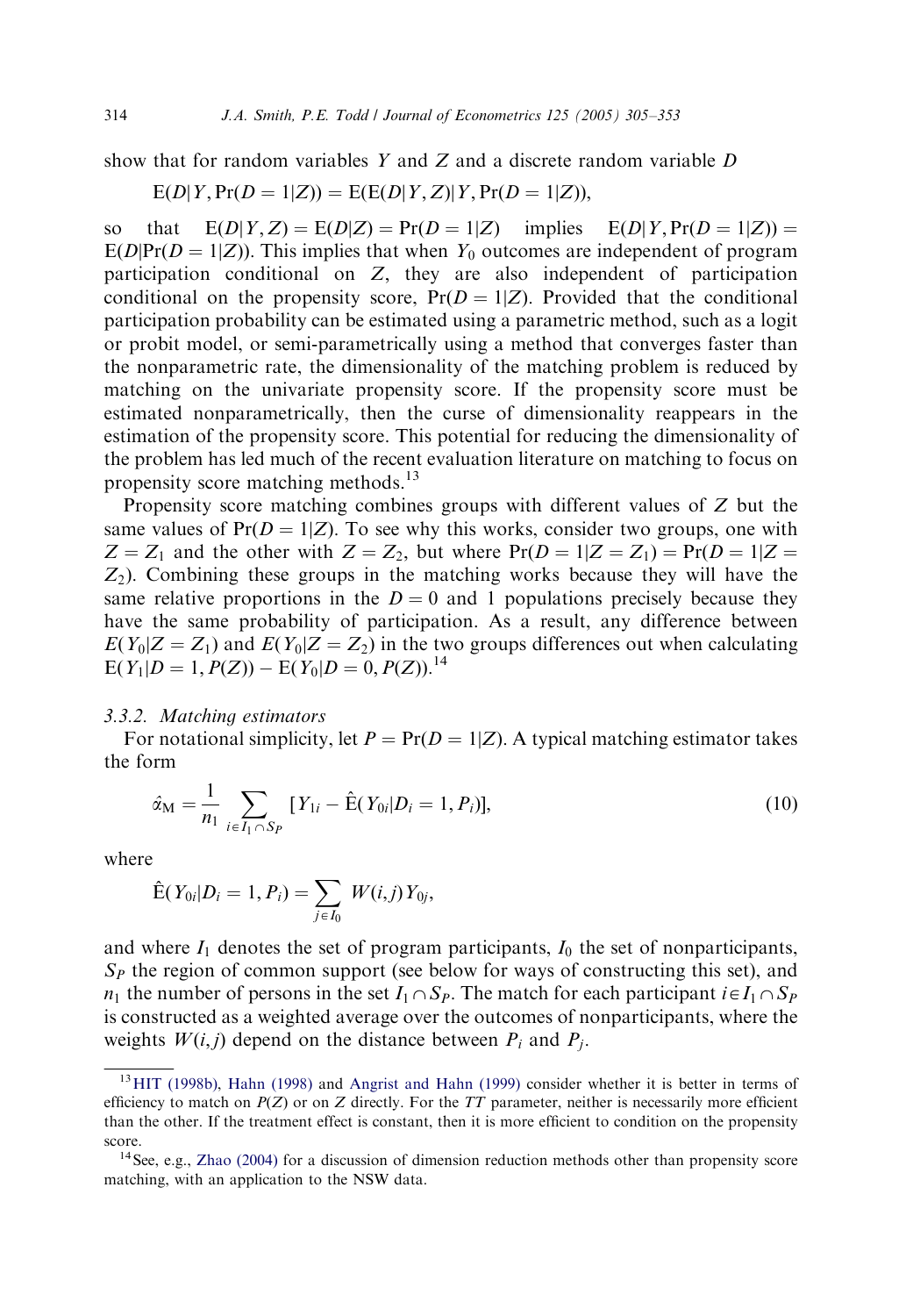Define a neighborhood  $C(P_i)$  for each i in the participant sample. Neighbors for i are nonparticipants  $j \in I_0$  for whom  $P_i \in C(P_i)$ . The persons matched to i are those people in set  $A_i$  where  $A_i = \{i \in I_0 \mid P_i \in C(P_i)\}\$ . Alternative matching estimators (discussed below) differ in how the neighborhood is defined and in how the weights  $W(i, j)$  are constructed.

Nearest-neighbor matching: Traditional, pairwise matching, also called single nearest-neighbor matching without replacement, sets

$$
C(P_i) = \min_j \|P_i - P_j\|, \quad j \in I_0.
$$

That is, the nonparticipant with the value of  $P_i$  that is closest to  $P_i$  is selected as the match and  $A_i$  is a singleton set. This estimator is often used in practice due to its ease of implementation. Traditional applications of this estimator typically did not impose any common support condition and matched without replacement, so that each  $D = 0$  observation could serve as the match for at most one  $D = 1$ observation. In our empirical work we implement this method with both a single nearest neighbor and with the ten nearest neighbors. Each nearest neighbor receives equal weight in constructing the counterfactual mean when using multiple nearest neighbors. The latter form of the estimator trades reduced variance (resulting from using more information to construct the counterfactual for each participant) for increased bias (resulting from using, on average, poorer matches). We also match with replacement, which allows a given [nonparticip](#page-46-0)ant to get matched to more than one participant. Matching with replacement also involves a tradeoff between bias and variance. Allowing replacement increases the average quality of the matches (assuming some re-use occurs), but reduces the number of distinct nonparticipant observations used to construct the counterfactual mean, thereby increasing the variance of the estimator. DW (2002) show very clearly that matching without replacement in contexts such as the NSW data, where there are many participants with high values of  $P_i$  and few nonparticipants with such values, results in man[y bad matches, in the sen](#page-46-0)se that many participants get matched to nonparticipants with very different propensity scores. More generally, nearest neighbor matching without replacement has the additional defect that the estimate depends on the order in which the observations get matched.

Caliper matching: Caliper matching (Cochran and Rubin, 1973) is a variant of nearest neighbor matching that attempts to avoid ''bad'' matches (those for which  $P_i$  is far from  $P_i$ ) by imposing a tolerance on the maximum distance  $||P_i - P_j||$  allowed. That is, a match for person *i* is selected only if  $||P_i - P_j|| < \varepsilon, j \in I_0$ , where  $\varepsilon$  [is a pre-sp](#page-46-0)ecified tolerance. For caliper matching, the neighborhood is  $C(P_i) = \{P_j | ||P_i - P_j|| < \varepsilon\}$ . Treated persons for whom no matches can be found within the caliper are excluded from the analysis. Thus, caliper matching is one way of imposing a common support condition. A drawback of caliper matching is that it is difficult to know a priori what choice for the tolerance level is reasonable. DW (2002) employ a variant of caliper matching called ''radius matching.'' In their variant, the counterfactual consists of the mean outcome of all the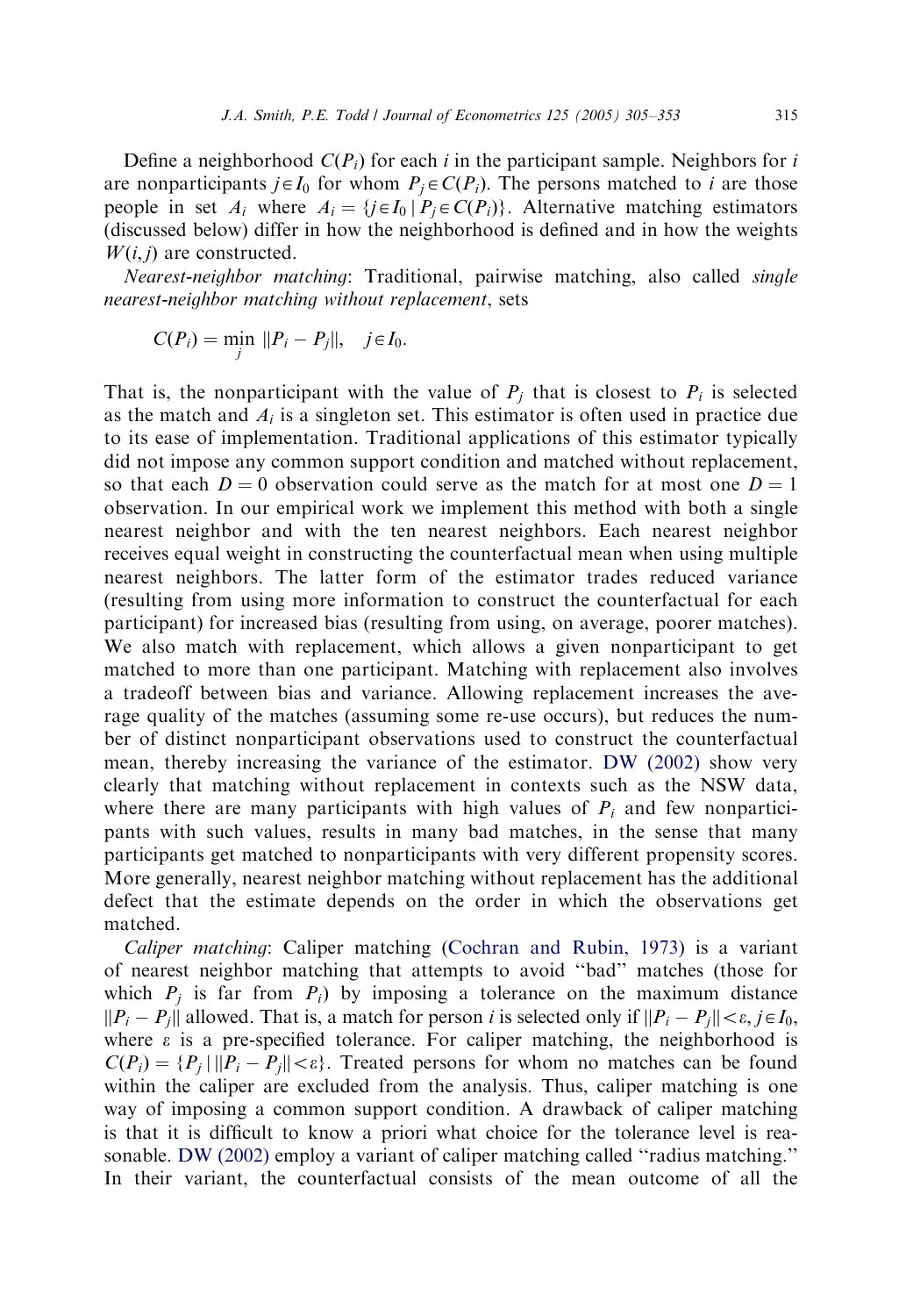comparison group members within the caliper, rather than just the nearest neighbor.15

Stratification or interval matching: In this va[riant of mat](#page-46-0)ching, the common support of  $P$  is partitioned into a set of intervals. Within each interval, a separate impact is calculated by taking the mean difference in outcomes between the  $D = 1$ and  $D = 0$  observations within the interval. A weighted average of the interval impact estimates, using the fraction of the  $D = 1$  population in each interval for the weights, provides an overall impact estimate. DW (1999) implement interval matching using intervals that are selected s[uch that the mean val](#page-47-0)ues o[f the estimated](#page-47-0)  $P_i$ 's and  $P_i$ 's are not statistically different within each interval.

Kernel and local linear matching: Recently developed nonparametric matching estimators construct a match for each program participant using a kernel-weighted average over multiple persons in the comparison group. Consider, for example, the kernel matching estimator described in HIT (1997a, 1998b) and HIST (1998a), given by

:

$$
\hat{\alpha}_{\text{KM}} = \frac{1}{n_1} \sum_{i \in I_1} \left\{ Y_{1i} - \frac{\sum_{j \in I_0} Y_{0j} G(\frac{P_j - P_i}{a_n})}{\sum_{k \in I_0} G(\frac{P_k - P_i}{a_n})} \right\}
$$

where  $G(\cdot)$  is a kernel function and  $a_n$  is a bandwidth parameter. In terms of Eq. (10), the weighting function,  $W(i,j)$ , equals  $G((P_j - P_i)/a_n)/\sum$  $_{k\in I_0} G((P_k - P_i)/a_n)$ . The neighborhood  $C(P_i)$  depends on the specific kernel function chosen for the analysis. For example, for a kernel function that takes on non-zero values only on interval  $(-1, 1)$ , the neighborhood is  $C(P_i) = \{ \left| \frac{P_i - P_j}{a_n} \right| \leq 1 \}, \, j \in I_0$ . Under standard conditions on the bandwidth and kernel,  $\sum_{j\in I_0} \frac{a_n}{Y_{0j}} G\left(\frac{P_j-P_i}{a_n}\right)$  $\sum_{j\in I_0} \frac{a_n}{Y_{0j}} G\left(\frac{P_j-P_i}{a_n}\right)$  $\sum_{j\in I_0} \frac{a_n}{Y_{0j}} G\left(\frac{P_j-P_i}{a_n}\right)$  $\frac{1}{\sqrt{2}}$  $k \in I_0$   $G(\frac{P_k-P_i}{a_n})$ is a consistent estimator of

 $E(Y_0|D=1, P_i).^{16}$ 

In this paper, we implement a generalized version of kernel matching, called local linear matching. Research by Fan (1992a, b) demonstrates several advantages of local linear estimation over more standard kernel estimation methods.<sup>17</sup> The local linear weighting function is given by

$$
W(i,j) = \frac{G_{ij} \sum_{k \in I_0} G_{ik} (P_k - P_i)^2 - [G_{ij}(P_j - P_i)][\sum_{k \in I_0} G_{ik} (P_k - P_i)]}{\sum_{j \in I_0} G_{ij} \sum_{k \in I_0} G_{ij} (P_k - P_i)^2 - (\sum_{k \in I_0} G_{ik} (P_k - P_i))^2},
$$
(11)

where  $G_{ij} = G((P_j - P_i)/a_n)$ .

Kernel matching can be thought of as a weighted regression of  $Y_{0i}$  on an intercept with weights given by the kernel weights,  $W(i,j)$ , that vary with the point of

<sup>&</sup>lt;sup>15</sup> In addition, if there are no co[mparison group](#page-46-0) members within the caliper, they use the single nearest neighbor outside the caliper as the match rather than dropping the corresponding participant observation from the analysis.

<sup>&</sup>lt;sup>16</sup>We assume that  $G(\cdot)$  has a mean of zero and integrates to one and that  $a_n \to 0$  as  $n \to \infty$  and  $na_n \to \infty$ . In estimation, we use the quartic kernel function,  $G(s) = \frac{15}{16}(s^2 - 1)$ 

<sup>&</sup>lt;sup>17</sup>These advantages include a faster rate of convergence near boundary points and greater robustness to different data design densities. See Fan (1992a, b).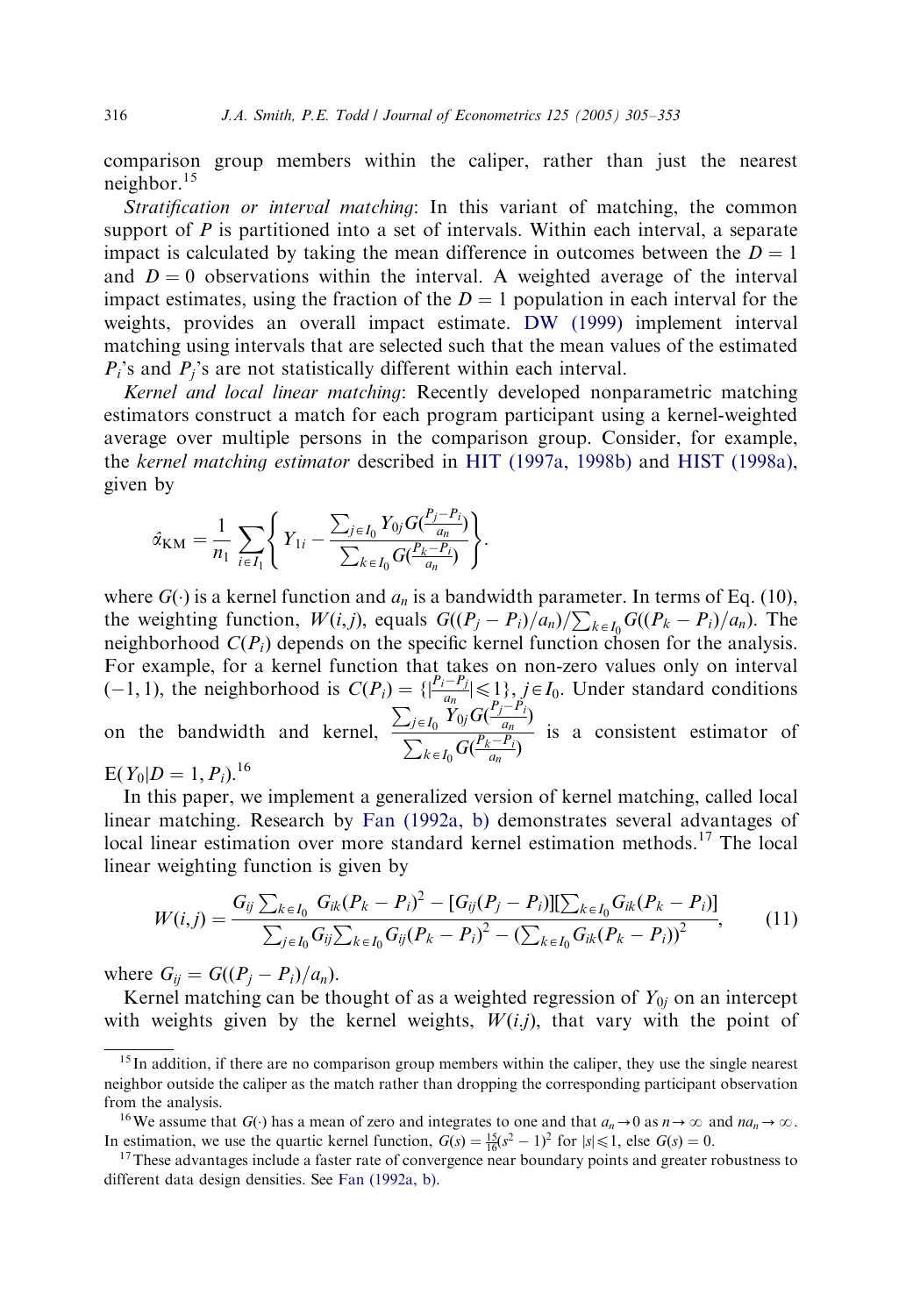evaluation. The weights depend on the distance between each comparison group observation and the participant observation for which the counterfactual is being constructed. The estimated intercept provides the estimate of the counterfactual mean. Local linear matching differs from kernel matching in that it includes in addition to the intercept a linear term in  $P_i$ . Inclusion of the linear term is helpful whenever comparison group observations are distributed asymmetrically around the participant observations, as would be the case at a boundary point of  $P$  or at any point where there are gaps in the distribution of  $P^{18}$ .

Trimming to determine the support region: To implement the matching estimator given by Eq. (10), the region of common support  $S_p$  needs to be determined. By definition, the region of common support includes only those values of  $P$  that have positive density within both the  $D = 1$  and 0 distributions. The common support region can be determined by

$$
\hat{S}_P = \{P : \hat{f}(P|D=1) > 0 \text{ and } \hat{f}(P|D=0) > 0\},\
$$

where  $\hat{f}(P|D = d)$ ,  $d \in \{0, 1\}$  are nonparametric density estimators given by  $\hat{f}(P|D = d) = \sum_{k \in I_d} G((P_k - P)/a_n)^{19}$  To ensure that the densities are strictly greater than zero, we require that the densities be strictly positive and exceed zero by a threshold amount determined by a "trimming level"  $q$ . After excluding any P points for which the estimated density is exactly zero, we exclude an additional  $q$  percent of th[e](#page-47-0) [remaining](#page-47-0) P poin[ts](#page-47-0) [for](#page-47-0) [which](#page-47-0) the estimated density is positive but very low. The set of eligible matches are therefore given by

$$
\hat{S}_q = \{ P \in I_1 \cap \hat{S}_P : \hat{f}(P|D=1) > c_q \text{ and } \hat{f}(P|D=0) > c_q \},
$$

where  $c_q$  is the density cut-off trimming level.<sup>20</sup>

HIST (1998a) and HIT (1997a) also implement a variant of local linear matching which they call "regression-adjusted matching". In this variant, the residual from a regression of  $Y_{0j}$  on a vector of exogenous covariates replaces  $Y_{0j}$  as the dependent variable in the matching. Regression adjustment can, in principal, be applied in combination with any of the other matching estimators; we apply it in combination with t[he](#page-46-0) [local](#page-46-0) [linear](#page-46-0) [estima](#page-46-0)tor in Section 8 below.

Difference-in-differences matching: T[he](#page-46-0) [estimato](#page-46-0)rs described above assume that after conditioning on a set of observable characteristics, [mean outcom](#page-48-0)es are conditionally mean independent of program participation. However, there may be

$$
\sup_{c_q} \frac{1}{2J} \sum_{\{i \in I_1 \cap \hat{S}_P\}} \{1(\hat{f}(P|D=1) < c_q) + 1(\hat{f}(P|D=0) < c_q)\} \leq q,
$$

<sup>&</sup>lt;sup>18</sup> See Fan and Gijbels (1996) for detailed discussion of the distinction between standard kernel regression and local linear regression methods and Frölich (2004) for a Monte Carlo analysis of alternative matching methods.

 $19$  In implementation, we select a fixed, global bandwidth parameter using Silverman's (1986) rule-ofthumb method.<br><sup>20</sup>The *q*th quantile,  $c_q$ , is determined by solving for

where *J* is the number of observed values of *P* that lie in  $I_1 \cap \hat{S}_P$ . Matches are constructed only for the program participants whose propensity scores lie in  $\hat{S}_q$ . In our empirical work, we set the trimming level at 2 percent.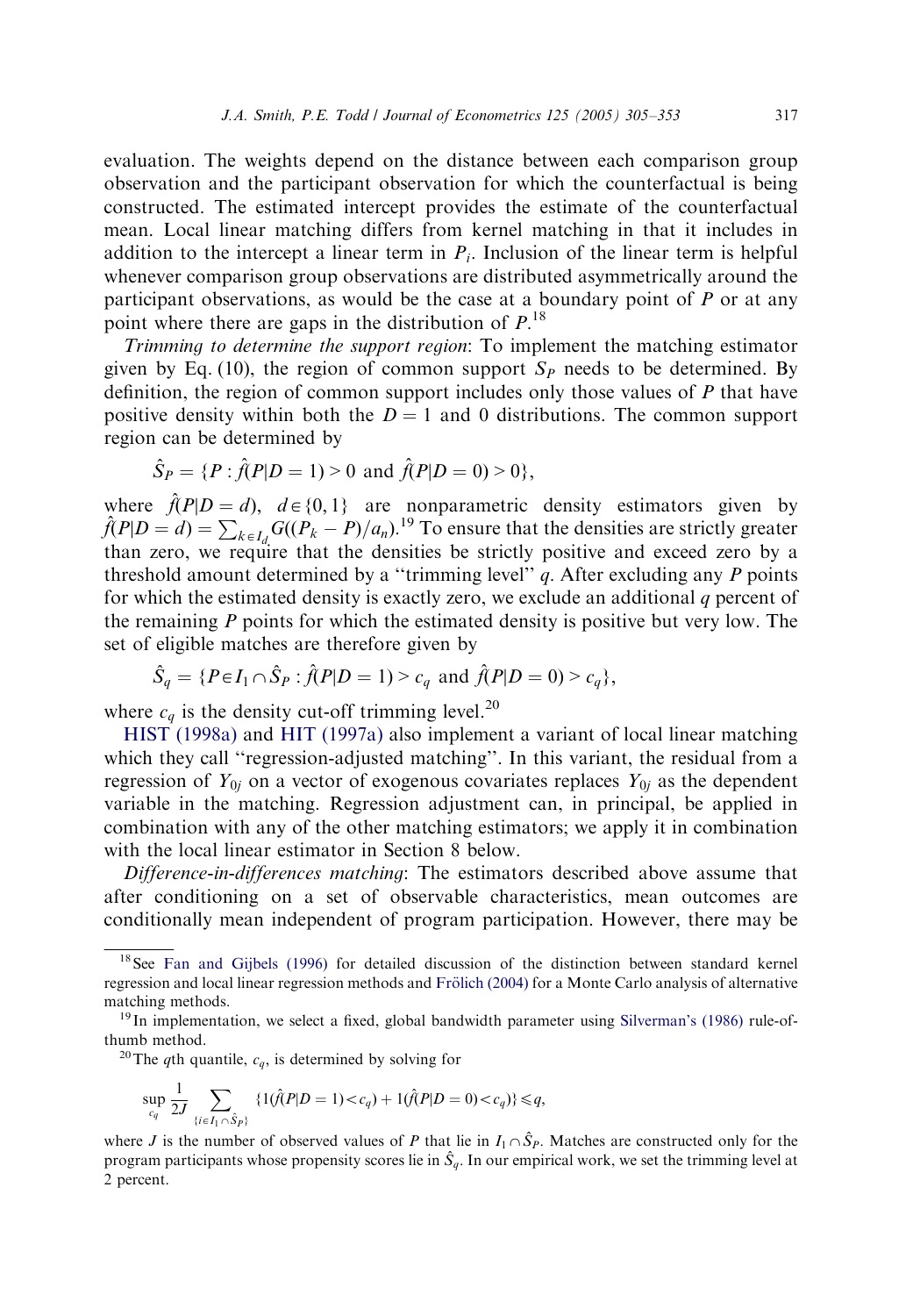systematic differences between participant and nonparticipant outcomes even after conditioning on observables. Such differences may arise, for example, (i) because of selection into the program based on unmeasured characteristics, (ii) because of differences in earnings levels among the labor markets in which the par[ticipants and](#page-47-0) non[participants re](#page-47-0)side, or (iii) because earnings outcomes for participants and nonparticipants are measured in different ways (as when data are collected using different survey instruments). Such differences violate the identification conditions required for matching.

A difference-in-differences (DID) matching strategy, as defined in HIT (1997a) and HIST (1998a), allows for temporally invariant differences in outcomes between participants and nonparticipants. This type of estimator is analogous to the standard DID regression estimator defined in Section 3.2, but it does not impose the linear functional form restriction in estimating the conditional expectation of the outcome variable and it reweights the observations according to the weighting functions used by the matching estimators. The DID propensity score matching estimator requires that

$$
E(Y_{0t} - Y_{0t'}|P, D = 1) = E(Y_{0t} - Y_{0t'}|P, D = 0),
$$

where  $t$  and  $t'$  are time periods after and before the program start date, respectively. This estimator also requires the support condition given in (7) or (9), which must hold in both periods  $t$  and  $t'$  (a nontrivial assumption given the attrition present in many panel data sets). The difference-in-differences matching estimator is given by

$$
\hat{\alpha}_{\text{DDM}} = \frac{1}{n_1} \sum_{i \in I_1 \cap S_P} \left\{ (Y_{1ti} - Y_{0ti}) - \sum_{j \in I_0 \cap S_P} W(i,j) (Y_{0ti} - Y_{0ti}) \right\},\,
$$

where the weights depend on the particular cross-sectional matching estimator employed. If repeated cross-section data are available, instead of longitudinal data, the estimator can be implemented as

$$
\hat{\alpha}_{\text{DDM}} = \frac{1}{n_{1t}} \sum_{i \in I_{1t} \cap S_P} \left\{ (Y_{1ti} - \sum_{j \in I_{0t} \cap S_P} W(i,j) Y_{0tj} \right\} \n- \frac{1}{n_{1t'}} \sum_{i \in I_{1t'} \cap S_P} \left\{ (Y_{0t'i} - \sum_{j \in I_{0t'} \cap S_P} W(i,j) Y_{0t'j} \right\},
$$

where  $I_{1t}, I_{1t'}, I_{0t}, I_{0t'}$  denote the treatment and comparison group datasets in each time period. We implement the p[anel data version of the es](#page-46-0)timator in the empirical work reported below and find it to be more robust than the cross-sectional matching estimators.<sup>21</sup>

<sup>&</sup>lt;sup>21</sup> When using repeated cross section data, the identity of future participants and nonparticipants may not be known in the pre-program period. A variant of the difference-in-differences matching estimator presented here for that context appears in Blundell and Costa-Dias (2000).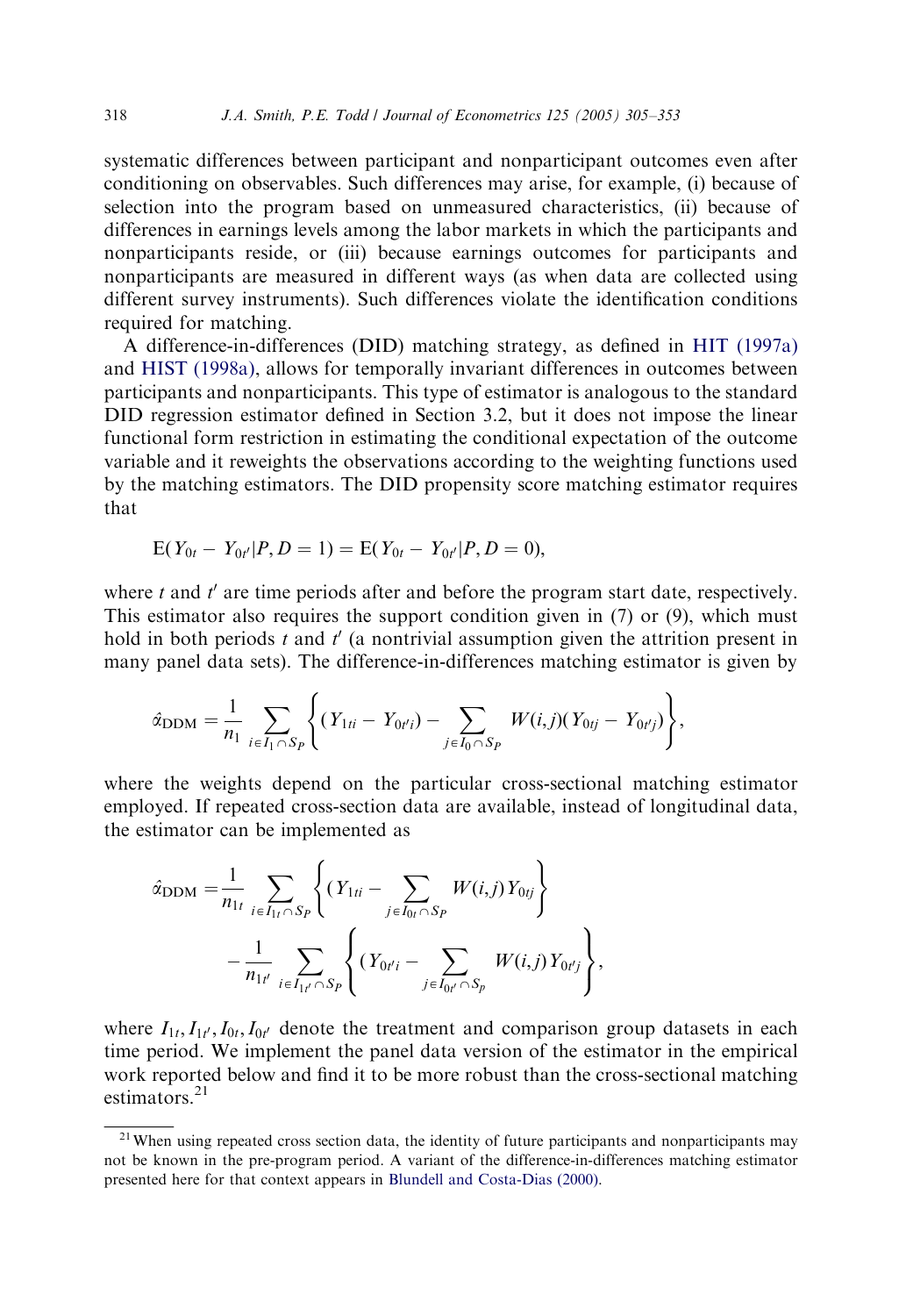#### 3.4. Choice-based sampled data

The samples used in evaluating the impacts of programs are often choice-based, with program participants oversampled relative to their frequency in the population of persons eligible for the program. Under choice-based sampling, weights are required to consistently estimate the probabilities of program participation.<sup>22</sup> When the weights are unknown, Heckman and Todd (1995) show that with a slight modification, matching methods can still be applied, because the odds ratio estimated using the incorrect weights (i.e., ignoring the fact that samples are choicebased) is a scalar multiple of the true odds ratio, which is itself a monotonic transformation of the propensity scores. Therefore, matching can proceed on the (misweighted) estimate of the odds ratio (or of the log odds ratio). In our empirical work, the data are choice-base sampled and the sampling weights are unknown, so we match on the odds ratio,  $P/(1 - P)^{23}$ 

# 3.5. When does bias arise in matching?

The success of a matching estimator clearly depends on the availability of observable data to construct the conditioning set  $Z$ , such that (6) and (7), or (8) and (9), are satisfied. Suppose only a subset  $Z_0 \subset Z$  of the variables required for matching [is observed. T](#page-47-0)he propensity score matching estimator based on  $Z_0$  then converges to

$$
\alpha'_{\mathbf{M}} = E_{P(Z_0)|D=1}(\mathbf{E}(Y_1|P(Z_0), D=1) - \mathbf{E}(Y_0|P(Z_0), D=0)).
$$
\n(12)

The bias for the parameter of interest,  $E(Y_1 - Y_0 | D = 1)$ , is

$$
bias_{\mathcal{M}} = \mathcal{E}(Y_0|D=1) - E_{P(Z_0)|D=1} \{ \mathcal{E}(Y_0|P(Z_0), D=0) \}.
$$
 (13)

HIST (1998a) show [that what varia](#page-47-0)bles are included in the propensity score matters in practice for the estimated bias. They find that the lowest bias values arise when Z includes a rich set of variables that affect both program participation and labor market outcomes. They obtain higher bias values using cruder sets of Z variables. Similar findings regarding the sensitivity of matching estimates to the set of matching variables appear in Lechner (2002) and in Section 8 of this paper.

# 3.6. Using [data](#page-48-0) [on](#page-48-0) [randomized-out](#page-48-0) controls and nonparticipants to estimate evaluation bias

With only nonexperimental data, it is impossible to disentangle the treatment effect from the evaluation bias associated with any pa[rticular estima](#page-46-0)tor. However,

<sup>&</sup>lt;sup>22</sup> See, e.g., Manski and Lerman (1977) for a discussion of weighting for logistic regressions. <sup>23</sup> With single nearest neighbor matching, it does not matter whether matching is performed on the odds ratio or on the propensity scores (estimated using the wrong weights), because the ranking of the observations is the same and the same neighbors will be selected. Thus, failure to account for choice-based sampling should not affect the nearest-neighbor point estimates in the DW (1999, 2002) studies. However, for methods that take account of the absolute distance between observations, such as kernel matching or local linear matching, it does matter.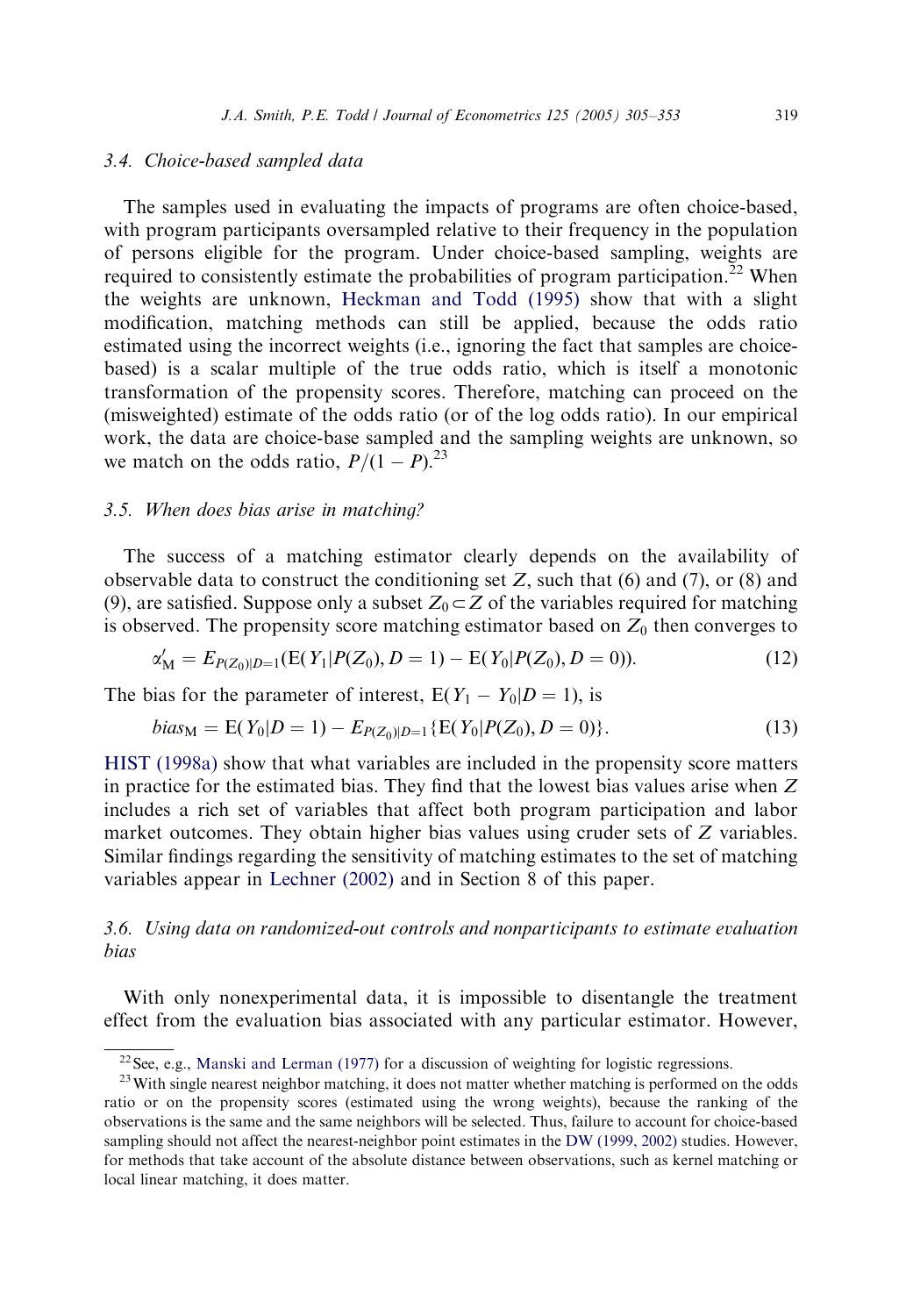#### 320 J.A. Smith, P.E. Todd / Journal of Econometrics 125 (2005) 305–353

data on a randomized-out control group makes it possible to separate out the bias. First, subject to some caveats discussed in Heckman and Smith (1995) and Heckman et al. (1999), randomization ensures that the control group is identical to the treatment group in terms of the pattern of self-selection. Second, the randomized-out control group does not participate in the program, so the impact of the program on them is known to be zero. Thus, a nonexperimental estimator applied to the control group data combined with nonexperimental comparison group data should, if consistent, produce an estimated impact equal to zero. Deviations from zero are properly interpretable as evaluation bias. $^{24}$  Therefore, the performance of alternative nonexperimental estimators can be evaluated by applying the estimators to data from the randomized-out control group and from the nonexperimental comparison group and then checking whether the resulting estimates yield are statistically distinguishable from zero.

#### 4. The national supported work demonstration

The National Supported Work (NSW) Demonstration<sup>25</sup> was a transitional, subsidized work experience program that operated for 4 years at 15 locations throughout the United States. It served four target groups: female long-term AFDC recipients, ex-drug addicts, ex-offenders, and young school dropouts. The program first provided trainees with work in a sheltered training environment and then assisted them in finding regular jobs. About 10,000 persons experienced 12–18 months of employment through the program, which cost around \$13,850 per person in 1997 dollars.

To participate in NSW, potential participants had to satisfy a set of eligibility criteria that were intended to identify individuals with significant barriers to employment. The main criteria were: (1) the person must have been currently unemployed (defined as having worked no more than 40 hours in the 4 weeks preceding the time of selection into the program), and (2) the person must have spent no more than 3 months on one regular job of at least 20 hours per week during the preceding 6 months. As a result of these criteria as well as of self-selection into the program, persons who participated in NSW differ in many ways from the general U.S. p[opulation.](#page-46-0)

 $^{24}$ A different [way of isolatin](#page-47-0)g evaluation bias would be to compare the program impact estimated experim[entally \(using the trea](#page-47-0)tment and randomized-out control samples) to that esti[mated nonexp](#page-46-0)erimentally (using the treatment and comparison group samples). This approach is taken in LaLonde (1986) and in DW (1999, 2002). The procedure we use, which compares the randomized-out controls to nonparticipants, is equivalent and a more direct way of estimating the bias. It is also more efficient in our application as the control group is larger than the treatment group. The latter approach is also taken in HIT (1997a) and HIST (1998a).<br><sup>25</sup>See Hollister et al. (1984) for a detailed description of the NSW demonstration and Couch (1992) for

long-term experimental impact estimates.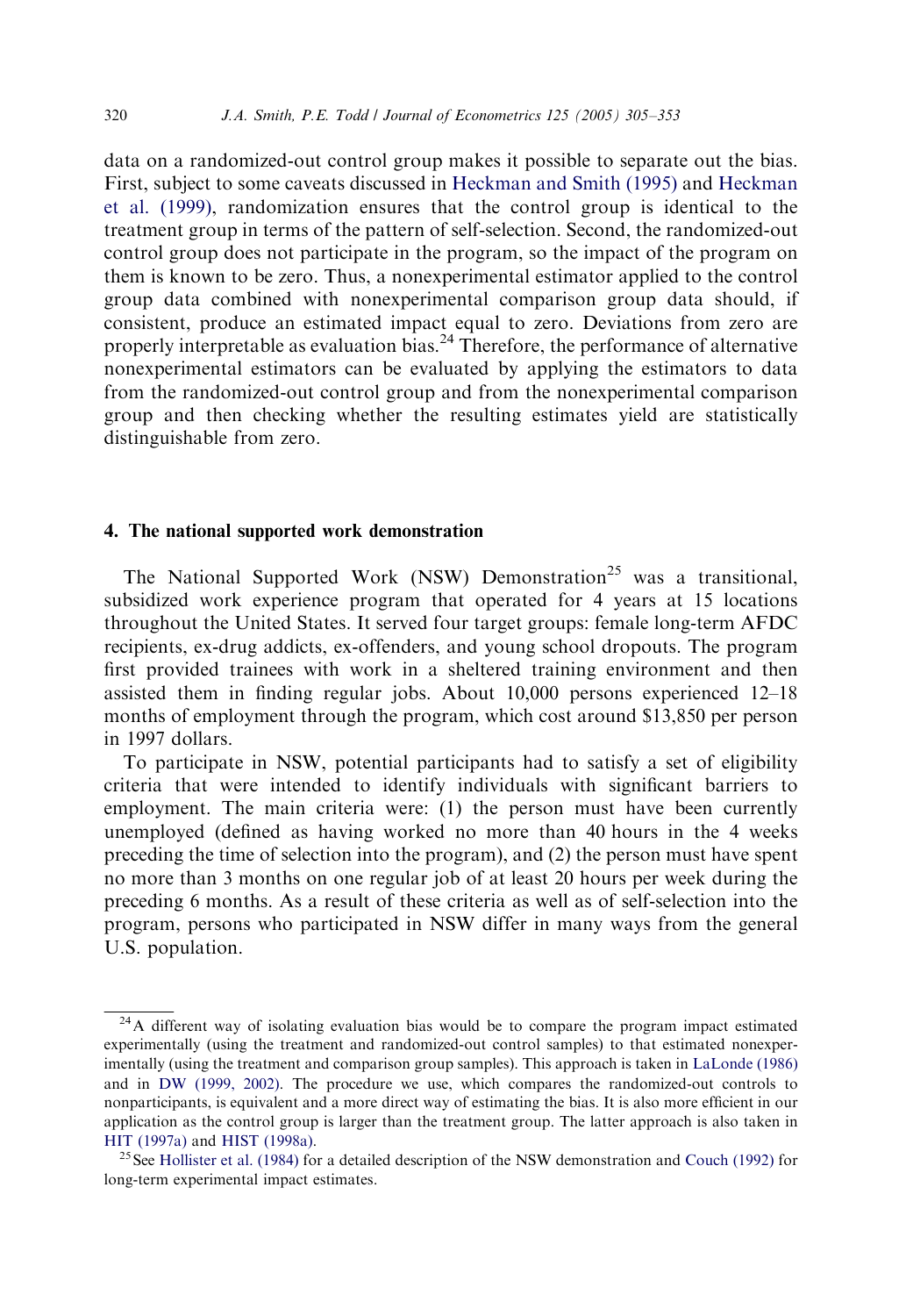From April 1975 to August 1977<sup>26</sup> the NSW program in 10 locations operated as a randomized experiment with some program applicants being randomly assigned to a control group that was not allowed to participate in the program.<sup>27</sup> The experimental sample i[ncludes 6616 treatmen](#page-47-0)t and control observations for which data were gathered through a retrospective baseline interview and four follow-up interviews. These interviews cover the two years prior to random assignment and up to 36 months thereafter. The data provide information on demographic characteristics, employment history, job search, mobility, household income, housing and drug use.<sup>28</sup> As noted in Heckman et al. (1999), the NSW is an ideal experiment in the sense that, unlike many other social experiments, almost everyone in the experimental treatment group participates in the program and no one in the experimental control group receives a similar treatment from other sources (though a small fraction receive much less intensive employment and training services under the CETA program).

#### 5. Samples

In this study, we consider three experimental samples and two [nonexperimental](#page-47-0) comparison groups. All of the samples are based on the male samples from LaLonde (1986). <sup>29</sup> The experimental sample includes male respondents in the NSWs ex-addict, ex-offender and hi[gh scho](#page-17-0)ol dropout target groups who had valid pre- and postprogram earnings data.

The first experimental sample is the same as that employed by LaLonde (1986). The sample consists of 297 treatment group observations and 425 control group observations. Descriptive statistics for the LaLonde experimental sample appear in the first column of Table 1. These statistics sh[ow that solid majo](#page-47-0)rities of male NSW participants were minorities (mostly black), high school dropouts and unmarried. As was its aim, the NSW program served a highly economically disadvantaged population.

The earnings variables for the NSW samples are all based on self-reported earnings measures [from](#page-47-0) [surveys](#page-47-0).<sup>30</sup> Following LaLonde (1986), all of the earnings variables (for all of the samples) are expressed in 1982 dollars. The variable denoted ''Real Earnings in 1974'' consists of real earnings in months 13–24 prior to the

<sup>&</sup>lt;sup>26</sup>Our sample does not include persons randomly assigned in all of these months due to the sample restrictions imposed by [LaLonde \(1986\).](#page-47-0)<br><sup>27</sup>Then ten locations where random assignment took place are Atlanta, Chicago, Hartford, Jersey City,

Newark, New York, Oakland, Philadelphia, [San](#page-47-0) [Francisco,](#page-47-0) [and](#page-47-0) [Fond](#page-47-0) [du](#page-47-0) Lac and Winnebago counties in Wisconsin.

 $^{28}$  In addition, persons in the AFDC target group [were also asked](#page-47-0) abo[ut children in scho](#page-46-0)ol and welfare participation and non-AFDC target groups were asked about illegal activities.

 $29$  We do not examine LaLonde's (1986) sample of AFDC women as it is no longer available due to data storage problems.<br> $30$ As noted in Section 2, grouped social security earnings data are also available for the NSW

experimental sample, and were employed by Heckman and Hotz (1989) in their analysis. We do not use them here in order to maintain comparability with LaLonde (1986) and DW (1999, 2002).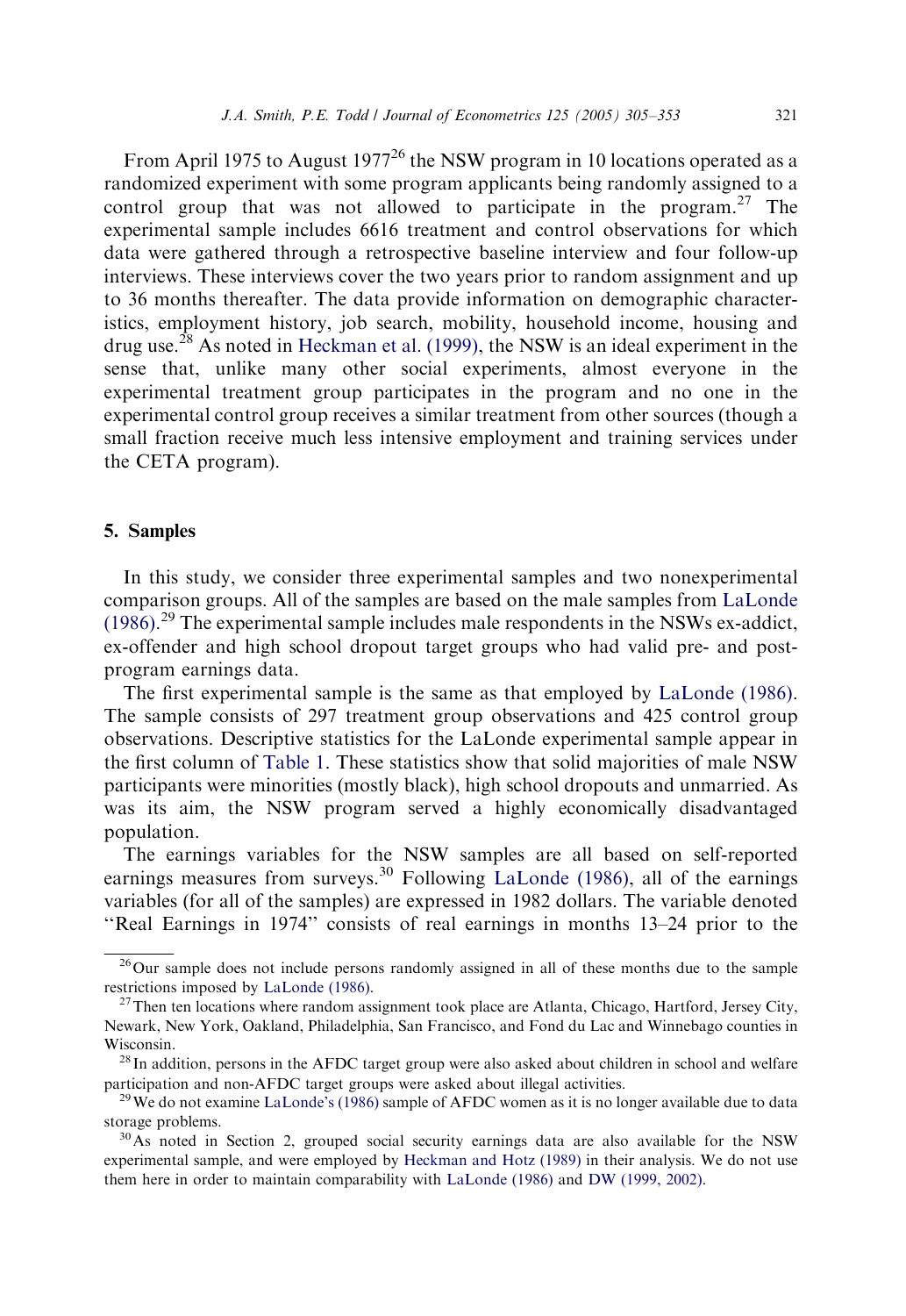| Table 1                                                                   |  |  |  |
|---------------------------------------------------------------------------|--|--|--|
| Descriptive statistics for male experimental and comparison group samples |  |  |  |

| Variable                | NSW experimental samples       |                                | Comparison groups              |                      |                       |
|-------------------------|--------------------------------|--------------------------------|--------------------------------|----------------------|-----------------------|
|                         | LaLonde                        | Dehejia-<br>Wahba              | Early random<br>assignment     | <b>CPS</b><br>sample | <b>PSID</b><br>sample |
| Age                     | 24.52                          | 25.37                          | 25.74                          | 33.23                | 34.85                 |
|                         | (6.63)                         | (7.10)                         | (6.75)                         | (11.05)              | (10.44)               |
| Education               | 10.27                          | 10.2                           | 10.37                          | 12.03                | 12.12                 |
|                         | (1.70)                         | (1.79)                         | (1.60)                         | (2.87)               | (3.08)                |
| Black                   | 0.80                           | 0.84                           | 0.82                           | 0.07                 | 0.25                  |
|                         | (0.40)                         | (0.37)                         | (0.38)                         | (0.26)               | (0.43)                |
| Hispanic                | 0.11                           | 0.09                           | 0.10                           | 0.07                 | 0.03                  |
|                         | (0.31)                         | (0.28)                         | (0.30)                         | (0.26)               | (0.18)                |
| Married                 | 0.16                           | 0.17                           | 0.20                           | 0.71                 | 0.87                  |
|                         | (0.37)                         | (0.37)                         | (0.40)                         | (0.45)               | (0.34)                |
| No H.S. degree          | 0.78                           | 0.78                           | 0.76                           | 0.30                 | 0.31                  |
|                         | (0.41)                         | (0.41)                         | (0.43)                         | (0.46)               | (0.46)                |
| "Real earnings in 1974" | 3631                           | 2102                           | 3742                           | 14017                | 19429                 |
|                         | (6221)                         | (5364)                         | (6718)                         | (9570)               | (13407)               |
| Real earnings in 1975   | 3043                           | 1377                           | 2415                           | 13651                | 19063                 |
|                         | (5066)                         | (3151)                         | (3894)                         | (9270)               | (13597)               |
| Real earnings in 1978   | 5455                           | 5301                           | 5796                           | 14847                | 21554                 |
|                         | (6253)                         | (6632)                         | (7582)                         | (9647)               | (15555)               |
| Real earnings in 1979   | .                              | .                              | .                              | 14730                | .                     |
|                         |                                |                                |                                | (11028)              |                       |
| "Zero earnings in 1974" | 0.45                           | 0.73                           | 0.52                           | 0.12                 | 0.09                  |
|                         | (0.50)                         | (0.44)                         | (0.50)                         | (0.32)               | (0.28)                |
| Zero earnings in 1975   | 0.40                           | 0.65                           | 0.41                           | 0.11                 | 0.10                  |
|                         | (0.49)                         | (0.48)                         | (0.49)                         | (0.31)               | (0.30)                |
| Experimental impact     | 886                            | 1794                           | 2748                           | .                    | .                     |
| (1978 earnings)         | (488)                          | (670)                          | (1005)                         |                      |                       |
| Sample size             | 297 treatments<br>425 controls | 185 treatments<br>260 controls | 108 treatments<br>142 controls | 15992                | 2490                  |

Notes: Estimated standard deviations in parentheses. Robust standard errors are reported for experimental impact estimates.

month of random assignment. For persons randomly assigned early in the experiment, these months largely overlap with calendar year 1974. For persons randomly assigned later in the experiment, these months largely overlap with 1975. This is the variable denoted ''Re74'' in DW (1999, 2002). The variable ''Zero Earnings in 1974'' is an indicator [variable equal](#page-46-0) to one when the ''Real Earnings in 1974" variable equals zero.<sup>31</sup> The Real Earnings in 1975 variable corresponds to earnings in calendar year 1975; the indicator variable for Zero Earnings in 1975 is coded to one if Real Earnings in 1975 equal zero. Mean earnings in the male NSW

<span id="page-17-0"></span>

<sup>&</sup>lt;sup>31</sup>This is the variable denoted "U74" in DW (1999, 2002); note that it corresponds to nonemployment rather than unemployment.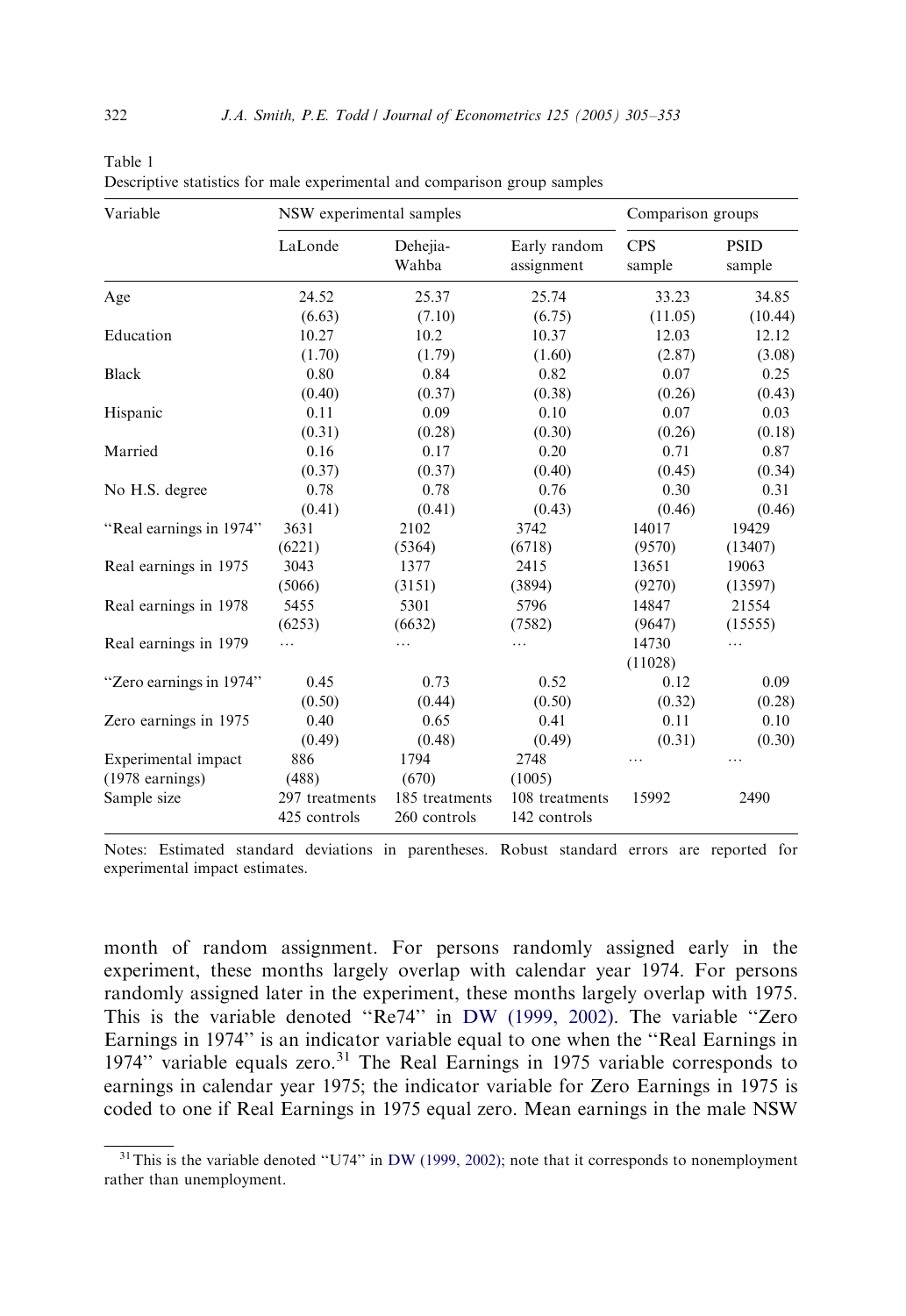sample prior to random assignment were quite low. They [also fall from 1974](#page-46-0) to 1975, another example of the common pattern denoted ''Ashenfelter's dip'' in the literature (see, e.g., Heckman and Smith, 1999). The simple me[an-difference exper](#page-47-0)imental impact estimate for this group is \$886, which is statist[ically significant a](#page-46-0)t the 10 percent level.

The second experimental sample we use is that used in DW (1999, 2002). In order to include two years of pre-program earnings in thei[r model](#page-19-0) of program participation, DW omit the (approximately) 40 percent of LaLonde's (1986) original sample for which that information is missing.<sup>32</sup> While DW (1999, 2002) provide general descr[iptions of the sam](#page-47-0)ple selection criteria they used to generate their analysis samples, we required the exact criteria to replicate their results and to examine alt[ernative](#page-19-0) propensity scores using their sample.<sup>33</sup> Table 2 illustrates the sample inclusion criteria that we found (partly through trial and error) which correctly account for all but one observatio[n in their](#page-19-0) sample.<sup>34</sup> The table is a crosstabulation of LaLonde's (1986) sample with month of random assignment as rows and zero earnings in months 13–24 as columns. Corresponding to the rows and columns of Table 2, their rule has t[wo parts.](#page-19-0) First, include everyone randomly assigned in [January through](#page-47-0) April of 1976. This group corresponds to the eight shaded cells in the bottom four rows of Table 2. Second, of those who were randomly assigned after April of 1976, only includ[e persons wi](#page-46-0)th zero earnings in months 13–24 before random assignment. This group corresponds to the six shaded cells at the top of the left column of Table 2. Left out of the sample are those members of LaLonde's (1986) sample who were randomly assigned after April 1976 and had positive earnings in months 13–24 before random assignment. This rule corresponds fairly closely t[o the ve](#page-17-0)rbal statement in DW (1999). We do not believe that the second rule is appropriate. DW state that they want to use ''earnings in 1974'' as an additional control variable. However, as already noted, earnings in months 13–24 before random assignment either do not overlap calendar year 1974 or do so only for a few months for those included under the second part of the rule.

The second column of Table 1 displays the descriptive statistics for t[he DW](#page-47-0) [sample.](#page-47-0) [Along](#page-47-0) most dimensions, the DW sample is similar to the full LaLonde sample. One key difference results from the secon[d part of the rule, which](#page-46-0) [differentially includes persons](#page-46-0) wit[h zero earnings i](#page-45-0)n parts of 1974 and 1975. As a

 $32$ The inclusion of the additional variable was motivated by findings in the earlier literature. Heckman and Smith (1999) show that variables based on labor force status [in the months leading up to the](http://www.columbia.edu/~rd247/) participation decision perform better at predicting program participation in the National JTPA Study data than do annual or quarterly earnings. See also related discussions in Ashenfelter (1978), Ashenfelter and Card (1985), Card and Sullivan (1988) and Angrist (1990,1998) on this point.<br><sup>33</sup>See the bottom of the first column of page 1054 of DW (1999) for their descriptions.

<sup>&</sup>lt;sup>34</sup> Dehejia provided us with both their version of the LaLonde sample and a version of the DW sample in separate files. Both files are available on Dehejia's web page at http://www.columbia.edu/~rd247/. However, neither file includes identification numbers, so there is no simple way to link them to determine the exact sample restrictions used. By trying different combinations of sample inclusion criteria, we determined the rules for generating the subsample. One control group observation is included by the rules stated here but excluded from their sample. Our estimates below using the ''DW'' sample do not include this extra observation.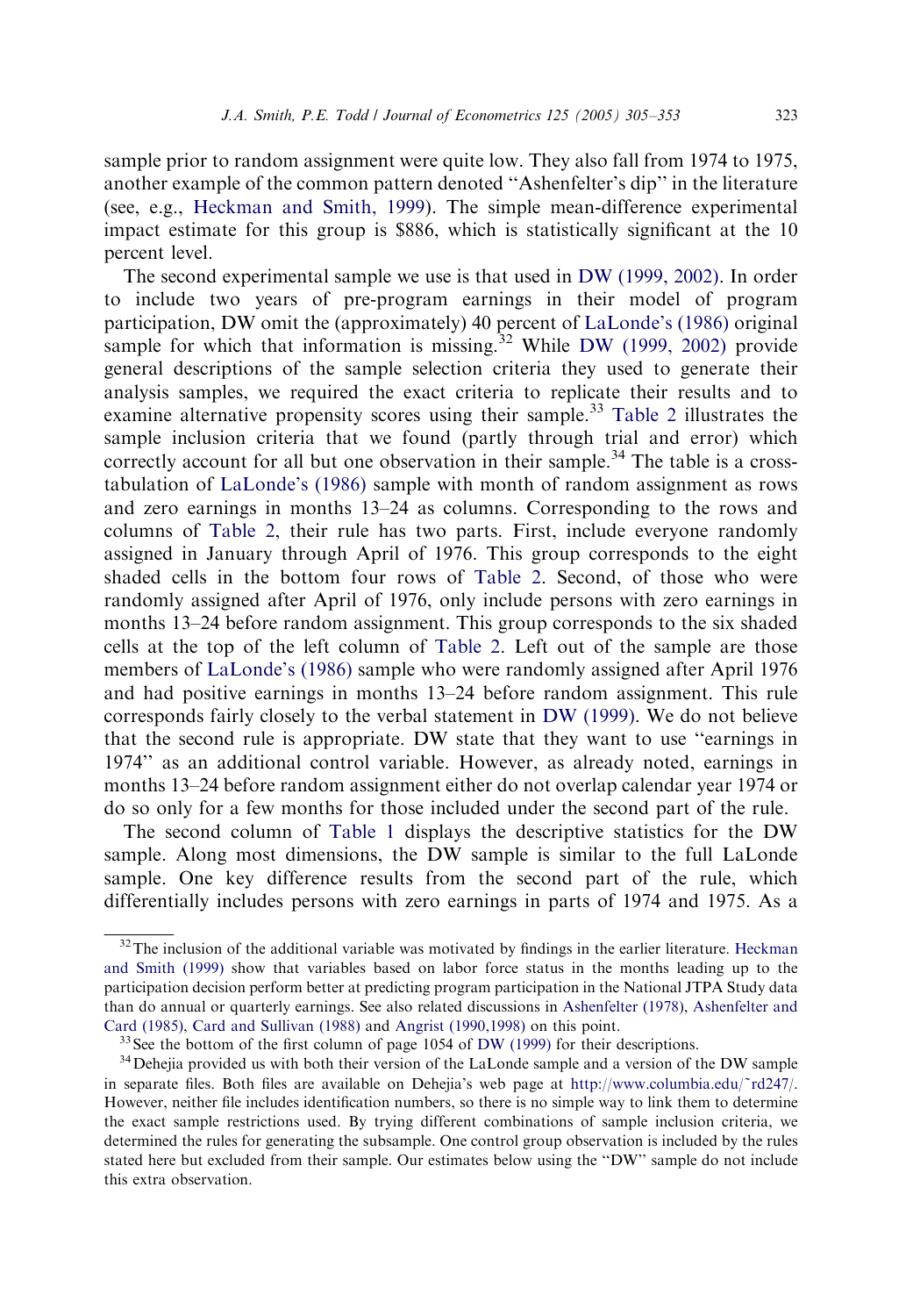#### <span id="page-19-0"></span>324 J.A. Smith, P.E. Todd / Journal of Econometrics 125 (2005) 305–353

Table 2

Dehejia and Wahba (1999, 2002) sample composition

| Month of random | Zero earnings in months 13- | Non-zero earnings in months |
|-----------------|-----------------------------|-----------------------------|
| assignment      | 24 before RA                | 13-24 before RA             |
| August 1977     | $\overline{7}$              | 8                           |
|                 | 46.67                       | 53.33                       |
|                 | 0.97                        | 1.11                        |
| July 1977       | 24                          | 34                          |
|                 | 41.38                       | 58.62                       |
|                 | 3.32                        | 4.71                        |
| January 1977    | 6                           | 6                           |
|                 | 50.00                       | 50.00                       |
|                 | 0.83                        | 0.83                        |
| December 1976   | 53                          | 91                          |
|                 | 36.81                       | 63.19                       |
|                 | 7.34                        | 12.60                       |
| November 1976   | 43                          | 63                          |
|                 | 40.57                       | 59.43                       |
|                 | 5.96                        | 12.60                       |
| October 1976    | 63                          | 74                          |
|                 | 45.99                       | 54.01                       |
|                 | 8.73                        | 10.25                       |
| April 1976      | 37                          | 25                          |
|                 | 59.68                       | 40.32                       |
|                 | 5.12                        | 3.46                        |
| March 1976      | 35                          | 39                          |
|                 | 47.30                       | 52.70                       |
|                 | 4.85                        | 5.40                        |
| February 1976   | 33                          | 34                          |
|                 | 49.25                       | 50.75                       |
|                 | 4.57                        | 4.71                        |
| January 1976    | 26                          | 21                          |
|                 | 55.32                       | 44.68                       |
|                 | 3.60                        | 2.91                        |

The values for each cell indicate the number of observations in the cell, the row percentage and the overall percentage. The shaded area indicates the DW sample.

result, mean earnings in both years are lower for the DW sample than for the larger LaLonde sample. The other key difference is in the experimental impact estimate. At \$1794 it is more than twice as large as that for the LaLonde sample.

The third experimental sample we examine is not used in either LaLonde (1986) or DW (1999, 2002). It is a proper subset of the DW sample that excludes persons randomized after April of 1976. We examine this sample because we find their decision to include persons randomized after April of [1976 o](#page-17-0)nly if they had zero earnings in months 13–24 problematic. Our ''Early RA'' sample consists of persons randomly assigned during January through April of 1976; put differently, this sample consists of the observations in the bottom four rows of Table 2. This sample includes 108 treatment group members and 142 control group members. Descriptive statistics for this sample appear in the third column of Table 1. Ashenfelter's dip is stronger for this sample (a drop of about \$1200 rather than one of about \$700) than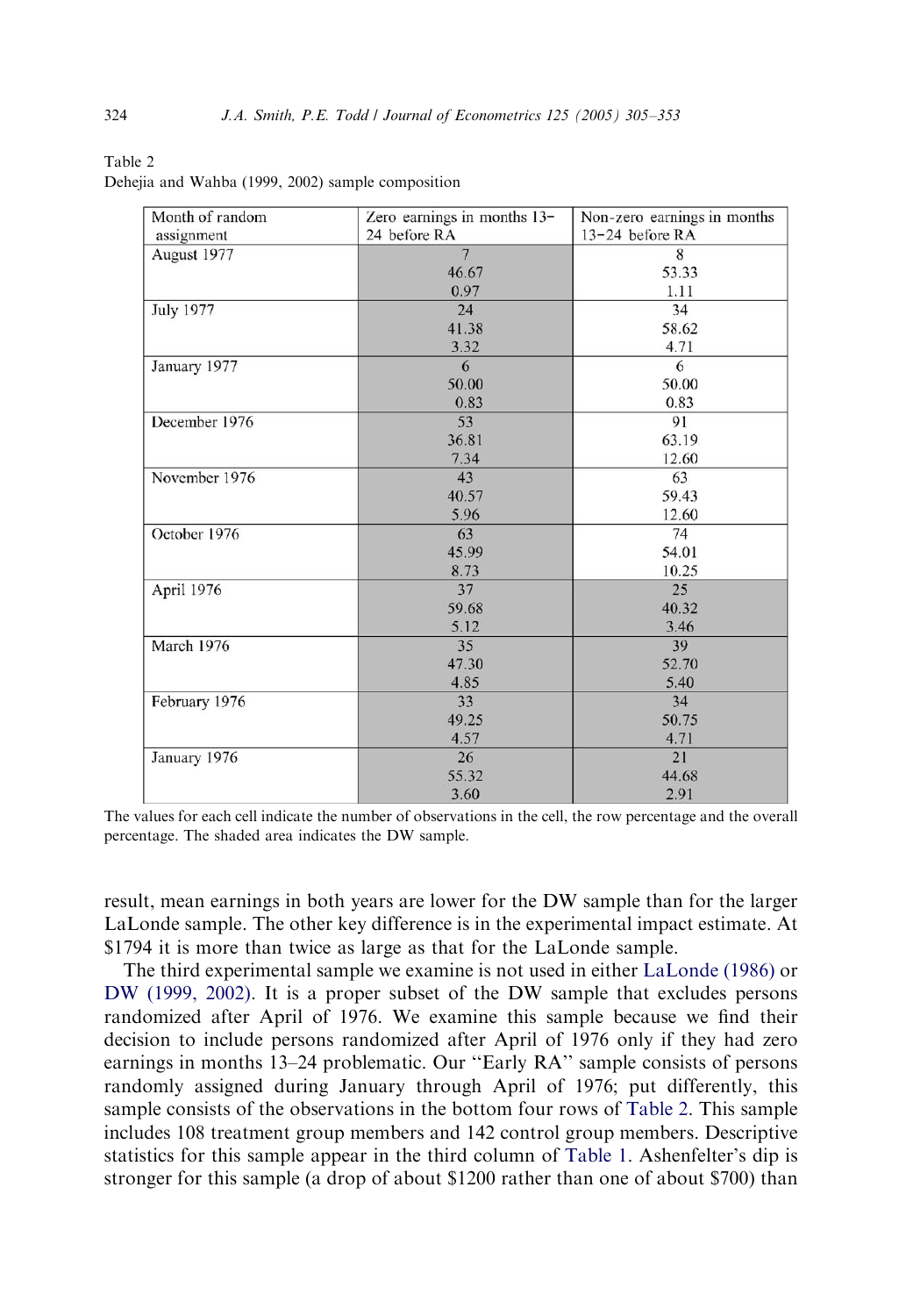for t[he DW sample, as](#page-46-0) is to be expected given that it drops the large contingent of persons with zero earnings in months 13–24 prior to random assignment. The \$2748 experimental impact for the Early RA sample is the largest among the three experimental samples.

The comparison group samples we use are the same ones used by LaLonde (1986) and DW (1999, 2002). Both are based on representative national samples drawn from throughout the United States. This implies that the vast majority of comparison group members, even those with observed characteristics similar to the experimental sample members, are drawn from different local labor markets. In addition, earnings are measured differently in both comparison group samples than they are in the NSW data.

The first comparison group sample is based on Westat's matched Current Population Survey—Social Secu[rity Adm](#page-17-0)inistration file. This file contains male respondents from the March 1976 Current Population Survey (CPS) with matched Social Security earnings data. The sample excludes persons with nominal own incomes greater than \$20,000 and nominal family incomes greater than \$30,000 in 1975. Men over age 55 are also excluded. Descriptive statistics for the CPS comparison group appear in the fourth column of Table 1. Examination of the descriptive statistics reveals that the CPS comparison group is much older, much better educated (70 percent completed high school), much less likely to be black or Hispanic and much more likely to be married than any of the NSW experimental samples.

The earnings measures for the CPS sample are individual-level administrative annual earnings totals from the U.S. Social Security system. The CPS comparison group sample had, on average, much higher earnings than the NSW experimental sample in every year. (The "Real Earnings in 1974" variable for the CPS comparison group corresponds to calendar year 1974.) There is a slight dip in the mean earnings of the CPS comparison group from 1974 to 1975; this dip is consistent with the imposition of maximum individual and family income criteria in 1975 for inclusion in the sample along with some level of mean-reversion in earnings (see related discussion in Devine and Heckman, 1996). The very substantial differences between this comparison group and the NSW experimental group pose a [tough](#page-17-0) [p](#page-17-0)roblem for any nonexperimental estimator to solve.

The second comparison group sample is drawn from the Panel Study of Income Dynamics (PSID). It consists of all male household heads from the PSID who were continuously present in the sample from 1975 to 1978, who were less than 55 years old and who did not classify themselves as retired in 1975.35 Descriptive statistics for the PSID comparison group sample appear in the fifth column of Table 1. The PSID comparison group strongly resembles the CPS comparison group in its observable characteristi[cs. Mean earn](#page-46-0)ings levels in the PSID sample are higher than those in the CPS sample and the fraction with zero earnings in 1974 and 1975 lower, most likely due to the maximum income criteria imposed in selecting the CPS sample. The overrepresentation of blacks in the PSID comparison group sample relative to the U.S.

<sup>&</sup>lt;sup>35</sup> Following DW (1999, 2002), we drop the three persons from LaLonde's sample who are missing data on education.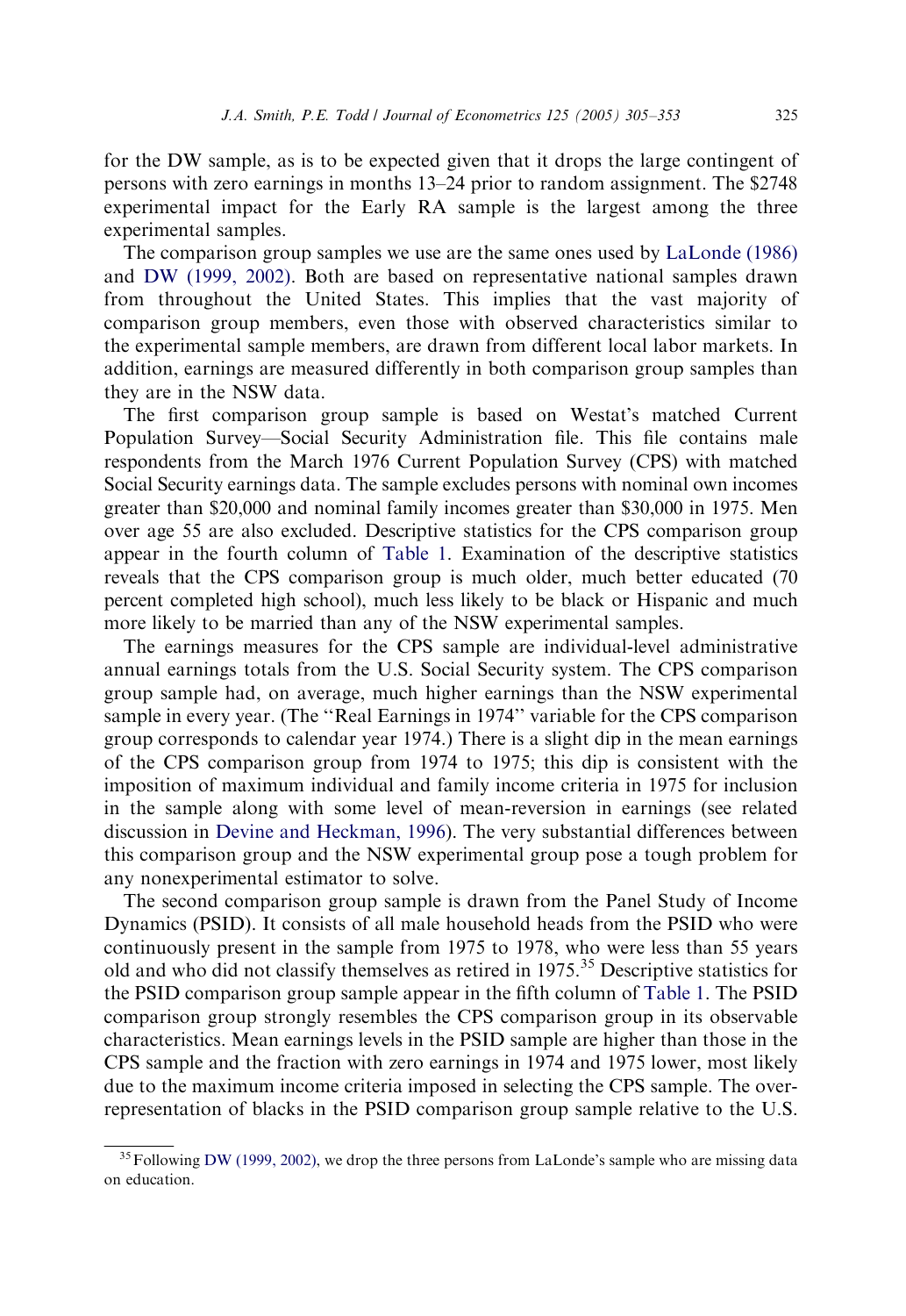population appears to result from the use of both the representative sample component o[f the PSI](#page-22-0)D and the component based on the Survey of Economic Opportunity sample, which consists of low income urban residents in the North and low income rural residents in the South.<sup>36</sup>

LaLonde (1986) also considers four other comparison groups consisting of various subsets of the CPS and PSID comparison groups just described. As defined in the notes to his Table 3, these subsamples c[ondition on various c](#page-47-0)ombinations of employment, labor force status and income in 1975 or early 1976. We do not examine these subsamples here for two main reasons. First, taking these subsamples and then applying matching essentially represents doing ''matching'' in two stages first crudely based on a small number of characteristics and then more carefully using the propensity score.<sup>37</sup> As discussed in Heckman et al. (1999), such estimators (like estimators consisting of crude matching followed by some other nonexperimental estimator) do not always have clear economic or econometric justifications. One case where they do is when the first stage amounts to imposing the program's eligibility rules, thereby dropping from the sample individuals whose probability of participation is known to equal zero; unfortun[ately, the](#page-22-0) C[PS and PSID](#page-46-0) data sets lack the information required to apply the NSW eligibility rules with any degree of precision. Anot[her case where su](#page-47-0)ch sample restrictions would have some justification consists of excluding non-participants in local labor markets with no participants from the analysis. Doing this with the CPS or PSID data in the NSW context would leave only tiny comparison samples. Second, Table 3 of DW (1999) shows that, in the context of propensity score matching, the first round of crude matching performed by LaLonde (1986) has little effect on the resulting estimates. The propensity score matching estimator for the full sample assigns little or no weight to those sample members who get excluded by the crude matching used to create the subsamples. $38$ 

#### 6. Propensity scores

We present matching estimates based on two alternative specifications of the propensity score,  $Pr(D = 1|Z)$ . The first specification is that employed in DW (1999, 2002); the second specification is based on LaLonde (1986). Although LaLonde does not consider matching estimators, he esti[mates](http://www.isr.umich.edu/src/psid/overview.html) [a](http://www.isr.umich.edu/src/psid/overview.html) [probability](http://www.isr.umich.edu/src/psid/overview.html) [of](http://www.isr.umich.edu/src/psid/overview.html) [participation](http://www.isr.umich.edu/src/psid/overview.html) [in](http://www.isr.umich.edu/src/psid/overview.html) [t](http://www.isr.umich.edu/src/psid/overview.html)he course of implementing the classical selection estimator of Heckman (1979). In both cases, we use the logit model to estimate the scores.

<sup>&</sup>lt;sup>36</sup>See the detailed information about the PSID at http://www.isr.umich.edu/src/psid/overview.html. <sup>37</sup>Even the full CPS comparison group sample we use has this feature due to the conditioning on

individual and family income in 1975 performed by Westat in creating the sample.

<sup>&</sup>lt;sup>38</sup> Because the NSW operated in only ten locations and served only a small number of individuals in total, the probability that even one of our comparison group members participated in NSW is very low. Hence, the problem of ''contamination bias'' (the nonexperimental analogue of substitution bias) defined by Heckman and Robb (1985) does not arise in our analysis.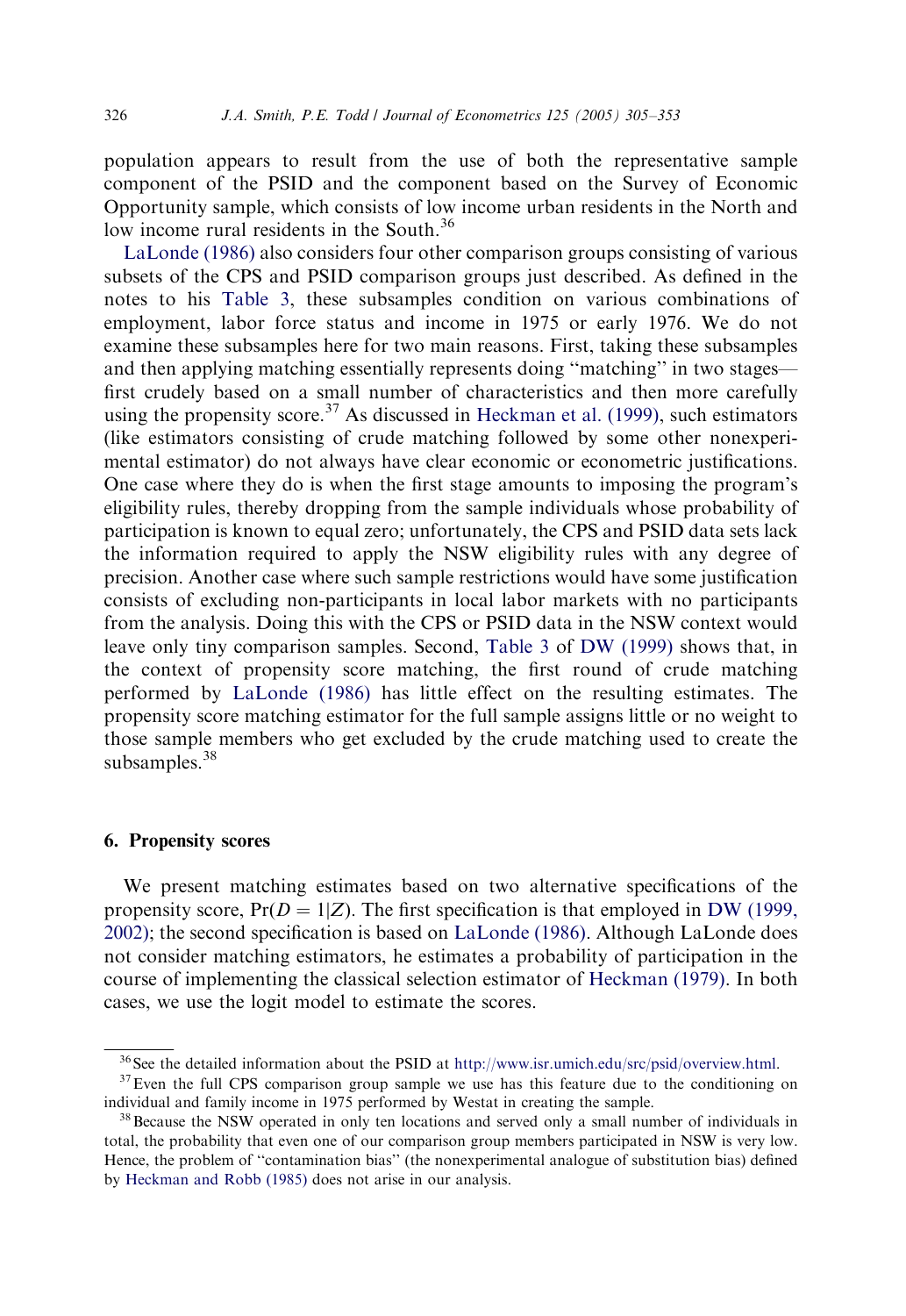<span id="page-22-0"></span>Table 3

Dehejia and Wahba (2002) propensity score model coefficient estimates (estimated standard errors in parentheses)

| Variable                   | LaLonde experimental<br>sample |             | DW experimental<br>sample |              | Early RA experimental<br>sample |              |  |
|----------------------------|--------------------------------|-------------|---------------------------|--------------|---------------------------------|--------------|--|
|                            | <b>CPS</b>                     | <b>PSID</b> | <b>CPS</b>                | <b>PSID</b>  | <b>CPS</b>                      | <b>PSID</b>  |  |
| Age                        | 2.6119                         | 0.1739      | 2.7441                    | 0.2386       | 3.0783                          | 0.2292       |  |
|                            | (0.2146)                       | (0.0739)    | (0.2681)                  | (0.0932)     | (0.3288)                        | (0.1095)     |  |
| Age squared                | $-0.7560$                      | $-0.0042$   | $-0.0779$                 | $-0.0051$    | $-0.0879$                       | $-0.0059$    |  |
|                            | (0.0068)                       | (0.0011)    | (0.0085)                  | (0.0014)     | (0.0104)                        | (0.0017)     |  |
| Age cubed/1000.0           | 0.6678                         | N.A.        | 0.6769                    | N.A.         | 0.7723                          | N.A.         |  |
|                            | (0.0678)                       |             | (0.0837)                  |              | (0.1029)                        |              |  |
| Years of schooling         | 1.2755                         | 1.0247      | 1.2274                    | 0.9748       | 1.7877                          | 1.6650       |  |
|                            | (0.1909)                       | (0.2433)    | (0.2249)                  | (0.3028)     | (0.3739)                        | (0.4639)     |  |
| Years of schooling squared | $-0.0700$                      | $-0.0539$   | $-0.0692$                 | $-0.0525$    | $-0.0938$                       | $-0.0850$    |  |
|                            | (0.0099)                       | (0.0124)    | (0.0120)                  | (0.0160)     | (0.0193)                        | (0.0246)     |  |
| High school dropout        | 1.4282                         | 0.9112      | 1.3515                    | 0.7490       | 1.3823                          | 0.7184       |  |
|                            | (0.1929)                       | (0.2564)    | (0.2588)                  | (0.3481)     | (0.3003)                        | (0.3877)     |  |
| Married                    | $-1.8725$                      | $-2.2825$   | $-1.7307$                 | $-2.0301$    | $-1.6805$                       | $-1.9142$    |  |
|                            | (0.1471)                       | (0.1747)    | (0.1932)                  | (0.2416)     | (0.2149)                        | (0.2545)     |  |
| Black                      | 3.8540                         | 2.0369      | 3.9988                    | 2.6277       | 3.9600                          | 2.2967       |  |
|                            | (0.1445)                       | (0.2004)    | (0.2000)                  | (0.2998)     | (0.2451)                        | (0.3211)     |  |
| Hispanic                   | 2.1957                         | 2.6524      | 2.2457                    | 3.3643       | 2.3164                          | 3.0703       |  |
|                            | (0.1879)                       | (0.3687)    | (0.2637)                  | (0.5426)     | (0.3188)                        | (0.5441)     |  |
| "Real earnings in 1974"    | $-0.00011$                     | $-0.00005$  | $-0.00007$                | $-0.00002$   | $-0.00002$                      | $-0.00003$   |  |
|                            | (0.00005)                      | (0.00027)   | (0.00007)                 | (0.00003)    | (0.00008)                       | (0.00004)    |  |
| Real earnings in 1974      | N.A.                           | 1.54e-09    | N.A.                      | 1.64e-09     | N.A.                            | 1.86e-09     |  |
| squared                    |                                | $(5.0e-10)$ |                           | $(6.87e-10)$ |                                 | $(6.32e-10)$ |  |
| Real earnings in 1975      | $-0.00011$                     | $-0.00013$  | $-0.00020$                | $-0.00025$   | $-0.00022$                      | $-0.00024$   |  |
|                            | (0.00002)                      | (0.00003)   | (0.00003)                 | (0.00004)    | (0.00003)                       | (0.00004)    |  |
| Real earnings in 1975      | N.A.                           | 2.97e-11    | N.A.                      | 5.28e-10     | N.A.                            | $4.10e-10$   |  |
| squared                    |                                | $(3.9e-10)$ |                           | $(5.68e-10)$ |                                 | $(5.30e-10)$ |  |
| Zero earnings in 1974      | 0.7660                         | 2.2754      | 1.9368                    | 3.2583       | 1.3592                          | 2.4476       |  |
|                            | (0.1693)                       | (0.3788)    | (0.2209)                  | (0.4340)     | (0.2398)                        | (0.4360)     |  |
| Zero earnings in 1975      | $-0.0320$                      | $-1.0192$   | 0.2513                    | $-1.0396$    | $-0.5564$                       | $-1.3899$    |  |
|                            | (0.1703)                       | (0.3547)    | (0.1994)                  | (0.3871)     | (0.2329)                        | (0.3932)     |  |
| Schooling * "Real          | 9.92e-06                       | N.A.        | 0.00001                   | N.A.         | 6.25e-06                        | N.A.         |  |
| earnings in 1974"          | $(4.4e-06)$                    |             | $(6.14e-06)$              |              | $(7.15e-06)$                    |              |  |
| "Zero earnings in 1974" *  | N.A.                           | $-1.0683$   | N.A.                      | $-1.4627$    | N.A.                            | $-0.7382$    |  |
| Hispanic                   |                                | (0.7193)    |                           | (0.7882)     |                                 | (0.8670)     |  |
| Intercept                  | $-36.9901$                     | $-6.6368$   | $-39.8326$                | $-8.5683$    | $-46.1939$                      | $-12.7065$   |  |
|                            | (2.4165)                       | (1.6405)    | (3.0398)                  | (2.0629)     | (3.9116)                        | (2.7713)     |  |
|                            |                                |             |                           |              |                                 |              |  |

[The](#page-46-0) [estim](#page-46-0)ated coefficients and associated estimated standa[rd errors](#page-46-0) for the propensity scores [based](#page-19-0) [on](#page-19-0) [th](#page-19-0)e [DW](#page-46-0) [\(200](#page-46-0)2) specification appear in Table  $3.39$  We estimate six sets of scores, one for each pair of experimental and comparison group samples. In each case, the dependent variable is an indicator for being in the

<sup>&</sup>lt;sup>39</sup>DW (1999) use slightly different specifications for both the CPS and PSID comparison groups. Compare the notes to Tables 2 and 3 in DW (2002) with the notes to Table 3 in DW (1999).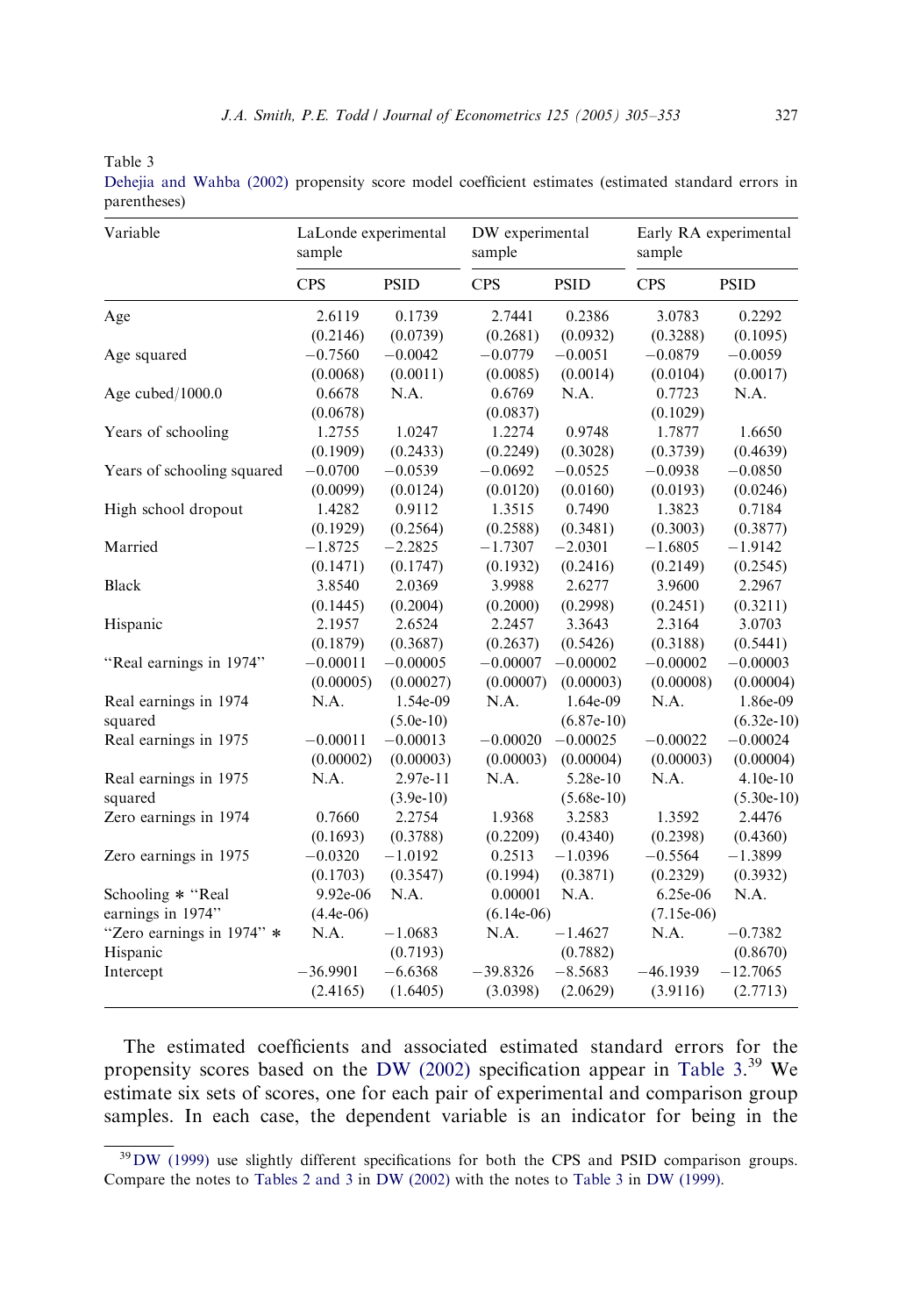#### 328 J.A. Smith, P.E. Todd / Journal of Econometrics 125 (2005) 305–353

experimental sample. We follow DW in including slightly different sets of higher order and interaction terms in the specification[s for the CPS and](#page-46-0) PSID comparison groups. These terms were selected using t[heir propen](#page-46-0)sity score specification selection algorithm, discussed in the next section. Our estimated scores for the DW specification with the DW sample differ slightly from theirs for two reasons. First, for efficiency reasons we use bo[th the e](#page-17-0)xperimental treatment and experimental control group in estimating the scores, whereas DW (1999, 2002) appear to use only the treatment group.<sup>40</sup> Second, although DW (2002) did not include a constant term in the logistic model, we do.

Most of the coefficient estimates for the DW model are in the expected direction given the differences observed in Table 1. For example, high school dropouts are more likely to participate in NSW, as are blacks and hispanics, while marriage has a strong negative effect on the probability of participation. In the CPS sample, participation probabilities decrease with earnings in both ''1974'' and 1975. In the PSID sample, the relationship is quadratic. The estimated probability of participation is also nonlinear in age and education in both samples, with a maximum at around 23.4 years of age for the DW experimental sample and the PSID comparison group. The qualitative, and also the quantitative, pattern of the coefficients is extremely similar across experimental samples with the same comparison group. There are, though, a few differences across comparison groups for the same experimental sample, perhaps because of the somewhat different specifications.

With the CPS comparison group, the correlations between scores estimated on different experimental samples are around 0.93. With the PSID, they are a bit higher at around 0.97. Neither figure suggests that estimating the score on a particular experimental sample matters much. Using the prediction rate metric as one tool to assess the quality of the propensity scores shows that the specification does a good job of separating out the participants and the nonparticipants.<sup>41</sup> We use the fraction of the combined sample that consists of experimentals as the cutoff for predicting someone to be a participant. For the DW scores applied to the DW sample, 94.1 percent of the CPS comparison group members are correctly predicted to be n[onparti](#page-24-0)cipants and 94.6 percent of the experimental sample is correctly predicted to participate. For the DW scores applied to the LaLonde and early RA samples, the corresponding correct prediction rates are (95.6,85.3) and (91.2,94.8). The prediction rates are similar, but a bit lower in some cases, with the PSID comparison group.

Fig. 1 presents histograms of the estimated log-odds ratios for the DW propensity score model applied to each of the three experimental samples with each of the two comparison groups. The [columns in these figure](#page-47-0)s al[low a graph](#page-47-0)ical assessme[nt of the](#page-47-0)

<sup>&</sup>lt;sup>40</sup>We experimented a bit with generating estimates based on scores estimated using just the treatment group, just the control group and both the treatment and control groups. The samples are small enough that this choice can move the resulting impact estimates around by two or three hundred dollars.

<sup>&</sup>lt;sup>41</sup> This metric is discussed in Heckman and Smith (1999) and HIST (1998a). For caveats, see Heckman and Navarro-Lazano (2004).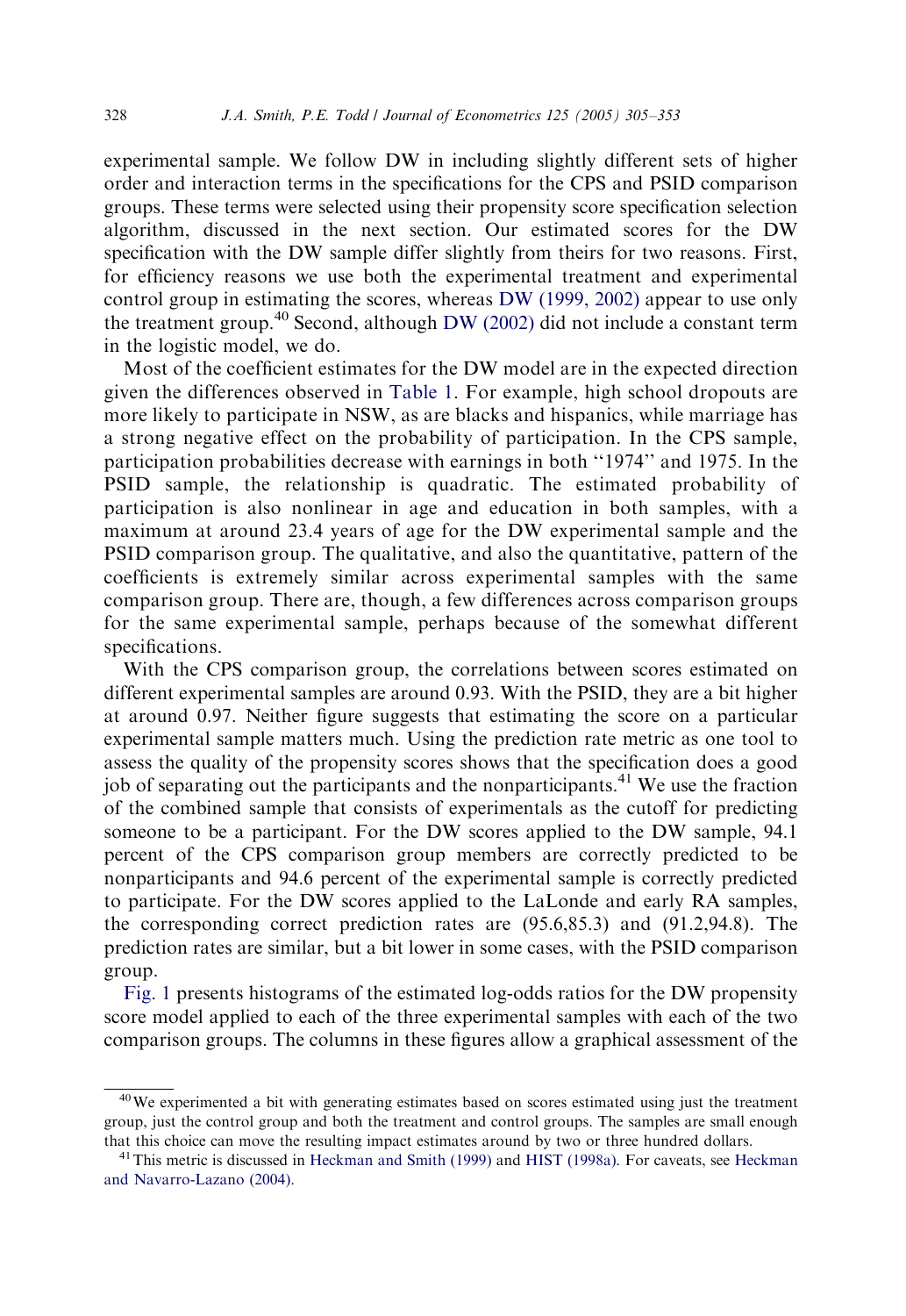<span id="page-24-0"></span>

Fig. 1. (a,b) Distribution of estimated log odds ratios.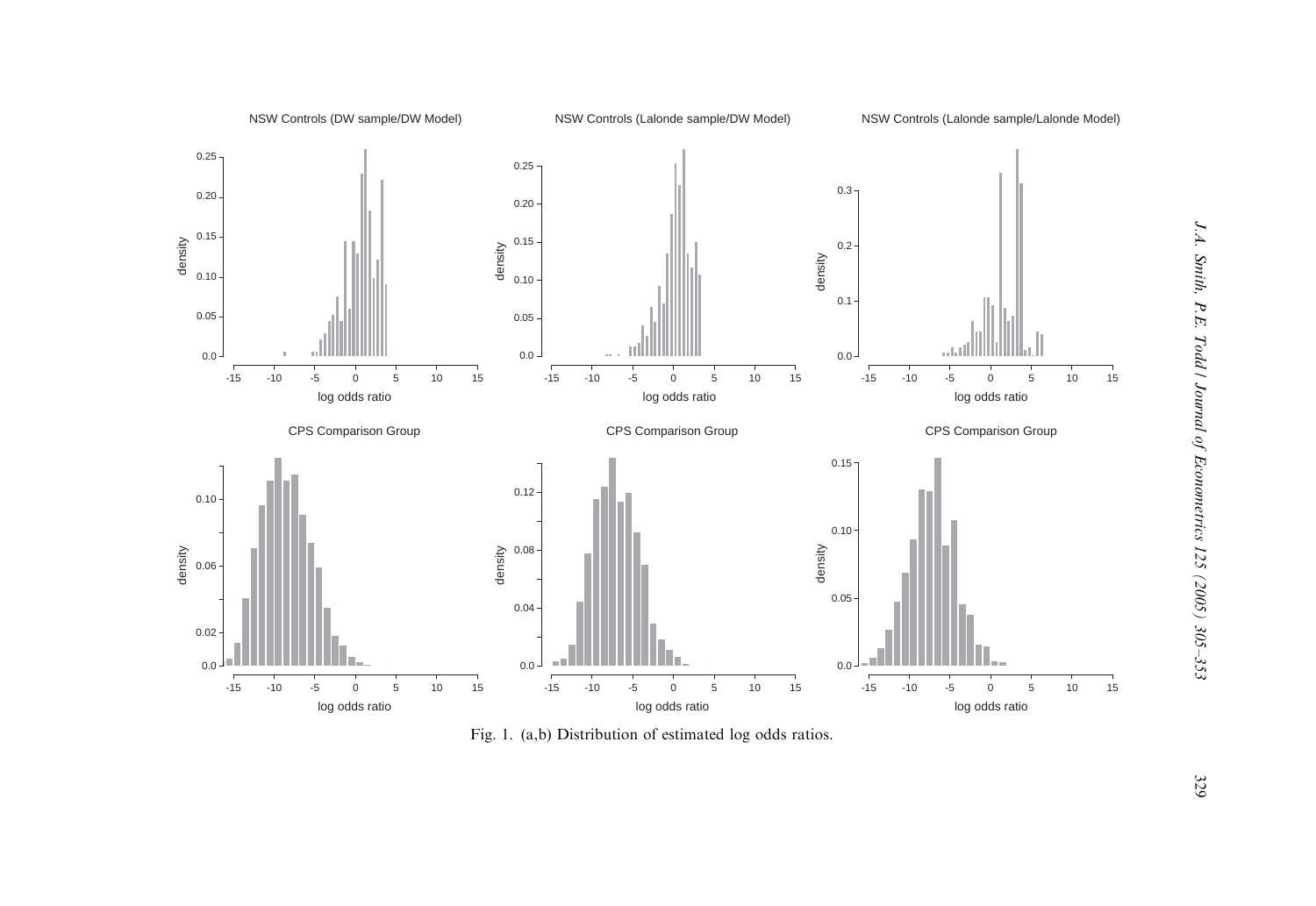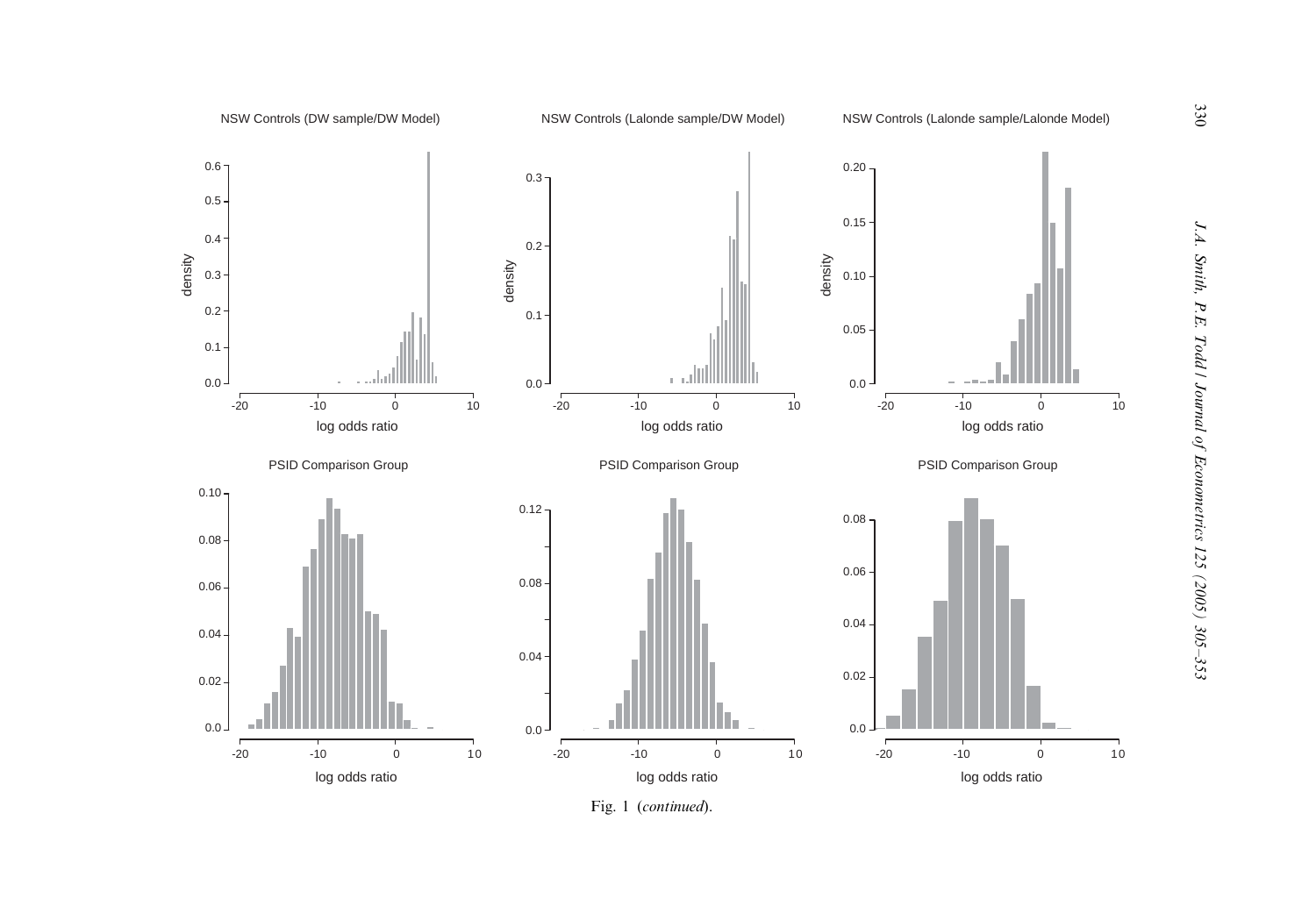extent of any support problems in the NSW data. The figures make readily apparent that the distributions of scores among the experimental samples differ strongly from those of bo[th of th](#page-17-0)e comparison groups. For every combination of experimental sample and comparison [group, the density fo](#page-47-0)r the comparison group lies well to the left of that of the experimentals. This indicates that many comparison group members have very low predicted probabilities of participation in the NSW program. This finding comports with the strong differences in observable characteristics re[ported i](#page-27-0)n Table 1. However, the support problem here is not as strong [as in the](#page-47-0) [JTPA](#page-47-0) data examined in HIST (1996, 1998a), where there were large intervals of  $P$ with no comparison group observations at all. For the two comparison groups employed here, even at high probabilities, such as those above 0.9, there are at least a handful of comparison group observations.

[Table](#page-17-0) 4 presents the coefficient estimates from the participation model in LaLonde (1986).<sup>42</sup> The patterns are quite similar to those for the DW scores. The participation probability is quadratic in age, with a maximum at 25.3 years for the LaLonde sample with the CPS comparison group and a maximum at 20.2 years for the LaLonde sample with the PSID comparison group. As expected given the differences seen in Table 1, being a high school dropout, being black and being Hispanic have strong and statistically significant positive effects on participation. In contrast, being married and being employed in March of 1976 have strong and statistically significant negative effects on participation.43 Finally, number of children has a strong negative effect on the participation probability, pa[rticularly](#page-47-0) [in](#page-47-0) [th](#page-47-0)e CPS sample.

Like the DW scores, the LaLonde scores estimated on different experimental samples are highly correlated; in every case the correlation exceeds 0.97. The

<sup>&</sup>lt;sup>42</sup> We ran into two small difficulties in replicating LaLonde's (1986) scores that we resolved as follows. First, LaL[onde indicates th](#page-47-0)at he includes a dummy variable for residence in an SMSA in his model. Given that everyone in the NSW experimental sample lives in an SMSA, not [living in](#page-27-0) an SMSA is a perfect predictor of not being in the NSW demonstration. Thus, this variable should not be included in the model. We dealt with this in two ways. In one case, we just dropped this variable from the specification. In the other, we set the participation probability to zero for everyone not in an SMSA and then estimated the model on those who remained. The scores produced in these two ways had a correlation of 0.9734 in the combined LaLonde (1986) experimental sample and CPS comparison group sample and a correlation of 0.9730 in the combined sample with the PSID. The estimates presented in Table 4 are for the specification that sets the probability to zero for all CPS and PSID comparison group members not living in an SMSA.

The second issue concerns missing values of the variables for the number of children. There are missing values for observations in the experimental sample and in the CPS comparison group, but not in the PSID sample. As a result of the asymmetry between the two comparison groups in this regard, we adopt separate strategies in the two cases. In estimating the LaLonde propensity score model with the CPS comparison group, we set missing values of the number of children to zero and include an indicator variable set to one for observations with a missing value and zero otherwise. In the PSID case, we impute missing values of the number of children variable in the experimental data by running a regression of number of children on a set of exogenous covariates (including interactions of age and age squared with race and ethnicity). 43The latter variable represents an attempt to capture one aspect of the NSW eligibility rules.

Nonetheless, it is somewhat problematic, given that some members of the NSW sample are randomly assigned in January and February of 1976, and therefore some treatment group members could be employed as part of the program by March of 1976. Given the sign and magnitude of the estimated coefficient, this concern appears to be a minor one.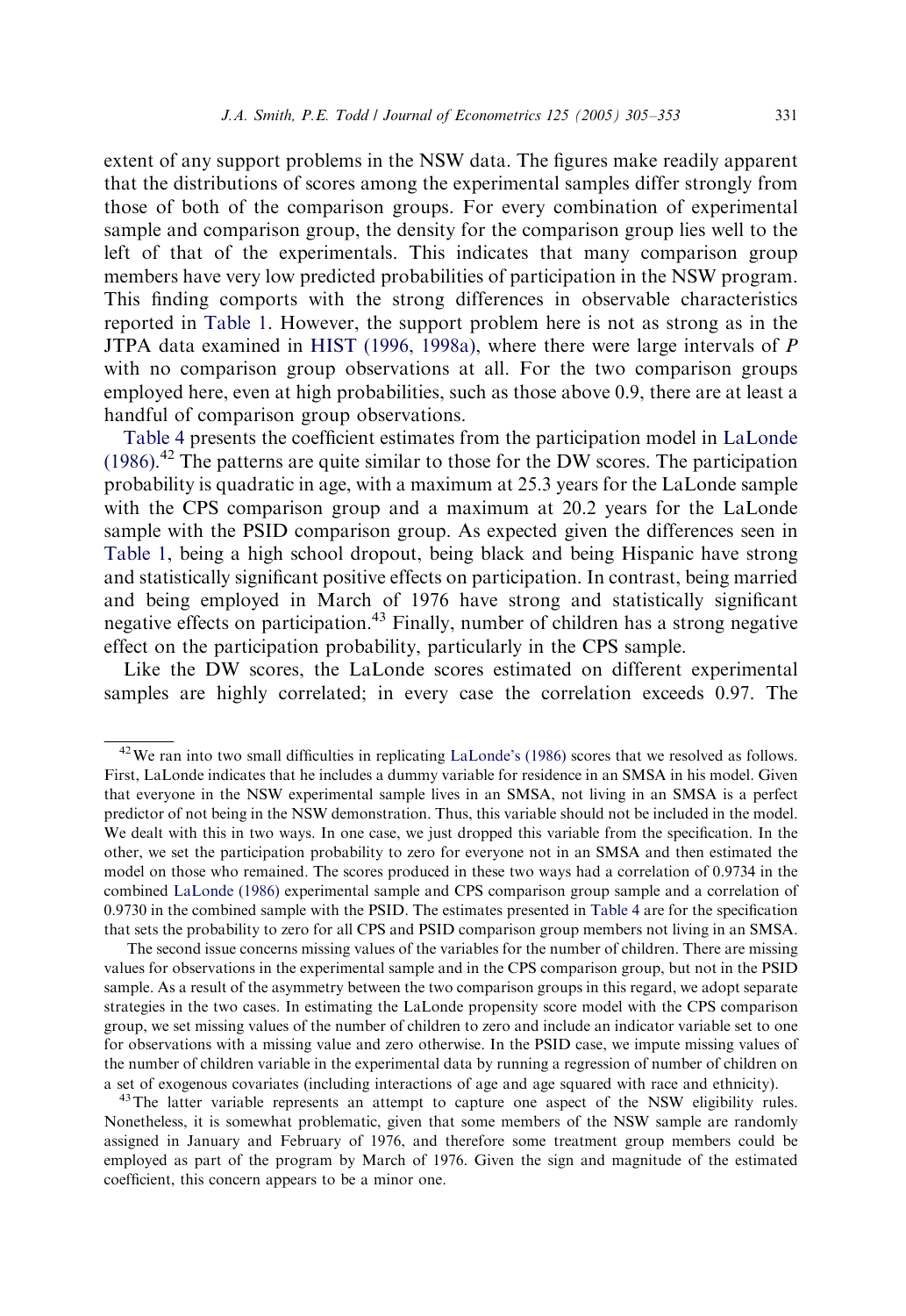|--|

LaLonde (1986) propensity score model coefficient estimates (estimated standard errors in parentheses)

| Variable                  | sample     | LaLonde experimental | DW experimental<br>sample |             | Early RA experimental<br>sample |             |  |
|---------------------------|------------|----------------------|---------------------------|-------------|---------------------------------|-------------|--|
|                           | <b>CPS</b> | <b>PSID</b>          | <b>CPS</b>                | <b>PSID</b> | <b>CPS</b>                      | <b>PSID</b> |  |
| Age                       | 0.3445     | 0.1739               | 0.3932                    | 0.2204      | 0.4412                          | 0.3436      |  |
|                           | (0.0588)   | (0.0716)             | (0.0689)                  | (0.0801)    | (0.0924)                        | (0.1070)    |  |
| Age squared               | $-0.0068$  | $-0.0043$            | $-0.0072$                 | $-0.0047$   | $-0.0081$                       | $-0.0068$   |  |
|                           | (0.0010)   | (0.0011)             | (0.0011)                  | (0.0012)    | (0.0015)                        | (0.0017)    |  |
| Years of schooling        | $-0.0126$  | $-0.0311$            | 0.0147                    | $-0.0258$   | $-0.0042$                       | $-0.1177$   |  |
|                           | (0.0362)   | (0.0502)             | (0.0435)                  | (0.0568)    | (0.0550)                        | (0.0729)    |  |
| High school dropout       | 2.0993     | 1.6396               | 2.2222                    | 1.5613      | 2.1959                          | 1.3237      |  |
|                           | (0.1972)   | (0.2306)             | (0.2438)                  | (0.2664)    | (0.2986)                        | (0.3108)    |  |
| Black                     | 3.9569     | 2.0614               | 4.1637                    | 2.1835      | 3.9714                          | 1.7441      |  |
|                           | (0.1623)   | (0.1911)             | (0.2126)                  | (0.2363)    | (0.2687)                        | (0.2855)    |  |
| Hispanic                  | 2.1891     | 2.3517               | 2.1930                    | 2.4690      | 1.9834                          | 2.0859      |  |
|                           | (0.2150)   | (0.3282)             | (0.2889)                  | (0.3887)    | (0.3713)                        | (0.4387)    |  |
| Working in 1976           | $-2.1184$  | $-2.4017$            | $-2.4166$                 | $-2.5784$   | $-1.9932$                       | $-2.0762$   |  |
|                           | (0.1396)   | (0.1635)             | (0.1739)                  | (0.1861)    | (0.2104)                        | (0.2203)    |  |
| Number of children        | $-1.0608$  | $-0.3826$            | $-1.0392$                 | $-0.3639$   | $-0.9028$                       | $-0.2343$   |  |
|                           | (0.0648)   | (0.0777)             | (0.0809)                  | (0.0898)    | (0.0986)                        | (0.1014)    |  |
| Missing children variable | 2.6233     | N.A.                 | 3.2783                    | N.A.        | 3.4188                          | N.A.        |  |
|                           | (0.3512)   |                      | (0.3813)                  |             | (0.4422)                        |             |  |
| Intercept                 | $-6.9687$  | $-1.3695$            | $-8.8816$                 | $-2.0868$   | $-9.6280$                       | $-3.5263$   |  |
|                           | (0.9800)   | (1.1894)             | (1.1759)                  | (1.3367)    | (1.5639)                        | (1.7471)    |  |

prediction rates are similar as well. For the LaLonde scores with the LaLonde experimental sample and the CPS comparison group, 95.4 percent of the participants are correctly predicted along with 94.7 percent of the comparison group. With the PSID, the corresponding values are 95.0 and 92.8 percent. Similar percentages hold for the other experimental samples, but with slightly higher prediction rates for the participants and slightly low[er ones](#page-24-0) for the non-participants. The correlations between the LaLonde scores and the DW scores are between 0.77 and 0.83 for the CPS comparison group and between 0.88 and 0.93 for the PSID comparison group; it is not clear why the correlation is higher in the PSID case. With both samples, but particularly with the CPS, it is clear that the LaLonde scores differ meaningfully from the DW scores. Finally, Fig. 1 shows that the LaLonde scores for all three experimental samples, like the DW scores, are spread out over the full range between zero and one, but the density is quite thin among nonparticipants at the higher scores.

#### 7. Variable selection and the balancing test

Under the conditional mean independence assumption required for application of propensity score matching, the outcome variable must be conditionally mean

<span id="page-27-0"></span>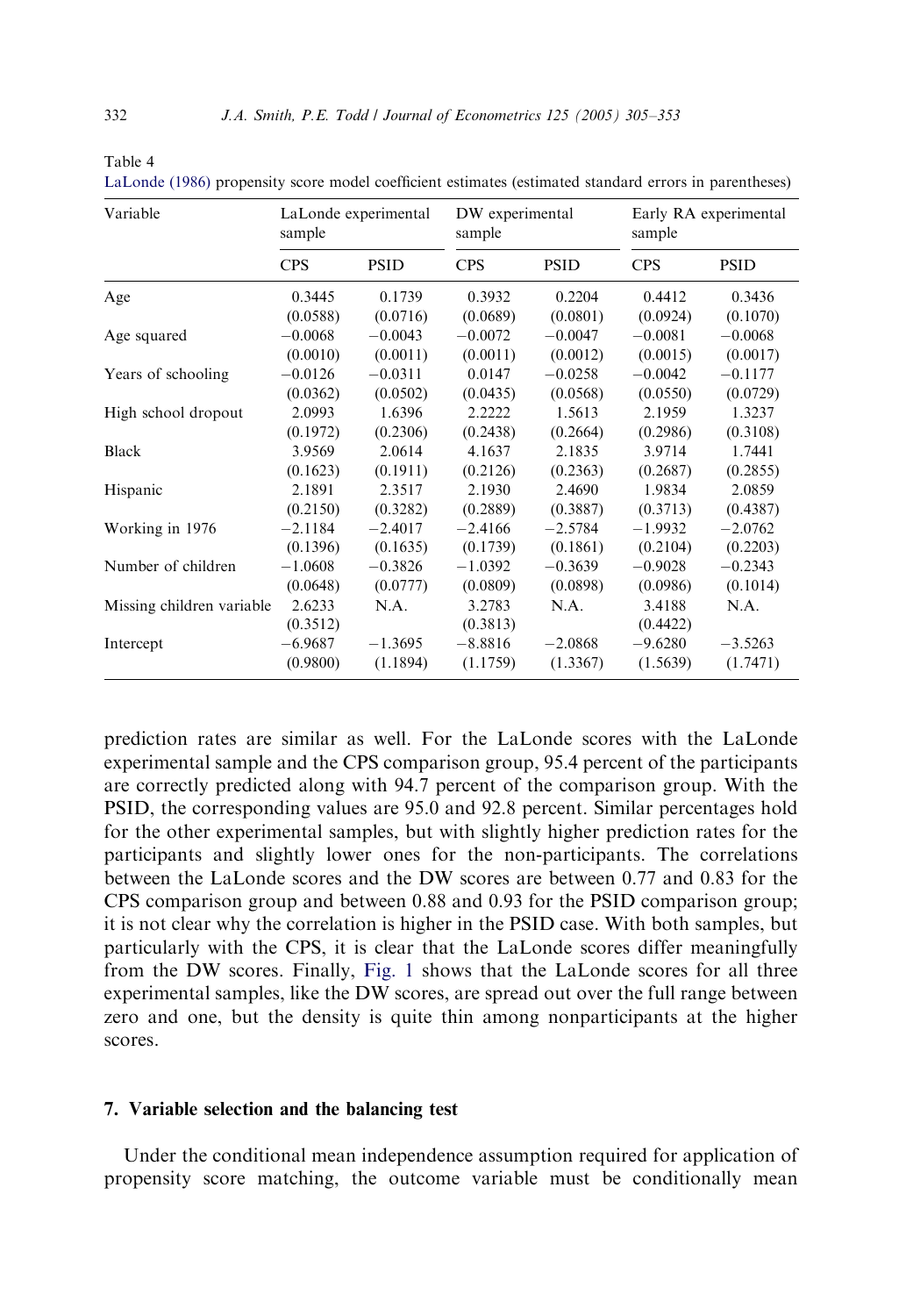independent of treatment conditional on the propensity score,  $P(Z)$ . Implementing matching requires choosing a set of variables  $Z$  that plausibly satisfy this condition. This set should include all of the key factors affecting both program participation and outcomes—that is, all the variables that affect both  $D$  and  $Y_0$ . No mechanical algorithm exists that automatically chooses sets of variables  $Z$  that satisfies the identification conditions. Moreover, the set  $Z$  that satisfies the matching conditions is not necessarily the most inclusive one. Augmenting a set of variables that satisfies the identification conditions for matching could lead to a violation of those conditions. Adding additional conditioning variables may also exacerbate a common support problem. Finally, i[t should alw](#page-47-0)a[ys be kept in mind that any given data set](#page-47-0) may [contain no com](#page-47-0)bination of variables  $Z$  that satisfy the conditional independence assumption. In the latter case, matching is not an appropriate estimator.

To guide in the selection of Z; there is some accumulated empirical evidence on how bias estimates of matching estimators depend on the choice of Z in particular applications. For example, HIT (1997a), HIST (1998a), Heckman and Smith (1999) and [Lechner \(2002\)](#page-48-0) show that which variables are included in the estimation of the propensity score can make a substantial difference to the performance of the estimator. These papers find, in general, larger biases with cruder conditioning sets. Theory also provides a guide to variables likely to affect both participation and outcomes in particular contexts.

Rosenbaum and Rubin (1983) present a theorem (see their Theorem 2) that does not aid in choosing which variables to include in  $Z$ , but which can help in determining which interactions and higher order terms to include for a given set of included Z variables. The theorem states that

 $Z \perp\!\!\!\perp D \vert Pr(D = 1 | Z),$ 

or equivalently

 $E(D|Z, Pr(D = 1|Z)) = E(D|Pr(D = 1|Z)).$ 

The basic intuition is that after conditioning on  $Pr(D = 1|Z)$ , additional conditioning on  $Z$  should not provide new information about  $D$ . Thus, if after conditioning on the estimated values of  $P(D = 1|Z)$  there is still dependence on Z, this suggests misspecification in the model used to estimate  $Pr(D = 1|Z)$ . Note that the theorem holds for any  $Z$ , including sets  $Z$  that do not satisfy the conditional independence condit[ion required to justify matchin](#page-47-0)g. [As such, the theorem is no](#page-46-0)t informative about what set of variables to [include in](#page-48-0) Z:

This theorem motivates a specification test for  $Pr(D = 1|Z)$ . The general idea is to test whether or not there are differences in Z between the  $D = 1$  and 0 groups after conditioning on  $P(Z)$ . The test has been implemented in the literature in a number of ways. Lechner (1999), [Lechner \(200](#page-46-0)0) and Eichler and Lechner (2002) use a variant of a measure suggested in Rosenbaum and Rubin (1985) that is based on standardized differences between the treatment and matched comparison group samples in terms of means of each variable in  $Z$ , squares of each variable in  $Z$  and first-order interaction terms between each pair of variables in Z: An alternative approach used in DW (1999, 2002) divides the observations into strata based on the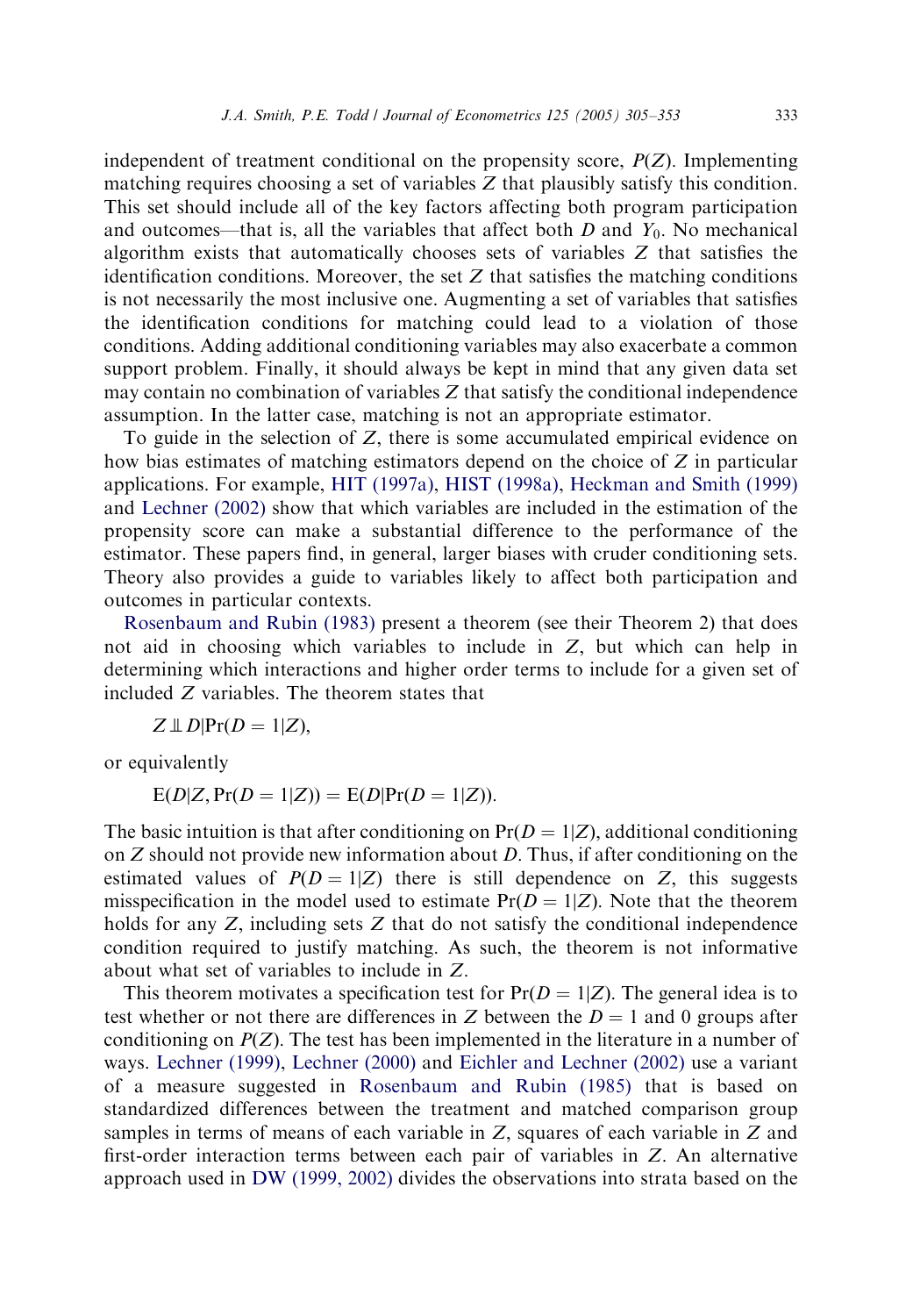#### 334 J.A. Smith, P.E. Todd / Journal of Econometrics 125 (2005) 305–353

estimated propensity scores. These strata are chosen so that there is not a statistically significant difference in the mean of the estimated propensity scores between the experimental and comparison group observations within each strata, though how the initial strata are chosen and how they are refined if statistically significant differences are found is not made precise. The problem of choosing the strata in implementing the balancing test is analogous to the problem of choosing the strata in implementing the interval matching estimator, described earlier. Then, within each stratum, t-tests are used to test for mean differences in each Z variable between the experimental and comparison group observations. When significant differ[ences are found](#page-46-0) for particular variables, higher order and interaction terms in those variables are added [to the logistic m](#page-47-0)odel and [the](#page-47-0) [testing](#page-47-0) [proced](#page-47-0)ure is repeated, until such differences no longer emerge.

As described earlier, we use two different model specifications to estimate propensity scores in this paper. The specification based on DW (1999, 2002) was selected using the balancing test strategy described above. The specification based on LaLonde (1986) was selected on the basis of how well the model predicted program participation. We retain LaLonde's (1986) original specification in this paper when we implement the matching estimators to allow for easy comparison of his results with our results, which are based on different estimators and different sample inclusion criteria.

#### [8. Matching](#page-46-0) estimates

We now present our estimates of the bias obtained when we apply matching to the experimental NSW data and the two different nonexperimental comparison groups. Our estimation strategy differs somewhat from that of La[Londe \(1986\)](#page-46-0) and DW (1999, 2002) in that we obtain direct estimates of the bias by applying matching to the randomized-out control group and the nonexperimental comparison groups, whereas the other papers obtain the bias indirectly by applying matching to the treatment and comparison groups and comparing the resulti[ng experimental an](#page-46-0)d the nonexperimental impact estimates. Second, in contrast to DW (1999, 2002), we match on the log-odds ratio rather than on the propensity score itself, so that our estimates are robust to choice-based sampling.

Finally, we impose the common support condition using the trimming method described above, which differs from the method used by DW (1999, 2002) that discards comparison group observations with estimated propensity scores that lie below the minimum or above the maximum of the estimated scores in the experimental sample.<sup>44</sup> The main advantage of this approach is ease of implementation. While somew[hat](#page-46-0) [more](#page-46-0) difficult to implement, our trimming approach has two substantive advantages. First, we do not throw out good matches that lie just below the minimum estimated score in the  $D = 1$  sample (or just above the estimated maximum). Second, we allow for gaps in the empirical common

 $44$  See the first column of page 1058 in DW (1999).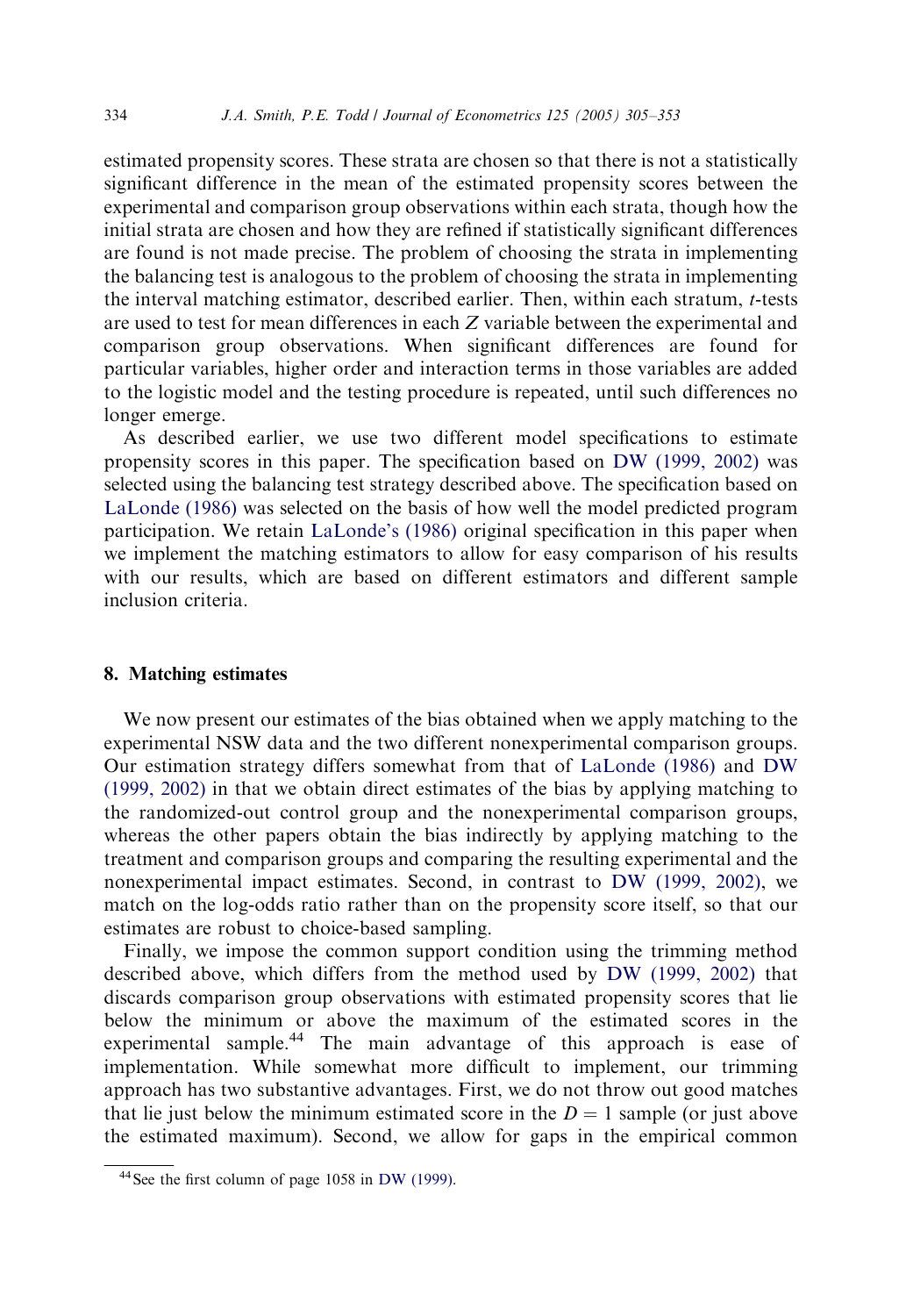support that lie between the extreme values of the estimated propensity scores in the experimental sample. This is important because the nonparametric regression estimators of the counterfactual mean outcomes are unreliable when evaluated at P points where the estimated density is close to zero. In practice, our method of imposing the support condition is somewhat more stringent than that of DW, as we drop five to ten percent of the  $D = 1$  sample due to the common support condition, in addition to dropping a fraction of the comparison group samples similar to that dropped by D[W.](#page-31-0)

#### 8.1. Cross-sectional matching estimates

Estimates of the bias associated with cross-section[al match](#page-31-0)ing on the propensity score appear in Table 5. These are estimates of the bias expression given previously in Eq. (13). We first consider Panel A of Table 5, which shows the estimates for the CPS comparison group. The outcome variable throughout Table 5 is earnings in calendar year 1978, where January 1978 is at least 5 months after random assignment for all of the controls. The first column of Panel A of Table 5 gives the simple mean difference in 1978 earnings between each experimental control group and the CPS comparison group. The remaining columns present estimates of the bias associated with different matching estimators. The first six rows of the table refer to estimates using the DW propensity score specification, while the final two rows refer to the LaLonde propensity score specification. Each pair of rows presents bias estimates for one experimental sample along with the percentage of the experimental impact estimate for that sample that the bias estimate represents. These percentages are useful for comparisons of different estimato[rs within](#page-31-0) each row, but are not useful for comparisons across rows given the large differences in experimental impact estimates among the three experimental samples. We present bootstrap standard errors based on 100 replications below each estimate; the standard errors for the percentage impacts assume the experimental impact is constant.

The second through the fifth columns in Table 5 give various estimates based on nearest-neighbor matching, defined above in Section 3.3. The second and third columns present estimates from matching using the one and ten nearest neighbors, [respectively, witho](#page-46-0)ut imposing the common support condition. The fourth and fifth columns present estimates using the same methods but imposing the common support condition. Five important patterns characterize the nearest-neighbor estimates for the CPS comparison group. First, using the DW experimental sample and DW propensity score model, we replicate the low biases that were reported in DW (1999, 2002). Second, when the DW propensity score model is applied to the LaLonde sample or to the Early RA sample, the bias estimates are substantially higher. Indeed, the bias estimates for the DW scores as applied to the Early RA sample are among the largest in the table. Third, the imposition of the common support condition has little effect on the estimates for the LaLonde and DW samples, but does result in a substantial reduction in bias for the Early RA sample. Fourth, increasing the number of nearest neighbors reduces bias in the relatively small Early RA sample, but does little to change the bias estimates for the other two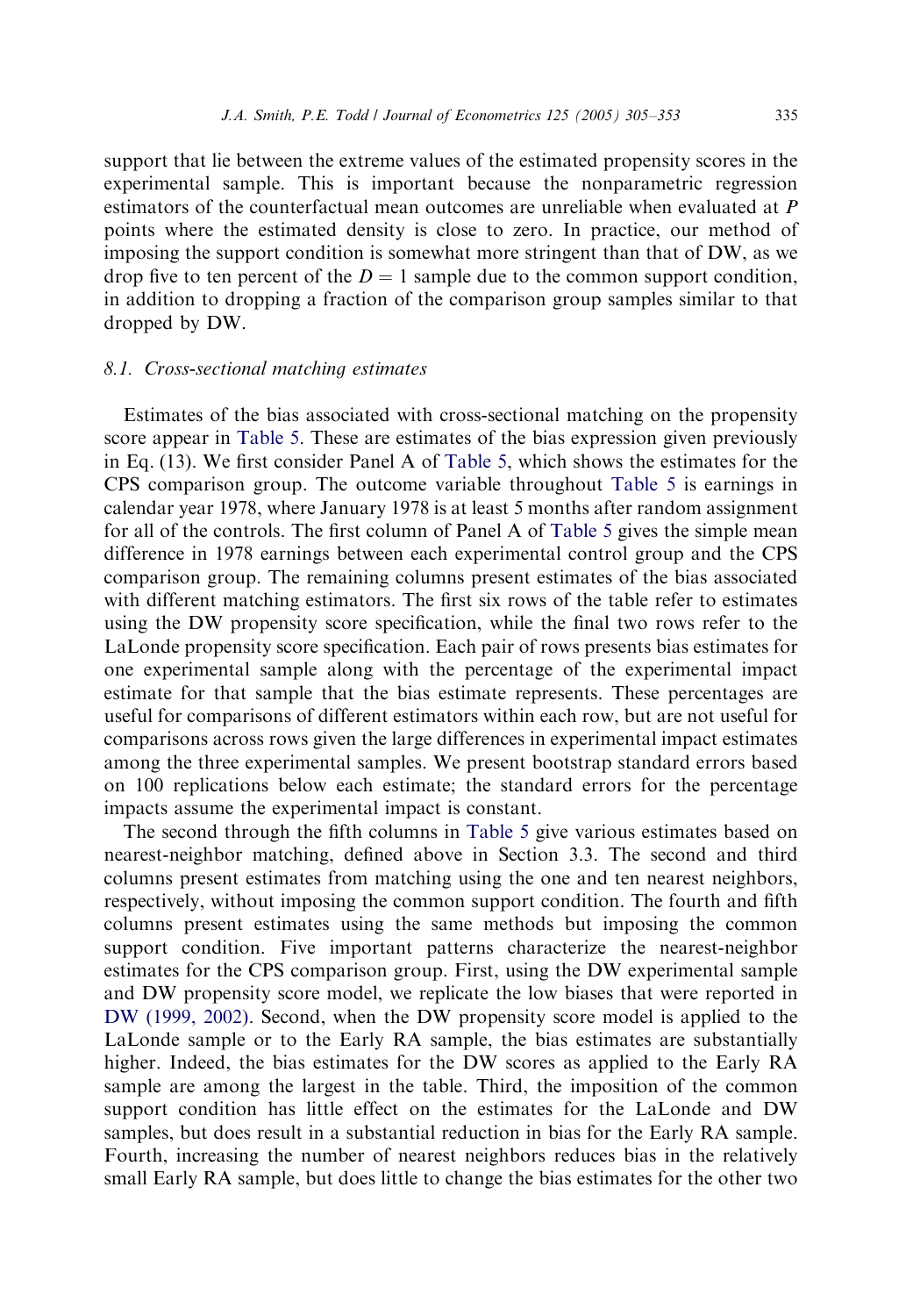#### <span id="page-31-0"></span>Table 5

Bias associated with alternative cross-sectional matching estimators. Comparison groups: (A) CPS male sample and (B) PSID male sample. Dependent variable: real earnings in 1978 (bootstrap standard errors in parentheses; trimming level for common support is 2 percent)

| Sample and<br>propensity score model  | $(1)$ Mean<br>diff. | (2) 1<br>Nearest<br>neighbor<br>without<br>common<br>support | (3) 10<br>Nearest-<br>neighbors<br>without<br>common<br>support | (4) 1<br>Nearest-<br>neighbor<br>with<br>common<br>support | (5) 10<br>Nearest-<br>neighbors<br>with<br>common<br>support | $(6)$ Local<br>linear<br>matching<br>$(bw = 1.0)$ | $(7)$ Local<br>linear<br>matching<br>$(bw = 4.0)$ | $(8)$ Local<br>linear<br>regression<br>adjusted<br>matching <sup>a</sup><br>$(bw = 1.0)$ | $(9)$ Local<br>linear<br>regression<br>adjusted<br>matching<br>$(bw = 4.0)$ |
|---------------------------------------|---------------------|--------------------------------------------------------------|-----------------------------------------------------------------|------------------------------------------------------------|--------------------------------------------------------------|---------------------------------------------------|---------------------------------------------------|------------------------------------------------------------------------------------------|-----------------------------------------------------------------------------|
| (A) Comparison group: CPS male sample |                     |                                                              |                                                                 |                                                            |                                                              |                                                   |                                                   |                                                                                          |                                                                             |
| LaLonde sample with DW                | $-9757$             | $-555$                                                       | $-270$                                                          | $-838$                                                     | $-1299$                                                      | $-1380$                                           | $-1431$                                           | $-1406$                                                                                  | $-1329$                                                                     |
| prop. score model                     | (255)               | (596)                                                        | (493)                                                           | (628)                                                      | (529)                                                        | (437)                                             | (441)                                             | (490)                                                                                    | (441)                                                                       |
| As $\%$ of \$886 impact               | $-1101%$            | $-63%$                                                       | $-30%$                                                          | $-95%$                                                     | $-147%$                                                      | $-156%$                                           | $-162%$                                           | $-159%$                                                                                  | $-150%$                                                                     |
|                                       | (29)                | (67)                                                         | (56)                                                            | (71)                                                       | (60)                                                         | (49)                                              | (50)                                              | (55)                                                                                     | (50)                                                                        |
| DW sample with DW                     | $-10291$            | 407                                                          | $-5$                                                            | $-27$                                                      | $-261$                                                       | $-88$                                             | $-67$                                             | $-127$                                                                                   | $-96$                                                                       |
| prop. score model                     | (306)               | (698)                                                        | (672)                                                           | (723)                                                      | (593)                                                        | (630)                                             | (611)                                             | (709)                                                                                    | (643)                                                                       |
| As $\%$ of \$1794 impact              | $-574%$             | 23%                                                          | $-0.3\%$                                                        | $-1.5%$                                                    | $-15%$                                                       | $-5%$                                             | $-4%$                                             | $-5\%$                                                                                   | $-7%$                                                                       |
|                                       | (17)                | (39)                                                         | (37)                                                            | (40)                                                       | (33)                                                         | (35)                                              | (34)                                              | (40)                                                                                     | (36)                                                                        |
| Early RA sample with                  | $-11101$            | $-7781$                                                      | $-3632$                                                         | $-5417$                                                    | $-2396$                                                      | $-3427$                                           | $-2191$                                           | $-3065$                                                                                  | $-3391$                                                                     |
| DW prop. score model                  | (461)               | (1245)                                                       | (1354)                                                          | (1407)                                                     | (1152)                                                       | (1927)                                            | (1069)                                            | (3890)                                                                                   | (1124)                                                                      |
| As $\%$ of \$2748 impact              | $-404%$             | $-283%$                                                      | $-132%$                                                         | $-197%$                                                    | $-87%$                                                       | $-125%$                                           | $-80%$                                            | $-112%$                                                                                  | $-123%$                                                                     |
|                                       | (17)                | (45)                                                         | (49)                                                            | (51)                                                       | (42)                                                         | (70)                                              | (39)                                              | (142)                                                                                    | (41)                                                                        |
| LaLonde sample with                   | $-10227$            | $-3602$                                                      | $-2122$                                                         | $-3586$                                                    | $-2342$                                                      | $-3562$                                           | $-2708$                                           | $-3435$                                                                                  | $-2362$                                                                     |
| LaLonde prop. score model             | (296)               | (1459)                                                       | (1299)                                                          | (1407)                                                     | (1165)                                                       | (3969)                                            | (1174)                                            | (4207)                                                                                   | (1178)                                                                      |
| As $\%$ of \$886 impact               | $-1154%$            | $-406%$                                                      | $-240%$                                                         | 405%                                                       | 264%                                                         | 402%                                              | 306%                                              | 388%                                                                                     | $-266%$                                                                     |
|                                       | (33)                | (165)                                                        | (147)                                                           | (159)                                                      | (131)                                                        | (448)                                             | (133)                                             | (474)                                                                                    | (133)                                                                       |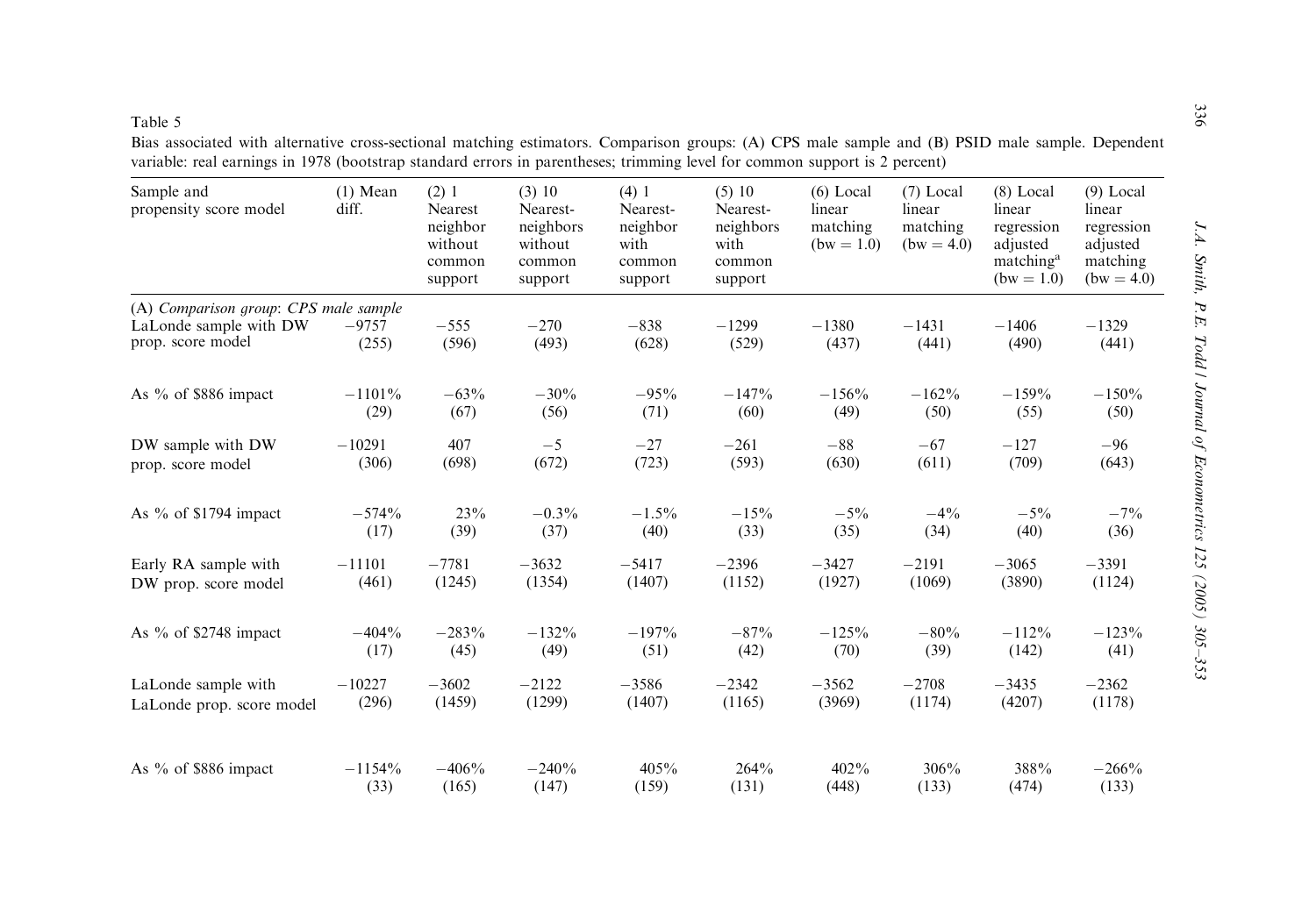| (B) Comparison group: PSID male sample |                  |                   |                 |                 |                 |                 |                 |                 |                |
|----------------------------------------|------------------|-------------------|-----------------|-----------------|-----------------|-----------------|-----------------|-----------------|----------------|
| LaLonde sample with                    | $-587$           | $-2932$           | $-2119$         | $-166$          | $-898$          | $-1237$         | $-1283$         | $-587$          | $-817$         |
| DW prop. score model                   | (264)            | (898)             | (787)           | (959)           | (813)           | (747)           | (633)           | (1059)          | (681)          |
| As $\%$ of \$886 impact                | $-1882%$<br>(30) | $-331\%$<br>(101) | $-239%$<br>(89) | $-19%$<br>(108) | $-101%$<br>(92) | $-140%$<br>(84) | $-145%$<br>(71) | $-66%$<br>(120) | $-92%$<br>(77) |
| DW sample with DW                      | $-16999$         | 361               | $-82$           | 447             | $-85$           | $-122$          | 143             | 693             | 777            |
| prop. score model                      | (330)            | (924)             | (1200)          | (827)           | (1308)          | (1362)          | (633)           | (2092)          | (833)          |
|                                        |                  |                   |                 |                 |                 |                 |                 |                 |                |
| As $\%$ of \$1794 impact               | $-947%$          | 20%               | $-5\%$          | 25%             | $-5\%$          | $-7\%$          | $8\%$           | 39%             | 43%            |
|                                        | (18)             | (52)              | (67)            | (46)            | (73)            | (76)            | (35)            | (117)           | (46)           |
| Early RA sample with                   | $-16993$         | $-6132$           | $-3570$         | $-5388$         | $-3337$         | $-1946$         | $-3262$         | $-4602$         | $-4475$        |
| DW prop. score model                   | (555)            | (1237)            | (1315)          | (1487)          | (1222)          | (1079)          | (936)           | (1036)          | (1010)         |
|                                        |                  |                   |                 |                 |                 |                 |                 |                 |                |
| As $\%$ of \$2748 impact               | $-618%$          | $-223%$           | $-130%$         | $-196%$         | $-121%$         | $-71%$          | $-119%$         | $-256%$         | $-249%$        |
|                                        | (20)             | (45)              | (48)            | (54)            | (44)            | (39)            | (34)            | (38)            | (37)           |
| LaLonde sample with                    | $-16464$         | $-3878$           | $-3054$         | $-3838$         | $-2977$         | $-3689$         | $-3522$         | $-3708$         | $-3512$        |
| LaLonde prop. score model              | (262)            | (872)             | (1080)          | (872)           | (985)           | (976)           | (964)           | (1179)          | (1042)         |
|                                        |                  |                   |                 |                 |                 |                 |                 |                 |                |
| As $\%$ of \$886 impact                | $-1858%$         | $-438%$           | $-345%$         | $-433%$         | $-336%$         | $-416%$         | $-397%$         | $-419%$         | $-396%$        |
|                                        | (30)             | (98)              | (122)           | (98)            | (111)           | (110)           | (109)           | (133)           | (118)          |

<sup>a</sup>Regression adjustment includes race and ethnicity, age categories, education categories and married.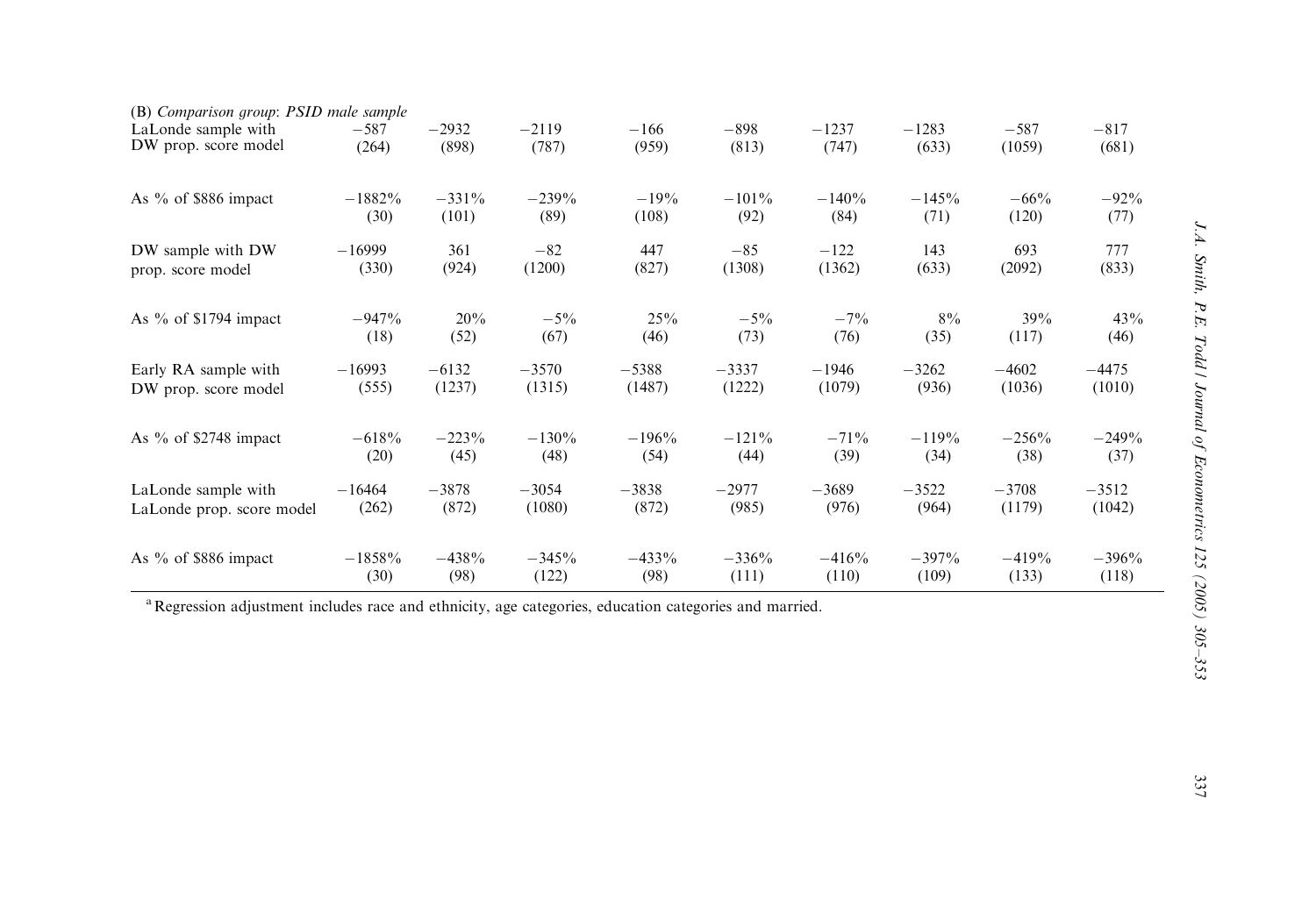experimental samples. Fifth, when the LaLonde propensity score model is applied to the LaLonde sample, it does quite poorly in terms of bias, though not as poorly as the DW scores in the Early RA sample. Thus, the results obtained by DW (1999, 2002) using simple nearest-neighbor matching with their propensity scores are highly sensitive to changes in the sample composition. Moreover, adopting a reasonable alternative propensity score specification strongly increases the estimated bias in the full LaLonde sample.

The remaining four columns present estimates obtained using local linear matching methods. The six[th and se](#page-31-0)venth columns report estimates obtained using regular local linear matching with two different bandwidths. Increasing the bandwidth will, in general, increase the bias and reduce the variance associated with the estimator by putting a he[avier wei](#page-31-0)ght on the information provided by more distant observations in constructing the counterfactual for each  $D = 1$  observation. Interestingly, in Panel A of Table 5, both the variance and the overall average bias usually decrease when we increase the bandwidth. The final two columns present estimates obtained using regression-adjusted local linear matching, again with two different bandwidths. The notes to Table 5 list the variables used to do the regression adjustmen[t.](#page-46-0)

The lessons from the local linear matching estimates are largely the same as those from the nearest-neighbor estimates. The DW scores [do well in t](#page-47-0)heir sample, but have much larger biases in the LaLonde sample and in the Early RA sample. The LaLonde scores have large biases in his sample. Once again, the results in DW (1999, 2002) are sensitive to changes in the sample and, in the full LaLonde sample, an alternative propensity score specification yields much larger biases[. The on](#page-31-0)e additional finding is that, consistent with HIT [\(1997a\),](#page-31-0) the matching estimates do not show much sensitivity, at least in terms of the qualitative conclusion they provide, to changing the fixed bandwidth from 1.0 to 4.0 and the local linear matching results do not change much when we use regression adjusted matches.

Panel B of Table 5 presents estimates analogous to those in Panel A of Table 5 but constructed using the PSID comparison [group. T](#page-31-0)he unadjusted mean differences show[n in the fi](#page-31-0)rst column are substantially larger here than with the CPS comparison group, presumably due to the sample restrictions imposed in constructing the CPS sample but not in [the PSID sam](#page-47-0)ple[. Thus, at som](#page-47-0)e level, matching faces a tougher challenge with this comparison group. In practice, despite the larger raw mean differences, the bias estimates in Panel B of Table 5 are comparable to those in Panel A of Table 5.

Overall, the performance of the cross-sectional matching estimators is a bit worse than that found in HIT (1997a) and HIST (1998a). These estimators reduce the bias substantially relative to an unadjusted comparison of means, but the bias that remains after matching is typically somewhat larger than the corresponding experimental impact estimate. For the DW scores applied to the DW sample, we find that the matching estimators perform extremely well. However, as discussed above, the DW sample is somewhat peculiar in only including persons randomized after April of 1976 who had zero earnings in months 13–24 prior to randomization.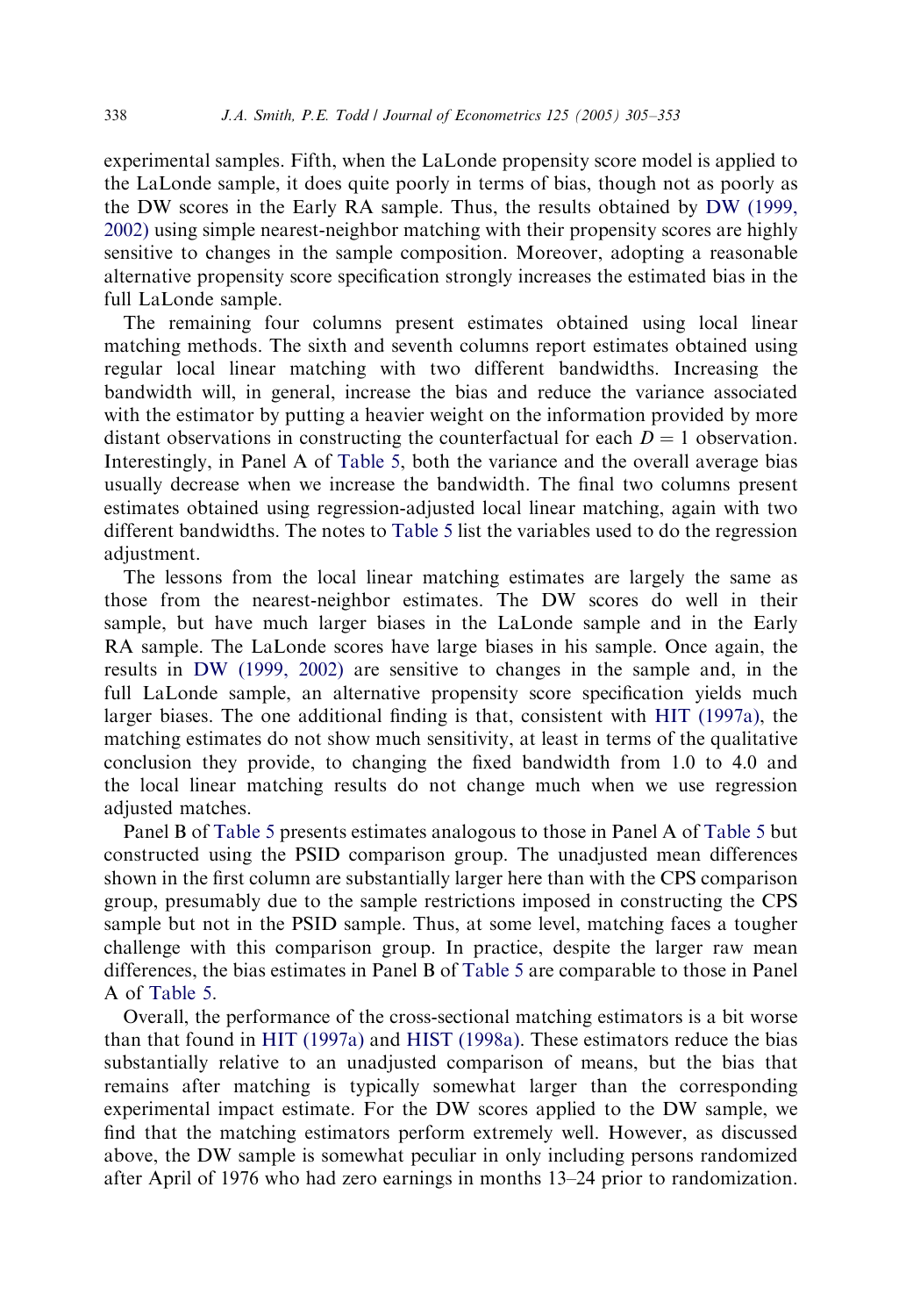Because we find it difficult to motivate this type of sample inclusion criteria, we do not believe that the evidence that matching performs well on this particular sample can be generalized. Clearly, the performance of the matching estimators is much less impress[ive whe](#page-35-0)n applied to samples other than that analyzed in DW (1999, 2002).

#### 8.2. Difference-in-differences matching estimates

Panels A and B of Table 6 present difference-in-differences matching estimates for the CPS and PSID comparison groups, respectively. These estimators have not previously been applied to the NSW data. As described in Section 3.3, difference-indifferences matching differs from cross-secti[onal mat](#page-35-0)ching in that it removes any time-invariant di[fferences](#page-31-0) between the  $D = 1$  and  $D = 0$  groups conditional on  $P(Z)$ . This is accomplished i[n our c](#page-35-0)ontext by subtracting a cross-sectional matching estimate of the pre-random-assignment bias from a cross-sectional matching estimate of the post-random assignment bias. In constructing the difference-indifferences matching estimates presented in Table 6, we use the same matching methods used in Table 5.

Consider Panel A of Table 6 and the CPS comparison group first. Four major patterns emerge. First, all of the difference-in-differences matching estimators perform well with the DW scores applied to the DW sample. This finding mirrors that for the cross-sectional matching estimators. Secon[d, the bia](#page-35-0)s associated with the dif[ference-in](#page-31-0)-differences matching estimators is lower in most cases for the DW scores and the Early RA sample and in all cases with the LaLonde scores applied to the LaLonde sample. As a result, the biases associated with difference-in-differences propensity score matching are of the same order of magnitude as the impact (or smaller) for all of the samples and scores in Panel A of Table 6. Third, as in Panel A of Table 5 for the cross-sectional [matchi](#page-31-0)ng estimators, the particular estimator selected, the imposition of the common support condition and the choice of bandwidth all have no consistent effect on the estimated bias. Finally, and most importantly, when either the score model or the sample is changed, the e[stimated](#page-35-0) bias increases substantially, though less than in the case of the cross-sectional matching estimators considered in Table 5. Once again, the bias estimates are not robust to perturbations in the sample or in the propensity score model, mirroring the findings for the cross-sectional matching estimators.

The estimates for the PSID comparison group, presented in Panel B of Table 6, reveal even stronger patterns. While the biases for the DW sample with the DW scores get a bit larger with differencing, the biases for the other three combinations of scores and samples presented in the table all get substantially smaller. Especially dramatic are the changes for the Early RA sample with the DW scores and for the LaLonde sample with the LaLonde scores, where the biases often fall from several thousand dollars to only a few hundred. As was the case with the CPS comparison group, the biases show no consistent pattern in response to the choice of matching procedure, the imposition of the common support condition or the selection of the bandwidth.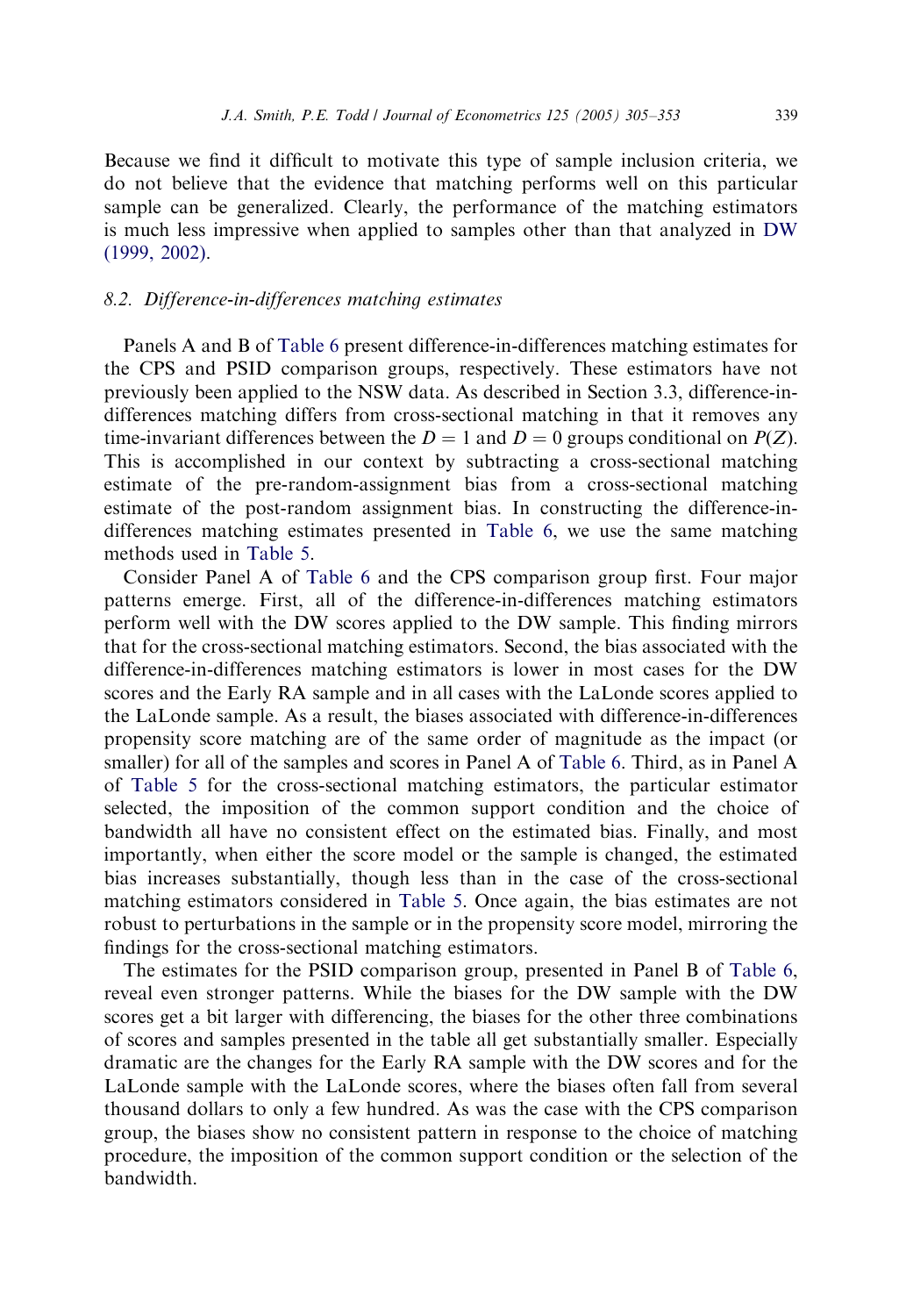<span id="page-35-0"></span> Bias associated with alternative difference-in-differences matching estimators. Comparison groups: (A) CPS male sample and (B) PSID male sample. Difference between real earnings in 1978 and real earnings in 1975 (bootstrap standard errors in parentheses; trimming level for common support is 2 percent)

| Sample and propensity<br>score model  | $(1)$ Mean diff. | $(2)$ 1 Nearest<br>neighbor<br>without<br>common<br>support | $(3)$ 10 Nearest-<br>neighbors<br>without<br>common<br>support | $(4)$ 1 Nearest-<br>neighbor with<br>common<br>support | (5) 10<br>Nearest-<br>neighbors<br>with common<br>support | $(6)$ Local<br>linear<br>matching<br>$(bw=1.0)$ | $(7)$ Local<br>linear<br>matching<br>$(bw = 4.0)$ | $(8)$ Local<br>linear<br>regression<br>adjusted<br>matching <sup>a</sup><br>$(bw = 1.0)$ | $(9)$ Local<br>linear<br>regression<br>adjusted<br>matching<br>$(bw = 4.0)$ |
|---------------------------------------|------------------|-------------------------------------------------------------|----------------------------------------------------------------|--------------------------------------------------------|-----------------------------------------------------------|-------------------------------------------------|---------------------------------------------------|------------------------------------------------------------------------------------------|-----------------------------------------------------------------------------|
| (A) Comparison group: CPS male sample |                  |                                                             |                                                                |                                                        |                                                           |                                                 |                                                   |                                                                                          |                                                                             |
| LaLonde sample with DW                | 867              | $-1527$                                                     | $-1317$                                                        | $-929$                                                 | $-1064$                                                   | $-1212$                                         | $-1271$                                           | $-1212$                                                                                  | $-1271$                                                                     |
| prop. score model                     | (314)            | (563)                                                       | (520)                                                          | (554)                                                  | (539)                                                     | (483)                                           | (472)                                             | (524)                                                                                    | (475)                                                                       |
| As $\%$ of \$886 impact               | 98%              | $-172%$                                                     | $-149%$                                                        | $-105%$                                                | $-120%$                                                   | $-137%$                                         | $-143%$                                           | $-137%$                                                                                  | $-143%$                                                                     |
|                                       | (35)             | (64)                                                        | (59)                                                           | (63)                                                   | (61)                                                      | (55)                                            | (53)                                              | (59)                                                                                     | (54)                                                                        |
| DW sample with DW prop.               | 2093             | 45                                                          | $-101$                                                         | $-607$                                                 | $-417$                                                    | $-88$                                           | $-75$                                             | $-88$                                                                                    | $-75$                                                                       |
| score model                           | (365)            | (781)                                                       | (689)                                                          | (784)                                                  | (681)                                                     | (629)                                           | (621)                                             | (848)                                                                                    | (719)                                                                       |
| As $\%$ of \$1794 impact              | 117%             | 3%                                                          | $-6%$                                                          | $-34%$                                                 | $-23%$                                                    | $-5\%$                                          | $-4%$                                             | $-5%$                                                                                    | $-4%$                                                                       |
|                                       | (20)             | (44)                                                        | (38)                                                           | (44)                                                   | (38)                                                      | (35)                                            | (34)                                              | (47)                                                                                     | (40)                                                                        |
| Early RA sample with DW               | 598              | 1398                                                        | 1041                                                           | 1689                                                   | 3200                                                      | 2993                                            | 2909                                              | 1876                                                                                     | 1461                                                                        |
| prop. score model                     | (549)            | (1342)                                                      | (1166)                                                         | (1212)                                                 | (1108)                                                    | (3152)                                          | (917)                                             | (4021)                                                                                   | (1521)                                                                      |
| As $\%$ of \$2748 impact              | 22%              | 51%                                                         | 38%                                                            | 61%                                                    | 116%                                                      | 109%                                            | 106%                                              | 68%                                                                                      | 53%                                                                         |
|                                       | (20)             | (49)                                                        | (42)                                                           | (44)                                                   | (40)                                                      | (115)                                           | (33)                                              | (146)                                                                                    | (55)                                                                        |
| LaLonde sample with                   | 897              | $-463$                                                      | 1317                                                           | $-21$                                                  | 1229                                                      | 192                                             | 927                                               | 193                                                                                      | 928                                                                         |
| LaLonde prop. score model             | (333)            | (1290)                                                      | (878)                                                          | (1092)                                                 | (862)                                                     | (1102)                                          | (801)                                             | (3970)                                                                                   | (1466)                                                                      |
| As $\%$ of \$886 impact               | 101%             | $-52%$                                                      | 149%                                                           | $-2\%$                                                 | 138%                                                      | 22%                                             | 105%                                              | $-16%$                                                                                   | 105%                                                                        |
|                                       | (38)             | (146)                                                       | (99)                                                           | (123)                                                  | (97)                                                      | (124)                                           | (90)                                              | (448)                                                                                    | (165)                                                                       |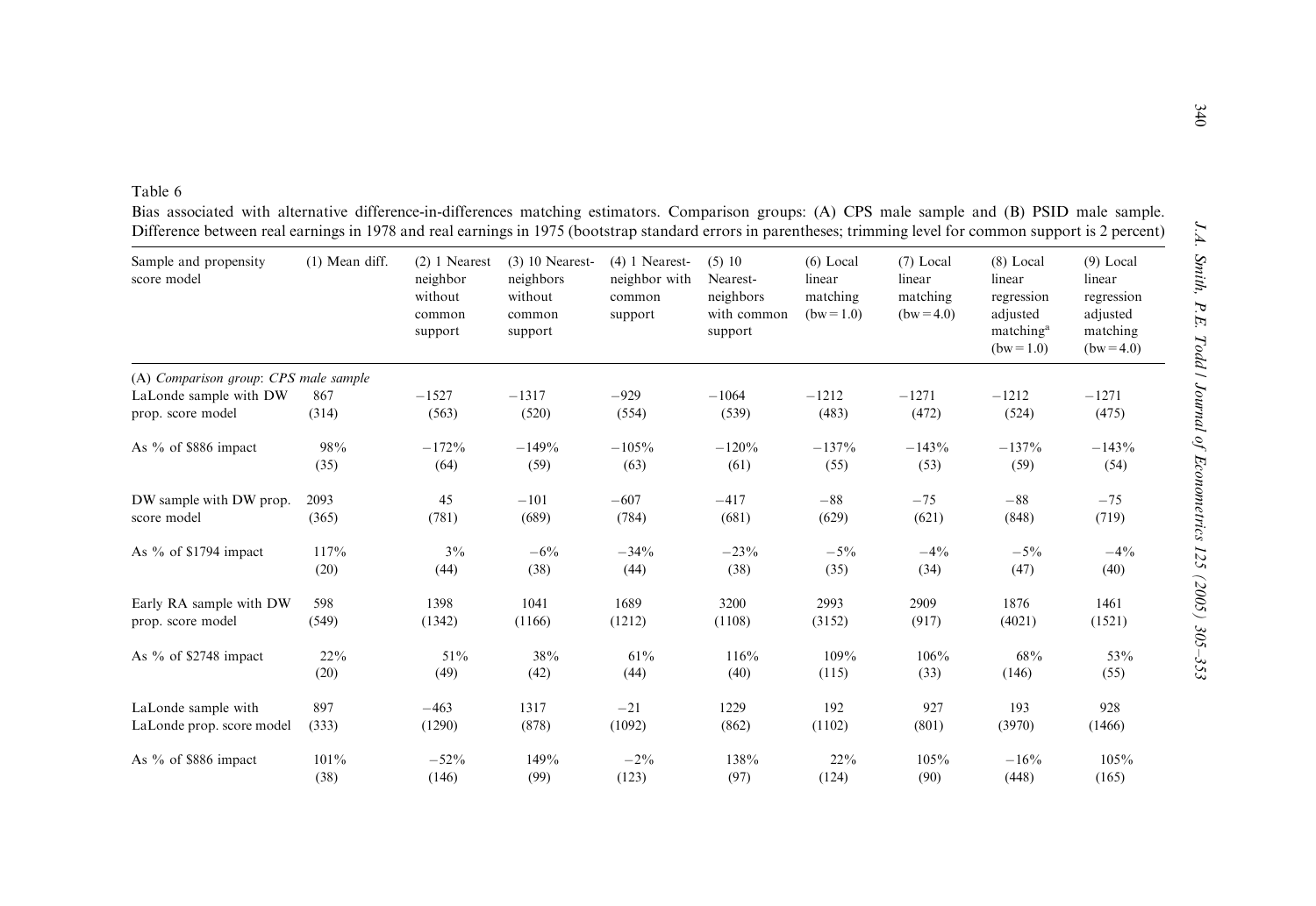| (B) Comparison group: PSID male sample |        |         |        |        |        |        |        |        |        |
|----------------------------------------|--------|---------|--------|--------|--------|--------|--------|--------|--------|
| LaLonde sample with DW                 | $-383$ | $-1644$ | $-148$ | 608    | $-568$ | 188    | 79     | $-344$ | $-318$ |
| prop. score model                      | (318)  | (1033)  | (931)  | (1070) | (939)  | (823)  | (686)  | (1127) | (733)  |
| As $\%$ of \$886 impact                | $-43%$ | $-186%$ | $-17%$ | 69%    | $-64%$ | 21%    | 9%     | $-39%$ | $-36%$ |
|                                        | (36)   | (117)   | (105)  | (121)  | (106)  | (93)   | (77)   | (127)  | (83)   |
| DW Sample with DW                      | 797    | 537     | 725    | 568    | 737    | 286    | 803    | 287    | 803    |
| prop. score model                      | (362)  | (1031)  | (1208) | (906)  | (1366) | (1414) | (792)  | (2173) | (1058) |
| As $\%$ of \$1794 impact               | 44%    | 30%     | 40%    | 32%    | 41%    | 16%    | 145%   | 16%    | 45%    |
|                                        | (20)   | (57)    | (67)   | (51)   | (76)   | (79)   | (44)   | (121)  | (59)   |
| Early RA sample with DW                | $-133$ | $-46$   | 1135   | 316    | 1153   | 2118   | 1018   | 207    | 111    |
| prop. score model                      | (629)  | (1131)  | (1266) | (1276) | (1273) | (1016) | (993)  | (1375) | (1352) |
| As $\%$ of \$2748 impact               | $-5\%$ | $-2\%$  | 41%    | $11\%$ | 42%    | 77%    | 37%    | $8\%$  | $4\%$  |
|                                        | (23)   | (41)    | (46)   | (46)   | (46)   | (37)   | (36)   | (50)   | (49)   |
| LaLonde sample with                    | $-427$ | $-381$  | 263    | $-364$ | 238    | $-204$ | 39     | $-204$ | 39     |
| LaLonde prop. score model              | (311)  | (980)   | (1115) | (929)  | (1063) | (969)  | (1009) | (1323) | (1172) |
| As $\%$ of \$886 impact                | $-48%$ | $-43%$  | 30%    | $-41%$ | 27%    | $-23%$ | $4\%$  | $-23%$ | $4\%$  |
|                                        | (35)   | (111)   | (126)  | (105)  | (120)  | (109)  | (114)  | (149)  | (132)  |

<sup>a</sup>Regression adjustment includes race and ethnicity, age categories, education categories and married.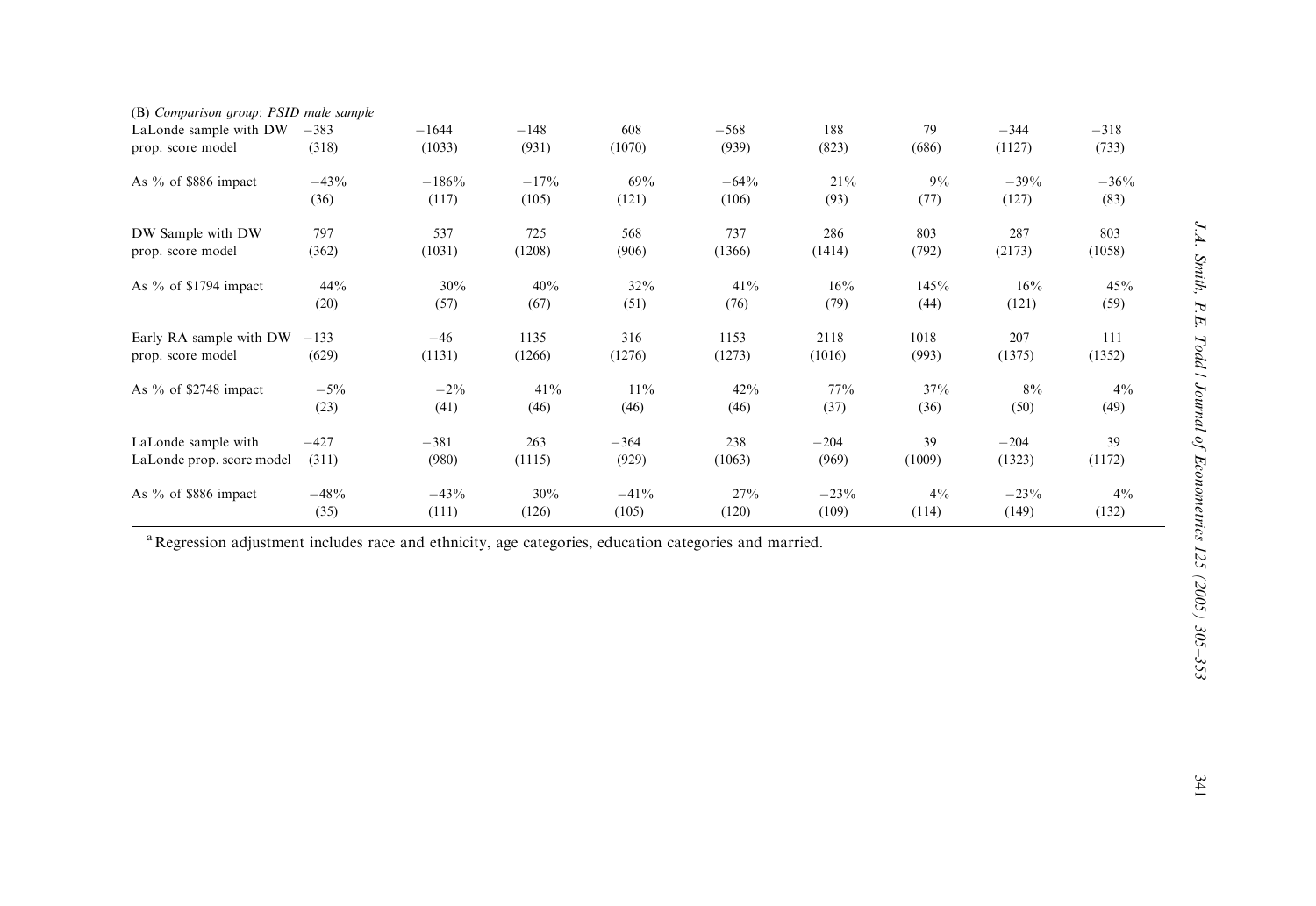#### 342 J.A. Smith, P.E. Todd / Journal [of Econometrics](#page-47-0) 125 ([2005\) 305–353](#page-47-0)

While the cross-sectional matching estimates presented in Table 5 reveal the extreme sensitivity of the results in DW (1999, 2002), the estimates in Table 6 show fairly stable performance for the difference-in-differences matching estimators. These results differ from the findings in HIT (1997a) and HIST (1998a) in the sense that for most demographic groups in the JTPA data, the biases associated with difference-in-differences matching are quite similar to those associated with crosssectional matching. The difference between the findings here and those from the JTPA data is consistent with the view that the differencing is eliminating timeinvariant bias in the NSW data due to geographic mismatch and/or different ways of measuring earnings in the experimental control and nonexperimental comparison groups, which were not sources of bias with the JTPA data. The very limited set of conditioning variables Z available in the NSW data, compared to the rich set of conditioning variables available in the JTPA data, may also help to explain the much larger difference between the cross-sectional and difference-in-differences matching estimates of the bias obtained using the NSW data.

#### 9. Regression-based estimates

We next present bias estimates obtained using a number of standard, regressionbased impact estimators for each of the three experimental samples and both comparison groups. We seek answers to two questions. First, how well do these estimators perform in the different samples? We have argued that the DW sample may implicitly present a less difficult selection problem than the original LaLonde sample due to its inclusion of persons randomly assigned late in the experiment only if they had zero earnings in months 13–24 prior to random assignment. Second, is it the matching estimator or just selection of the right conditioning variables that accounts for the low bias estimates when cross-sectional propensity score matching estimators are applied t[o the DW](#page-39-0) sample with the DW scores? Both matching and standard regression adjustment seek to correct for selection on observable characteristics,  $Y_0$ . Differences between the two are that matching, unlike regression, does not assume a linear (in the parameters) functional form and does not require  $E(U|X,D) = 0.$ 

Panels A and B of Table 7 give the bias estimates for the CPS and PSID comparison group samples, respectively. In each table, each pair of rows contains the estimates of the bias and of the bias as a percentage of the impact for one of the three experimental samples. The first column presents the simple mean difference in earnings in 1978. The next four columns present bias estimates for crosssectional regression specifications based on Eq. (4) in Section 3. The models containing varying sets of conditioning variables, i[ncluding](#page-39-0) the variables from the LaLonde propensity scores, the DW propensity scores, the DW scores without the ''Real Earnings in 1974'' variable and a richer specification that includes additional interaction terms found to be significant in an investigation of alternative propensity score models. An exact variable list for each specification appears in the table notes. The last four columns of Table 7 show bias estimates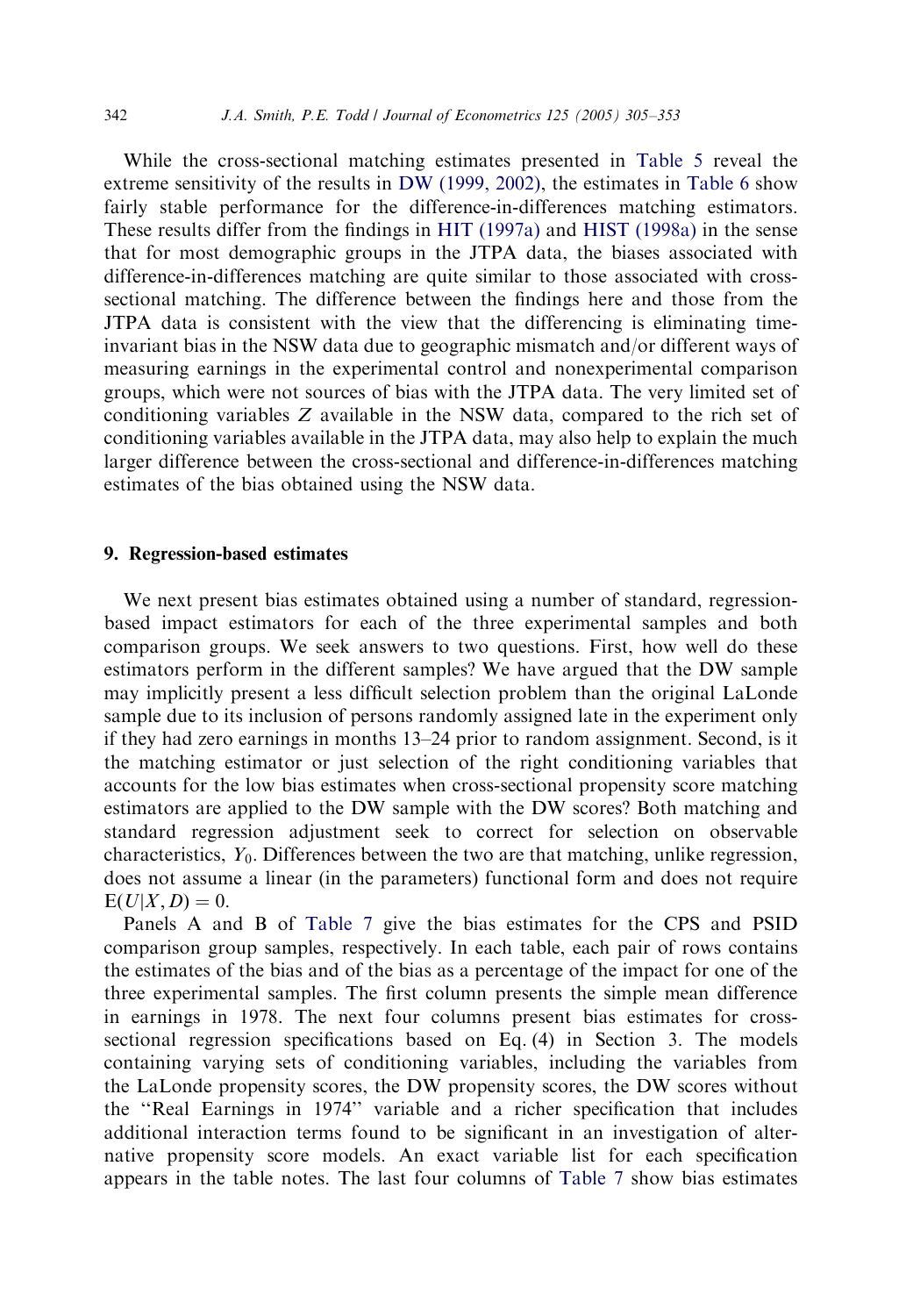from the difference-in-differences estimators and unrestricted difference-indifferences estimators examined in Table 5 of LaLonde (1986). The difference between the two pairs of estimators is that in the first pair, based on Eq. (5), the dependent varia[ble is the](#page-39-0) difference between earnings in 1978 and earnings in 1975, while in the second pair, the dependent variable is earnings in 1978 and earnings in 1975 is included as a right-hand-side variable. The latter formulation relaxes the restriction implicit in the former that the coefficient [on](#page-46-0) [1975](#page-46-0) [earnings](#page-46-0) equals one.<sup>45</sup>

The estimates in Table 7 gives clear answers to both questions raised. Comparing the bias estimates from the LaLonde and Early RA samples reveals that for the standard regression estimators and the unrestricted difference-indifference estimators, the bias is smallest in the DW sample in every case but one. This strongly suggests that the sub-sampling strategy employed by DW (1999, 2002) results in a sample with a selection problem that is less difficult to solve.<sup>46</sup> The exceptions to this rule are the two standard difference-in-differences estimators. Having selected into the sample persons who may have transitorily, rather than permanently, low earnings, it is perhaps not surprising that differencing does relatively poorly in the DW sample. This pattern is also consistent with the fact that difference-in-differences matching tends to increase the bias (a bit for the CPS comparison group and a bit more for the PSID comparison group) relative to crosssectional matching for the DW sample, but not for the LaLonde and Early RA samples.<sup>47</sup>

In regard to the second que[stion, the results](#page-46-0) differ between the CPS and PSID comparison groups. In the CPS sample, the bias estimate from a regression of earnings in 1978 on an NSW indicator (equal to one for the control group members and zero otherwise) and the covariates from the DW propensity score model is -\$34 (2% of the experimental impact). Thus, for the CPS comparison group, the key to the low bias estimates found in DW (1999, 2002) is picking the right subsample and the right covariates, not matching. In contrast, in the PSID, matching makes a big difference. The bias estimate from nearest-neighbor matching with ten nearest neighbors (and imposing the common support condition) is -\$85; compared to a bias estimate from a regression using the same variables of \$1285. For the PSID, the linearity restriction i[mplicit in the r](#page-46-0)egression has some bite.

<sup>&</sup>lt;sup>45</sup>We also estimated the bias for the before–after estimator, described in Section 3.2, associated with each experimental sample. In each case, the bias was on the order of several thousand dollars. We do not present estimates from the Heckman (1979) two-step estimator of the bivariate normal selection model examined by LaLonde (1986) as his estimates do not take account of choice-based sampling.

<sup>46</sup>This finding is implicit in Table 2 of DW (1999). Compare the estimated coefficients (not biases) for LaLonde's sample to those for their sample both with and without including the ''Real Earnings in 1974'' variable among the covariates for the CPS-1 and PSID-1 comparison groups.

 $47$  It is also of interest to note that the estimated biases for the regression-adjustment and unrestricted difference-in-differences models are almost always lower with the CPS comparison group than with the PSID comparison group. This indicates the value of the additional sample restrictions imposed on the CPS comparison group when the estimator employed is simple regression adjustment.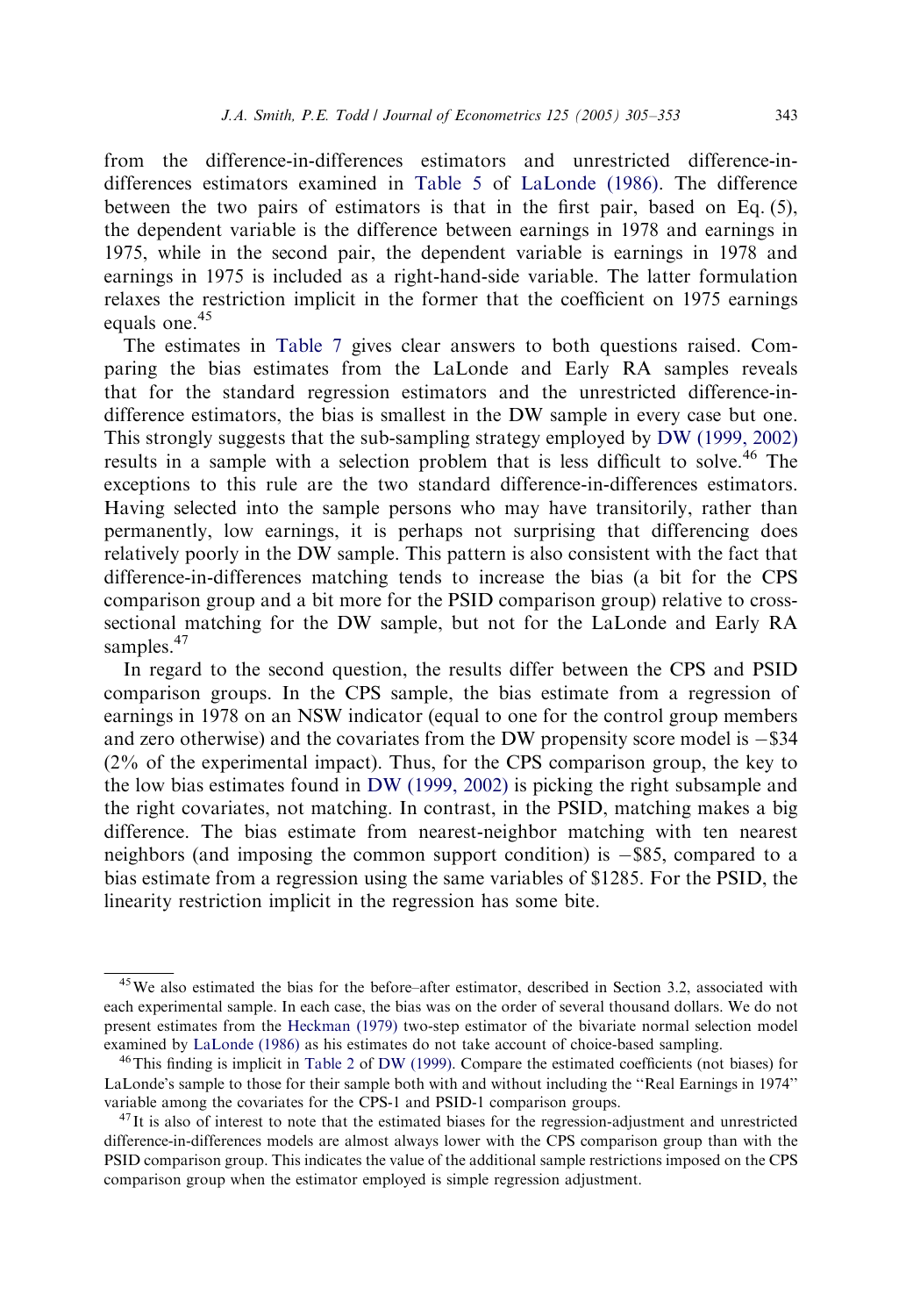<span id="page-39-0"></span>

| Table 7<br>Journal<br>Bias associated with alternative regression-based estimators. Comparison groups: (A) CPS male sample and (B) PSID male sample. Dependent variable: real<br>earnings in 1978 (estimated standard errors in parentheses)<br>$\mathcal{O}$ |                   |                                                           |                                                      |                                                         |                                                        |                                  |                                                        |                                                               |                                                  |  |  |
|---------------------------------------------------------------------------------------------------------------------------------------------------------------------------------------------------------------------------------------------------------------|-------------------|-----------------------------------------------------------|------------------------------------------------------|---------------------------------------------------------|--------------------------------------------------------|----------------------------------|--------------------------------------------------------|---------------------------------------------------------------|--------------------------------------------------|--|--|
| Sample and propensity (1) Mean<br>score model                                                                                                                                                                                                                 | diff.             | (2) Regression<br>with LaLonde<br>covariates <sup>a</sup> | (3) Regression<br>with DW<br>covariates <sup>b</sup> | (4) Regression<br>with DW<br>covariates<br>without RE74 | (5) Regression<br>with rich<br>covariates <sup>c</sup> | (6) Difference<br>in-differences | (7) Differences-in<br>differences with<br>age included | (8) Unrestricted<br>difference-in<br>differences <sup>d</sup> | (9) Unrestricted<br>difference-in<br>differences |  |  |
| (A) Comparison group: CPS male sample                                                                                                                                                                                                                         |                   |                                                           |                                                      |                                                         |                                                        |                                  |                                                        |                                                               |                                                  |  |  |
| LaLonde sample                                                                                                                                                                                                                                                | $-9756$<br>(470)  | $-1616$<br>(410)                                          | $-1312$<br>(388)                                     | $-1466$<br>(393)                                        | $-974$<br>(451)                                        | 868<br>(379)                     | $-522$<br>(371)                                        | $-2405$<br>(357)                                              | $-1906$<br>(388)                                 |  |  |
| As $\%$ of \$886 impact                                                                                                                                                                                                                                       | $-1101\%$         | $-182%$                                                   | $-148%$                                              | $-165%$                                                 | $-110%$                                                | 98%                              | $-60%$                                                 | $-271%$                                                       | $-215%$                                          |  |  |
| DW sample                                                                                                                                                                                                                                                     | $-10292$<br>(600) | $-690$<br>(505)                                           | $-34$<br>(486)                                       | $-238$<br>(489)                                         | 625<br>(555)                                           | 2092<br>(481)                    | 802<br>(470)                                           | $-1691$<br>(454)                                              | $-1089$<br>(479)                                 |  |  |
| As $\%$ of \$1794 impact                                                                                                                                                                                                                                      | $-574%$           | $-38%$                                                    | $-2\%$                                               | $-13%$                                                  | 35%                                                    | 117%                             | 45%                                                    | $-94%$                                                        | $-61\%$                                          |  |  |
| Early RA sample                                                                                                                                                                                                                                               | $-10238$<br>(811) | $-1384$<br>(655)                                          | $-1132$<br>(620)                                     | $-1179$<br>(629)                                        | $-301$<br>(707)                                        | 1136<br>(649)                    | $-5$<br>(634)                                          | $-2337$<br>(608)                                              | $-1723$<br>(625)                                 |  |  |
| As % of \$2748 impact                                                                                                                                                                                                                                         | $-373%$           | $-50%$                                                    | $-41%$                                               | $-43%$                                                  | $-11\%$                                                | 41%                              | $-0\%$                                                 | $-85%$                                                        | $-63%$                                           |  |  |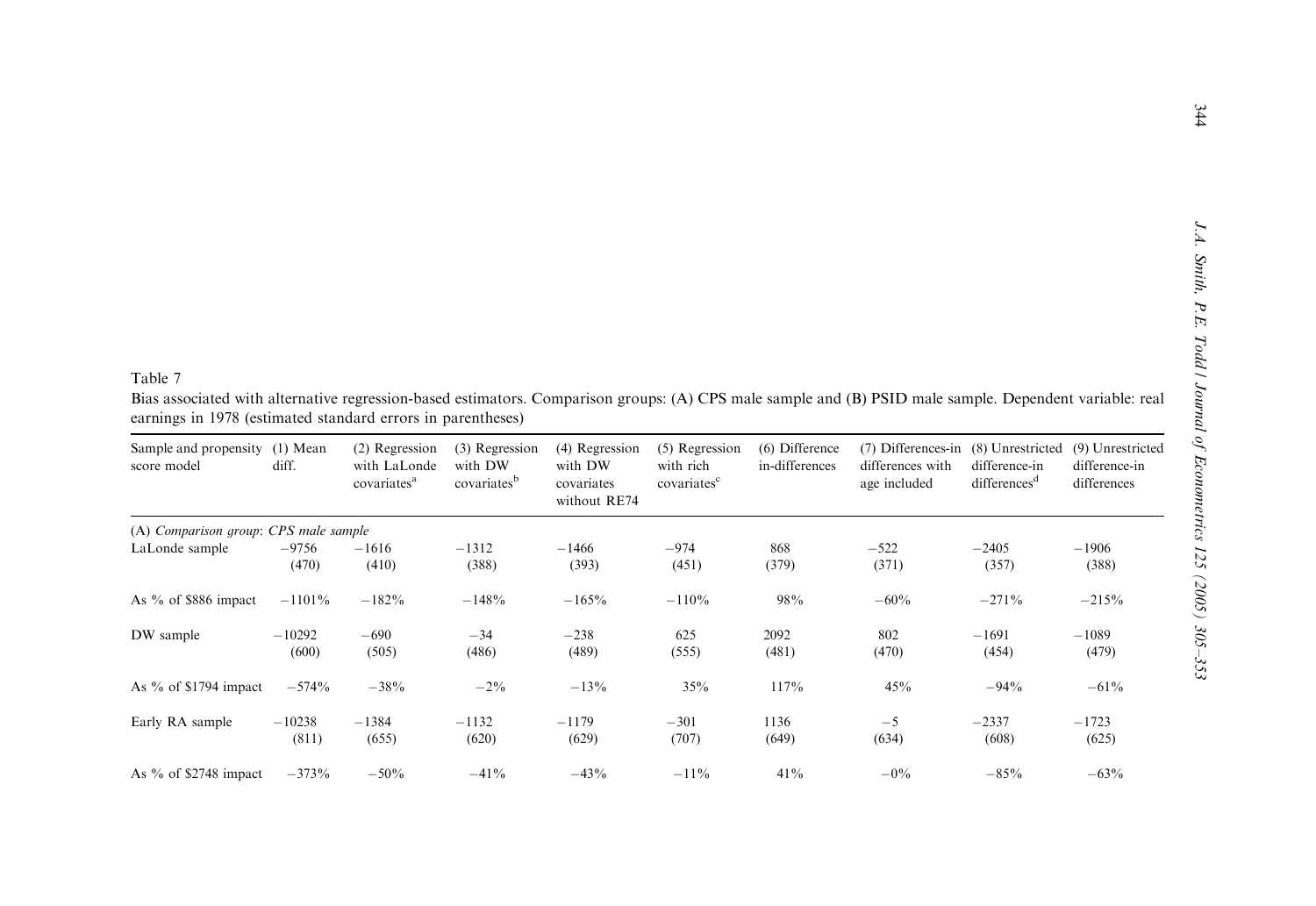| (B) Comparison group: PSID male sample |          |         |         |         |         |        |         |         |         |
|----------------------------------------|----------|---------|---------|---------|---------|--------|---------|---------|---------|
| LaLonde sample                         | $-16037$ | $-2632$ | $-2540$ | $-2448$ | $-2111$ | $-427$ | $-1836$ | $-3263$ | $-3192$ |
|                                        | (668)    | (783)   | (756)   | (751)   | (808)   | (543)  | (573)   | (580)   | (665)   |
| As $\%$ of \$886 impact                | $-1810%$ | $-297%$ | $-287%$ | $-276%$ | $-238%$ | $-48%$ | $-207%$ | $-368%$ | $-360%$ |
| DW sample                              | $-17796$ | $-920$  | $-1285$ | $-1076$ | $-492$  | 797    | $-497$  | $-2172$ | $-1969$ |
|                                        | (846)    | (940)   | (960)   | (920)   | (993)   | (683)  | (704)   | (720)   | (791)   |
| As $\%$ of \$1794 impact               | $-992%$  | $-51\%$ | $-72%$  | $-60%$  | $-27%$  | 44%    | $-28%$  | $-121%$ | $-110%$ |
| Early RA sample                        | $-16945$ | $-1850$ | $-1949$ | $-1720$ | $-820$  | $-159$ | $-1347$ | $-2951$ | $-2824$ |
|                                        | (1311)   | (1161)  | (1072)  | (1057)  | (1139)  | (920)  | (929)   | (936)   | (981)   |
| As $\%$ of \$2748 impact               | $-617%$  | $-67%$  | $-71%$  | $-63%$  | $-30%$  | $-6\%$ | $-49%$  | $-107%$ | $-103%$ |

<sup>a</sup>The [LaLonde](#page-47-0) Covariates are the variables from the LaLonde (1986) propensity score model.

 $b$ The DW Covariates are the variables from the [Dehejia](#page-46-0) and Wahba (2002) propensity score model.

<sup>c</sup>The Rich Covariates model includes indicators for age categories, interactions between the age categories and racial and ethnic group, education categories, <sup>a</sup> marriage indicator, interactions between the marriage indicator and race and ethnicity, real earnings in 1975 and its square, an indicator for zero earnings in 1975, number of children, and number of children interacted with race and ethnicity.

<sup>d</sup>Unrestricted difference-in-differences refers to a regression with real earnings in 1978 on the left-hand side and real earnings in 1975 on the right-hand side. In the specification with covariates, the covariates are age, age squared, years of schooling, high school dropout, and indicators for black and hispanic. This specification follows that in [LaLonde](#page-47-0) (1986).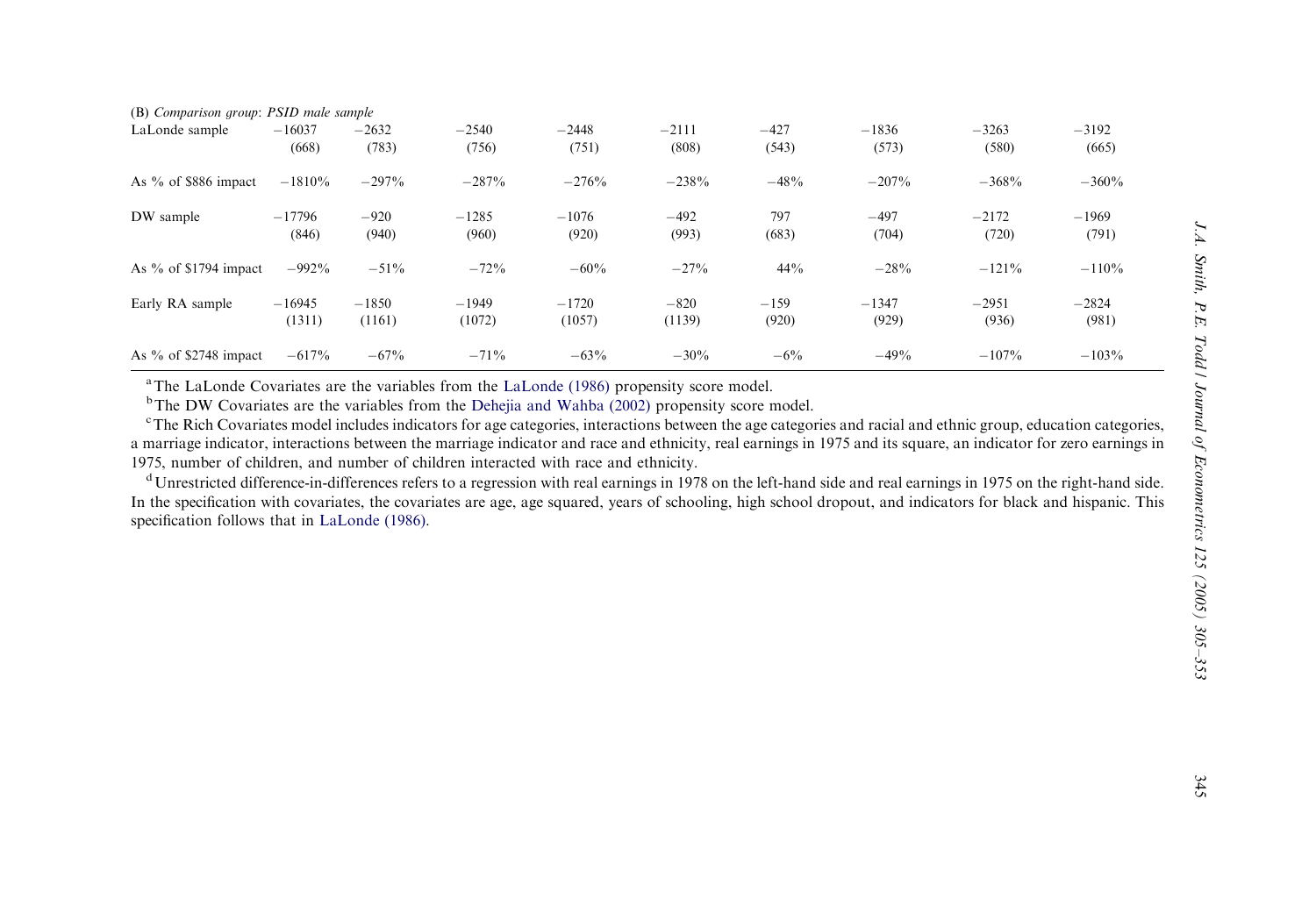#### 10. Specification tests

As discussed in Section 2, Heckman and Hotz (1989) found that when they applied two types of specification tests to the NSW data that they were able to rule out those estimators that implied a different qualitative conclusion than the experimental impact estimates. In this section, we apply one of the specification tests that they use to the cross-sectional matching estimators presented in Table 5. The test we apply is the pre-program alignment test, in which each candidate estimator is applied to outcome data from a period prior to the program (i.e., to random assignment). Note that this test actually tests the joint null that the outcome and participation processes are the same in the pre-program and post-program periods and that the estimator being tested successfully corrects for selection bias.<sup>48</sup>

[We i](#page-35-0)mplement the test by applying the matching estimators to earnings in 1975, keeping the sa[me prop](#page-43-0)ensity scores. If the estimated bias is statistically different from zero in the pre-program period, then we reject t[he corre](#page-43-0)sponding estimator. Because we lack reliable earnings data for two pre-program periods, we are unable to apply the test to the difference-in-differences matching es[timators](#page-31-0) in Table 6. 49

Panels A and B of Table 8 present the pre-program estimates for the CPS and PSID comparison groups, respectively. Consider first Panel A of Table 8. The preprogram test rejects every estimator for the Early RA sample with the DW scores, which is good, as the biases are all quite high for this sample in Panel A of Table 5. It also rejects all but one of the es[timators](#page-31-0) for the LaLonde sample with the LaLonde scores (though two are rejected only at the 10 percent level), which is of course desirable given the large bias values. The test does not reject any of the very low bias estimators for the DW sample with the DW scores. In the case of the LaLonde sample with the DW scores, where the biases are [of moder](#page-43-0)ate size, the first two of the eight estimators in Panel A of Table 5 are rejected. Overall, the pre-program test applied to the CPS comparison group does a good job of eliminating the estimators with the highest estimated biases in the post-program period and not rejecting the estimators with low or moderate estimated biases.

Similar patterns are observed in Panel B of Table 8 for the PSID comparison group. The pre-program test solidly rejects all of the matching estimators as applied to the Early RA sample with the DW scores and to the LaLonde sample with the LaLonde scores. All of these estimators have very large estimated biases in the postprogr[am](#page-47-0) [period.](#page-47-0) [The](#page-47-0) [test](#page-47-0) [do](#page-47-0)es not reject any of the matching es[timators](#page-47-0) [for](#page-47-0) [the](#page-47-0) [D](#page-47-0)W scores applied to the DW samp[le,](#page-46-0) [which](#page-46-0) [have](#page-46-0) low estimated biases in the postprogram period. Finally, the test results for the DW scor[es applied to the LaL](#page-47-0)onde sample are again a mixed bag, though in this case the four estimators eliminated by

<sup>&</sup>lt;sup>48</sup> See Heckman and Hotz (1989) for a more detailed discussion of the test and Heckman et al. (1999) for a discussion of caveats regarding its use. Ham et al. (2003) apply pre-program specification tests in the context of controlling for selectivity in estimating the returns to migration and find them very useful. 49Recall that we are not using the grouped data on SSA earnings that Heckman and Hotz (1989) use in

their paper, and which allow them to apply the pre-program test to longitudinal estimators where it requires multiple periods of pre-program data.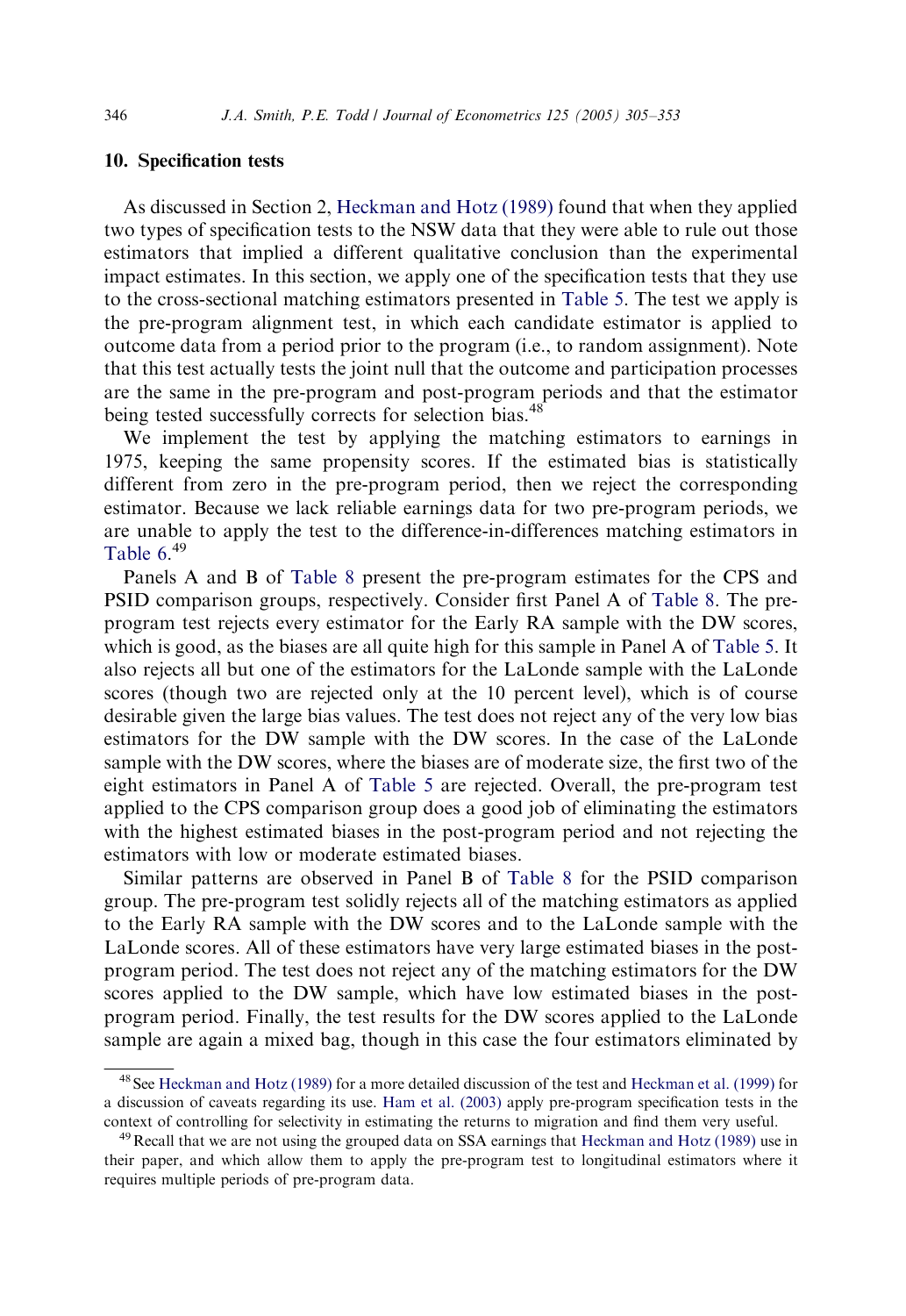the pre-program test are the four with the highest estimated biases in the postprogram period. Overall, for both comparison group samples, our results confirm the effectiveness of the pre-program test at calling attention to estimators likely to lead to highly biased estimates. Thus, we reach for cross-sectional matching estimators a similar conclusion to that reached by Heckman and Hotz (1989) in regard to the standard regression-based estimators they examined.

#### 11. Summary and conclusions

Our analysis of the data from the National Supported Work Demonstration yields three main conclusions. First, our evidence leads us to question recent claims in the literature by DW (1999, 2002) and others regarding the general effectiveness of matching estimators relative to more traditional econometric methods. While we are able to replicate the low bias estimates reported in the [DW \(1999, 2002\)](#page-46-0) studies, we conclude that their evidence is not generalizable. When we apply the same methods to other reasonable samples from the NSW data, the low bias results disappear. When we construct estimates using a modestly different propensity score specification and the full LaLonde sample, we obtain much larger biases than with the DW propensity score specification. The sample inclusion rules employed by DW (1999, 2002) in creating their sample simplify the selection problem by differentially including individuals with zero earnings in the pre-program period. Indeed, in some cases even very simple regression-adjustment estimators have low bias values when applied to the DW sample. Thus, their evidence clearly cannot be construed as showing the superiority of matching over more traditional econometric estimators. More generally, we argue that their study, like much of the earlier literature in this area, implicitly poses the wrong question. The question is not which estimator is the best estimator always and everywhere. Estimators differ in their identifying assumptions, and the assumptions underlying a given estimator will sometimes hold in the data and sometimes fail to hold. Instead of engaging in a hopeless search for a magic bullet estimator, the goal of theoretical and empirical investigation should be to develop a mapping from the characteristics of the data and institutions available in particular evaluation contexts to [the optimal no](#page-47-0)nexpe[rimental estima](#page-47-0)tors for those contexts. In some contexts, particularly those with high-quality data rich in variables related to participation and outcomes, matching may be the best choice. In other cases, such as the NSW data, our results show that matching makes a poor choice.

Second, we find that the difference-in-differences matching estimators introduced in HIT (1997a) and HIST (1998a) perform substantially better than the corresponding cross-sectional matching estimators. This finding is consistent with the elimination of time-invariant biases between the NSW sample and the comparison group sample due to geographic mismatch and differences in the measurement of the dependent variable. Matching methods do not perform well in eliminating these sources of bias, a task for which they were not designed. The positive findings regarding difference-in-differences matching again highlight the importance of choosing a nonexperimental method consistent with the features of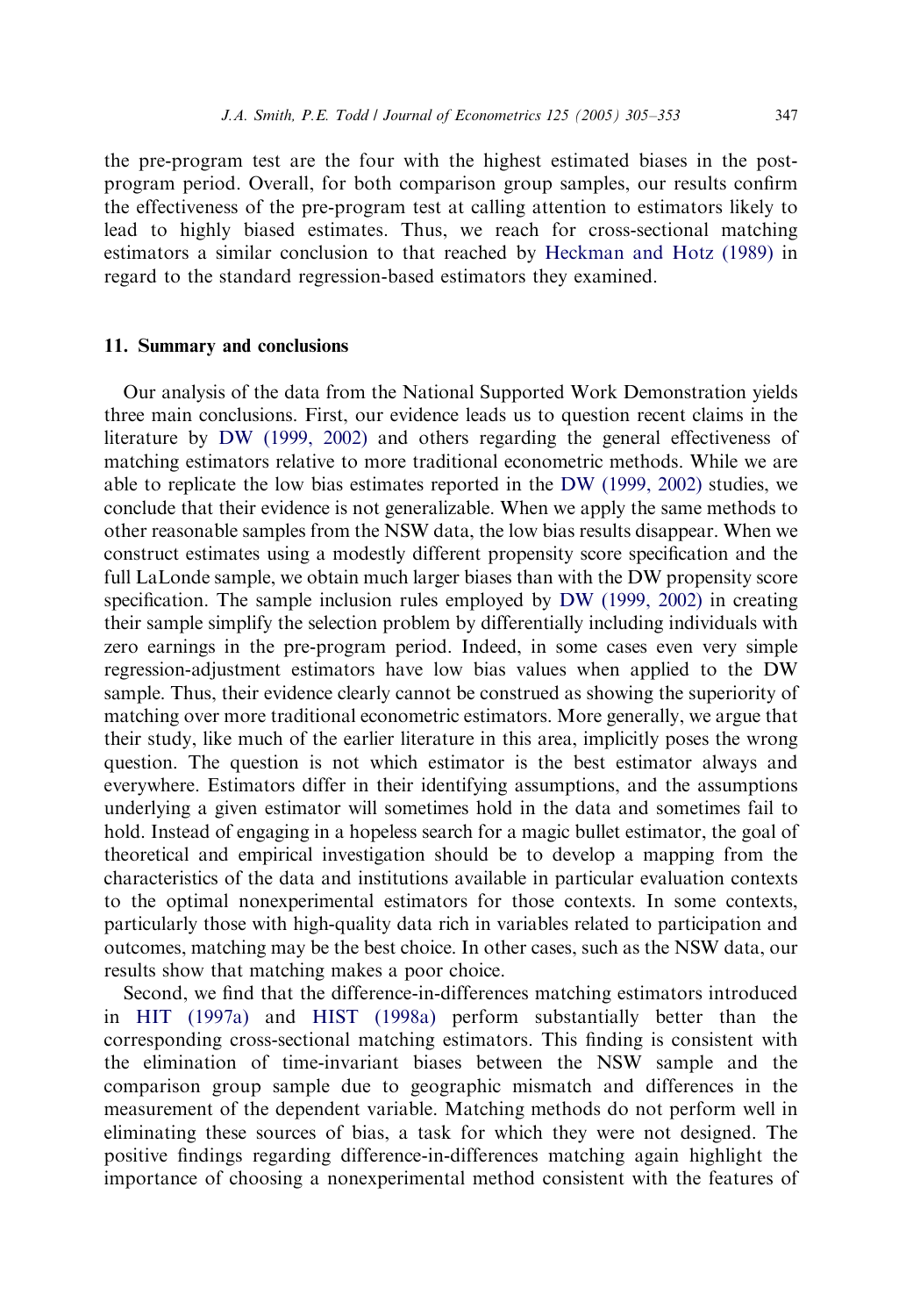<span id="page-43-0"></span>Table 8

 Bias associated with alternative cross-sectional matching estimators. Comparison groups: (A) CPS male sample and (B) PSID male sample. Dependent variable: real earnings in 1975 (bootstrap standard errors in parentheses; trimming level for common support is 2 percent)

| Sample and propensity<br>score model  | $(1)$ Mean<br>diff. | (2) 1<br>Nearest<br>neighbor<br>without<br>common<br>support | (3) 10<br>Nearest-<br>neighbors<br>without<br>common<br>support | (4) 1<br>Nearest-<br>neighbor<br>with<br>common<br>support | (5) 10<br>Nearest-<br>neighbors<br>with<br>common<br>support | $(6)$ Local<br>linear<br>matching<br>$(bw = 1.0)$ | $(7)$ Local<br>linear<br>matching<br>$(bw = 4.0)$ | $(8)$ Local<br>linear<br>regression<br>adjusted<br>matching <sup>a</sup><br>$(bw = 1.0)$ | $(9)$ Local<br>linear<br>regression<br>adjusted<br>matching<br>$(bw = 4.0)$ |
|---------------------------------------|---------------------|--------------------------------------------------------------|-----------------------------------------------------------------|------------------------------------------------------------|--------------------------------------------------------------|---------------------------------------------------|---------------------------------------------------|------------------------------------------------------------------------------------------|-----------------------------------------------------------------------------|
| (A) Comparison group: CPS male sample |                     |                                                              |                                                                 |                                                            |                                                              |                                                   |                                                   |                                                                                          |                                                                             |
| LaLonde sample with DW                | $-10624$            | 972                                                          | 1047                                                            | 91                                                         | $-235$                                                       | $-168$                                            | $-160$                                            | $-194$                                                                                   | $-58$                                                                       |
| prop. score model                     | (254)               | (314)                                                        | (258)                                                           | (399)                                                      | (342)                                                        | (315)                                             | (333)                                             | (280)                                                                                    | (270)                                                                       |
| As $\%$ of \$886 impact               | $-1199%$            | 110%                                                         | 118%                                                            | 10%                                                        | $-27%$                                                       | $-19%$                                            | $-18%$                                            | $-22%$                                                                                   | $-7%$                                                                       |
|                                       | (29)                | (35)                                                         | (29)                                                            | (45)                                                       | (39)                                                         | (36)                                              | (38)                                              | (32)                                                                                     | (30)                                                                        |
| DW sample with DW prop.               | $-12383$            | 362                                                          | 96                                                              | 580                                                        | 156                                                          | $\theta$                                          | 8                                                 | $-39$                                                                                    | $-21$                                                                       |
| score model                           | (172)               | (248)                                                        | (199)                                                           | (339)                                                      | (268)                                                        | (196)                                             | (203)                                             | (274)                                                                                    | (212)                                                                       |
| As $\%$ of \$1794 impact              | $-690%$             | 20%                                                          | $5\%$                                                           | 33%                                                        | 9%                                                           | $0\%$                                             | $0\%$                                             | $-2\%$                                                                                   | $-1\%$                                                                      |
|                                       | (10)                | (14)                                                         | (11)                                                            | (19)                                                       | (15)                                                         | (11)                                              | (11)                                              | (15)                                                                                     | (12)                                                                        |
| Early RA sample with DW               | $-11700$            | $-9179$                                                      | $-4673$                                                         | $-7106$                                                    | $-5596$                                                      | $-6420$                                           | $-5100$                                           | $-4941$                                                                                  | $-4852$                                                                     |
| prop. score model                     | (354)               | (1769)                                                       | (1132)                                                          | (1357)                                                     | (953)                                                        | (3903)                                            | (939)                                             | (1427)                                                                                   | (982)                                                                       |
| As $\%$ of \$2748 impact              | $-426%$             | $-334%$                                                      | $-170%$                                                         | $-259%$                                                    | $-204%$                                                      | $-234%$                                           | $-186%$                                           | $-180%$                                                                                  | $-177%$                                                                     |
|                                       | (13)                | (64)                                                         | (41)                                                            | (49)                                                       | (35)                                                         | (142)                                             | (34)                                              | (52)                                                                                     | (36)                                                                        |
| LaLonde sample with                   | $-11124$            | $-3139$                                                      | $-3439$                                                         | $-3565$                                                    | $-3571$                                                      | $-3754$                                           | $-3635$                                           | $-3628$                                                                                  | $-3290$                                                                     |
| LaLonde prop. score model             | (224)               | (1845)                                                       | (1090)                                                          | (1889)                                                     | (1078)                                                       | (4507)                                            | (1103)                                            | (1679)                                                                                   | (770)                                                                       |
| As $\%$ of \$886 impact               | $-1255%$            | $-354%$                                                      | $-388%$                                                         | $-402%$                                                    | $-403%$                                                      | $-424%$                                           | $-410%$                                           | $-409%$                                                                                  | $-371%$                                                                     |
|                                       | (25)                | (208)                                                        | (123)                                                           | (213)                                                      | (122)                                                        | (509)                                             | (124)                                             | (190)                                                                                    | (87)                                                                        |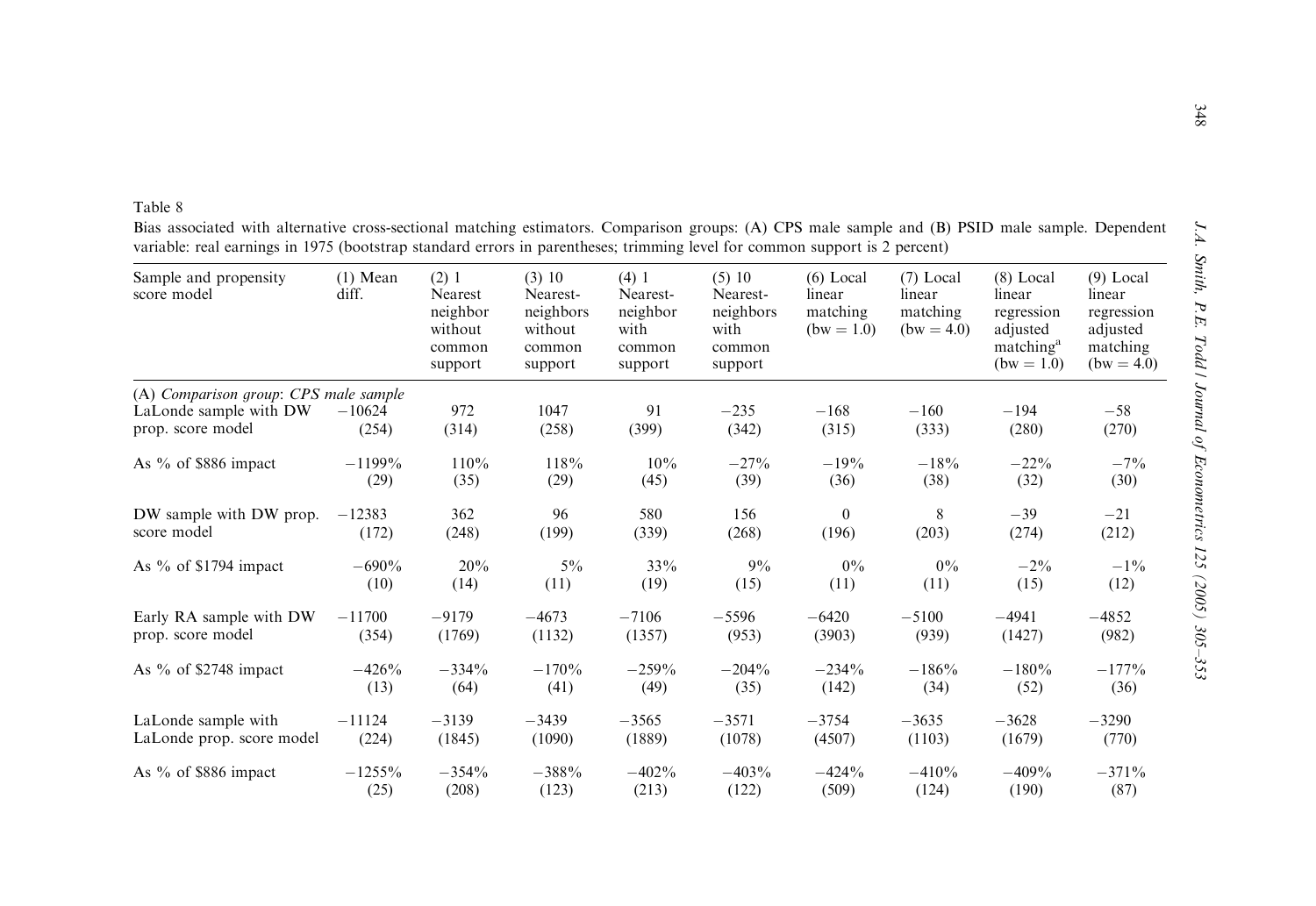| (B) Comparison group: PSID male sample<br>LaLonde sample with DW<br>prop. score model | $-16293$<br>(238) | $-1288$<br>(673) | $-1971$<br>(524) | $-442$<br>(631) | $-1466$<br>(524) | $-161$<br>(547) | $-1362$<br>(456) | $-243$<br>(507) | -499<br>(435) |
|---------------------------------------------------------------------------------------|-------------------|------------------|------------------|-----------------|------------------|-----------------|------------------|-----------------|---------------|
| As $\%$ of \$886 impact                                                               | $-1839%$          | $-145%$          | $-222\%$         | $-50\%$         | $-165%$          | $-18%$          | $-154%$          | $-27%$          | $-56%$        |
|                                                                                       | (27)              | (76)             | (59)             | (71)            | (59)             | (62)            | (51)             | (57)            | (49)          |
| DW sample with DW prop.                                                               | $-17796$          | $-176$           | $-807$           | $-121$          | $-822$           | $-408$          | $-660$           | 406             | $-26$         |
| score model                                                                           | (194)             | (443)            | (676)            | (304)           | (746)            | (518)           | (435)            | (962)           | (644)         |
| As $\%$ of \$1794 impact                                                              | $-992%$           | $-10%$           | $-45%$           | $-7\%$          | $-46%$           | $-23%$          | $-37%$           | 23%             | $-1\%$        |
|                                                                                       | (11)              | (25)             | (38)             | (17)            | (42)             | (29)            | (24)             | (54)            | (36)          |
| Early RA sample with DW                                                               | $-16780$          | $-6086$          | $-4705$          | $-5704$         | $-4490$          | $-4064$         | $-4280$          | $-4809$         | $-4586$       |
| prop. score model                                                                     | (374)             | (771)            | (778)            | (984)           | (770)            | (690)           | (701)            | (853)           | (811)         |
| As $\%$ of \$2748 impact                                                              | $-611\%$          | $-221\%$         | $-171%$          | $-208%$         | $-163%$          | $-148%$         | $-156%$          | $-268%$         | $-255%$       |
|                                                                                       | (14)              | (28)             | (28)             | (36)            | (28)             | (25)            | (26)             | (31)            | (30)          |
| LaLonde sample with                                                                   | $-16036$          | $-3497$          | $-3317$          | $-3474$         | $-3215$          | $-3485$         | $-3561$          | $-3504$         | $-3551$       |
| LaLonde prop. score model                                                             | (213)             | (624)            | (712)            | (779)           | (740)            | (597)           | (629)            | (604)           | (623)         |
| As $\%$ of \$886 impact                                                               | $-1810%$          | $-395%$          | $-374%$          | $-392%$         | $-363%$          | $-393%$         | $-402%$          | $-395%$         | $-401\%$      |
|                                                                                       | (24)              | (70)             | (80)             | (88)            | (84)             | (67)            | (71)             | (68)            | (70)          |

<sup>a</sup>Regression adjustment includes race and ethnicity, age categories, education categories and married.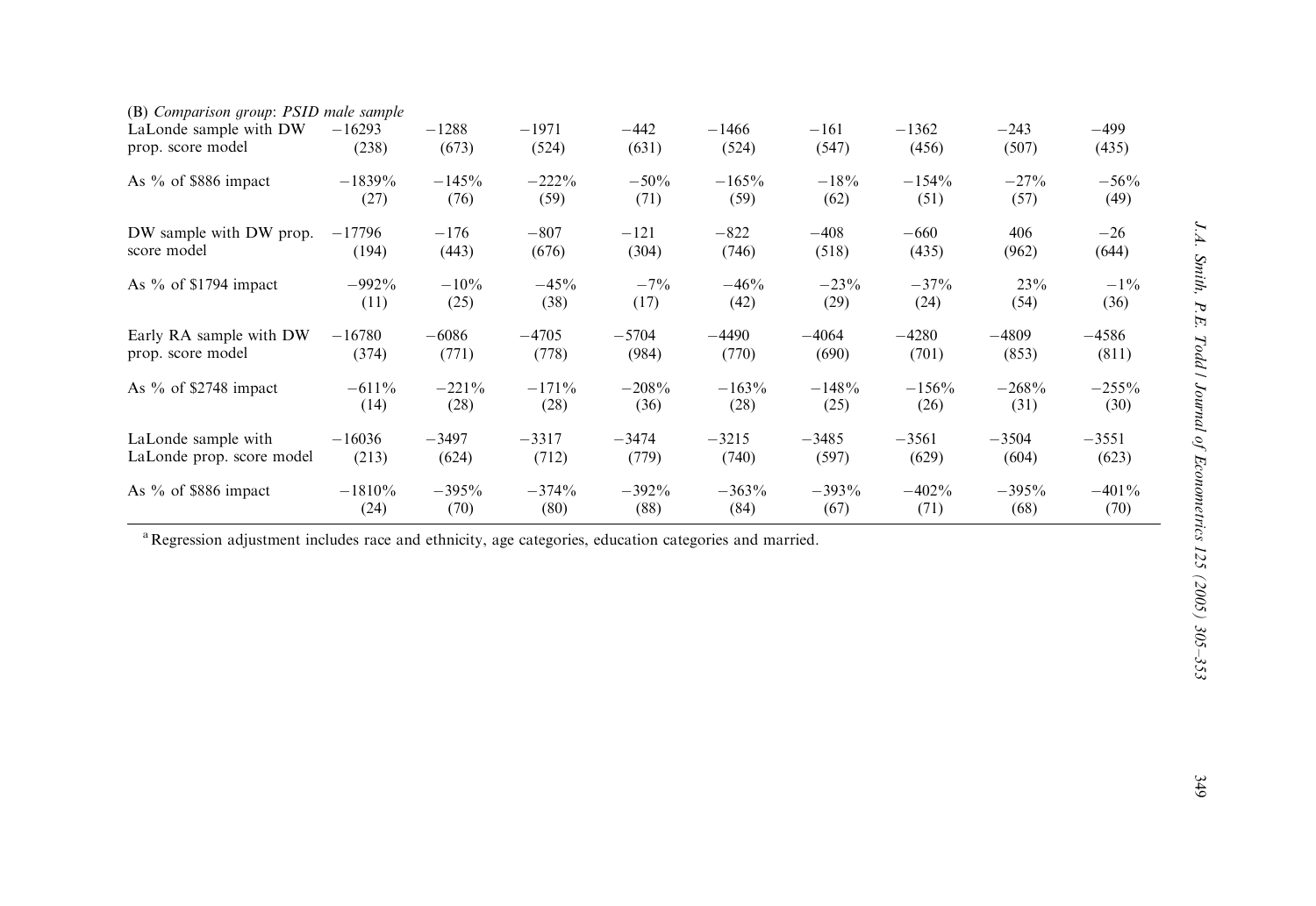<span id="page-45-0"></span>the data and institutions present in a given context. In the NSW context, the data are weak in covariates, fail to place comparison group members in the same local labor markets as participants and rely on different measures of earnings for participants and non-participants. These features strongly suggest that matching should work poorly in the NSW data and that differences-in-differences matching should work better, which is precisely what we find. As this example shows, knowledge regarding which estimators work given the characteristics of the available data and the institutional context has begun to accumulate in the literature and should be used in designing and evaluating evaluation research.

Third, we find that while the choice between cross-sectional matching and difference-in-differences matching makes a big difference to the estimated biases, the details of the matching procedure in general do not. Thus, the choice between nearest neighbor and local linear matching, or the choice of bandwidth for local-linear matching (within reasonable limits), do not have strong or consistent effects on the estimated biases. This finding comports with the findings in a number of other empirical studies. The imposition of the common support condition represents the one (partial) exception in our context, as it affects the estimated biases in some cases but not others.

#### Acknowledgements

We thank Robert LaLonde for providing us with the data from his 1986 study. We thank Rajeev Dehejia for providing us with information helpful in reconstructing the samples used in the Dehejia and Wahba (1999, 2002) studies. We thank seminar participants at Boston College, the CEA meetings, CILN, the Department of Family and Community Services of Australia, Econometric Society (European meetings), the GAAC conference on the Evaluation of Active Labor Market Policies, IFS, IRP, IZA, Kentucky, Laval, Mathematica, McGill, Pittsburg, PSI, Princeton, St. Gallen, SEA meetings, Stockholm, UCSB, UNC, Wisconsin, WRNET, and Yale for their helpful comments. We thank Sascha Becker, Dan Black, Per-Anders Edin, Markus Frolich, John Ham, Robert LaLonde, Michael Lechner, Thomas Lemieux, Miana . Plesca, Mike Veall and two anonymous referees for useful comments. Jingjing Hsee and Miana Plesca provided excellent research assistance. We are grateful to James Heckman for his encouragement and for financial resources to support Jingjing Hsee. Smith's participation in this project was supported by the Social Science and Humanities Research Council of Canada and the CIBC Chair in Human Capital and Productivity at the University of Western Ontario and Todd's by the U.S. National Science Foundation (SBR-9730688).

#### References

Angrist, J., 1990. Lifetime earnings and the Vietnam draft lottery: evidence from Social Security Administrative records. American Economic Review 80 (3), 313–335.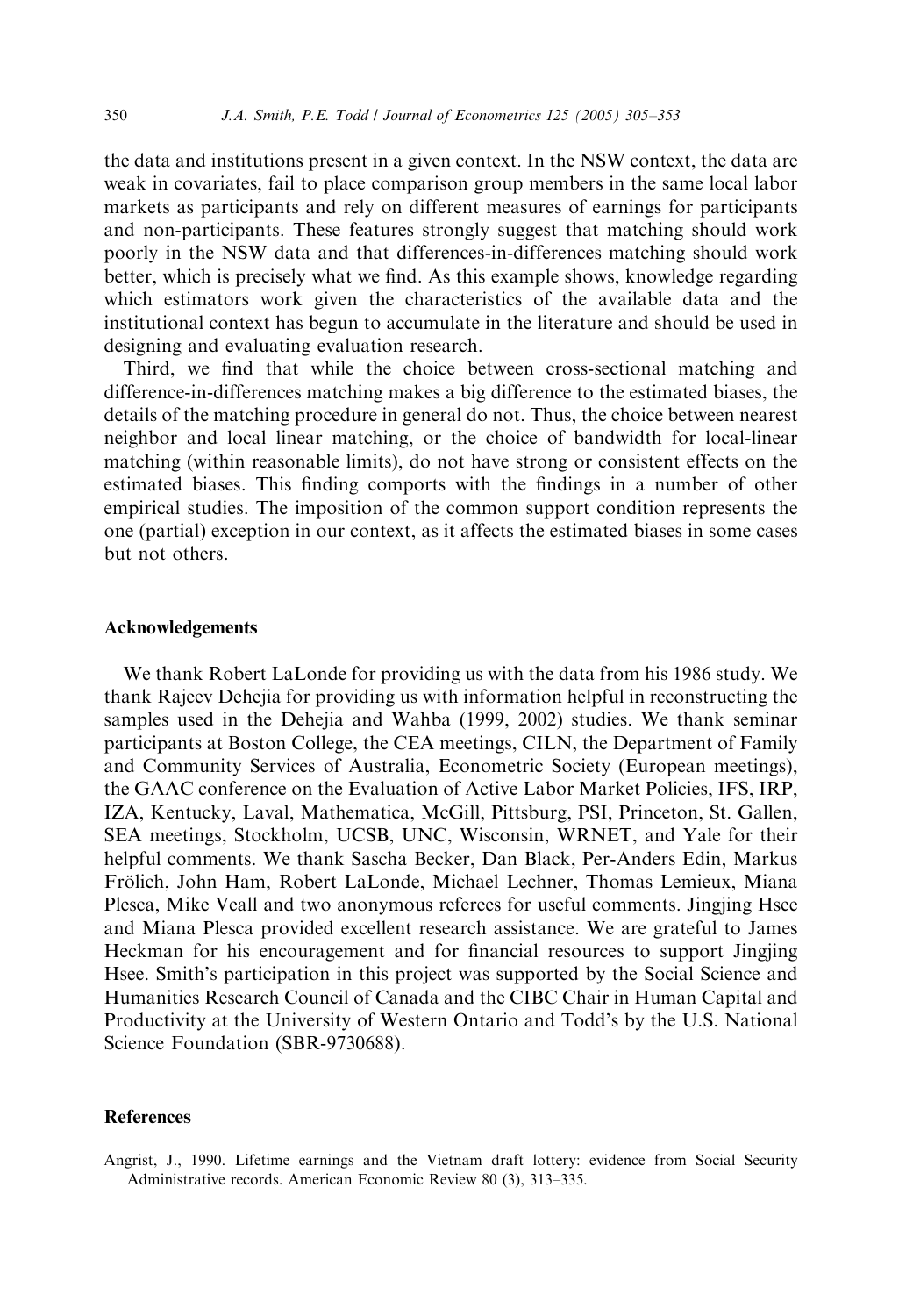- <span id="page-46-0"></span>Angrist, J., 1998. Estimating the labor market impact of voluntary military service using Social Security data on military applicants. Econometrica 66 (2), 249–288.
- Angrist, J., Hahn, J., 1999. When to control for covariates? Panel asymptotics for estimates of treatment effects. NBER Technical Working Paper No. 241.
- Ashenfelter, O., 1978. Estimating the effect of training programs on earnings. Review of Economics and Statistics 60, 47–57.
- Ashenfelter, O., Card, D., 1985. Using the longitudinal structure of earnings to estimate the effect of training programs. Review of Economics and Statistics 67, 648–660.
- Barnow, B., 1987. The impact of CETA programs on earnings: a review of the literature. Journal of Human Resources 22, 157–193.
- Bassi, L., 1984. Estimating the effects of training programs with nonrandom selection. Review of Economics and Statistics 66, 36–43.
- Blundell, R., Costa-Dias, M., 2000. Evaluation methods for non-experimental data. Fiscal Studies 21 (4), 427–468.
- Burtless, G., 1995. The case for randomized field trials in economic and policy research. Journal of Economic Perspectives 9 (2), 63–84.
- Burtless, G., Orr, L., 1986. Are classical experiments needed for manpower policy? Journal of Human Resources 21, 606–639.
- Card, D., Sullivan, D., 1988. Measuring the effect of subsidized training programs on movements in and out of employment. Econometrica 56 (3), 497–530.
- Cochran, W., Rubin, D., 1973. Controlling bias in observational studies. Sankyha 35, 417–446.
- Couch, K., 1992. New evidence on the long-term effects of employment and training programs. Journal of Labor Economics 10 (4), 380–388.
- Dehejia, R., Wahba, S., 1999. Causal effects in nonexperimental studies: reevaluating the evaluation of training programs. Journal of the American Statistical Association 94 (448), 1053–1062.
- Dehejia, R., Wahba, S., 2002. Propensity score matching methods for nonexperimental causal studies. Review of Economics and Statistics 84 (1), 151–161.
- Devine, T., Heckman, J., 1996. The structure and consequences of eligibility rules for a social program: a study of the job training partnership act (JTPA). In: Polacheck, S. (Ed.), Research in Labor Economics, Vol. 15. JAI Press, Greenwich, CT, pp. 111–170.
- Eberwein, C., Ham, J., LaLonde, R., 1997. The impact of being offered and receiving classroom training on the employment histories of disadvantaged women: evidence from experimental data. Review of Economic Studies 64 (4), 655–682.
- Eichler, M., Lechner, M., 2002. An evaluation of public employment programmes in the East German state of Sachsen-Anhalt. Labour Economics 9, 143–186.
- Fan, J., 1992a. Design adaptive nonparametric regression. Journal of the American Statistical Association 87, 998–1004.
- Fan, J., 1992b. Local linear regression smoothers and their minimaxefficiencies. The Annals of Statistics 21, 196–216.
- Fan, J., Gijbels, I., 1996. Local Polynomial Modelling and its Applications. Chapman & Hall, New York.
- Fraker, T., Maynard, R., 1987. The adequacy of comparison group designs for evaluations of employment related programs. Journal of Human Resources 22, 194–227.
- Friedlander, D., Robins, P., 1995. Evaluating program evaluations: new evidence on commonly used nonexperimental methods. American Economic Review 85 (4), 923–937.
- Frölich, M., 2004. Finite-sample properties of propensity score matching and weighting estimators. Review of Economics and Statistics 86 (1), 77–90.
- Hahn, J., 1998. On the role of the propensity score in efficient estimation of average treatment effects. Econometrica 66 (2), 315–331.
- Ham, J., Li, X., Reagan, P., 2003. Propensity score matching, a distance-based measure of migration, and the wage growth of young men. Working paper, Department of Economics, Ohio State University.
- Heckman, J., 1979. Sample selection bias as a specification error. Econometrica 47 (1), 153–161.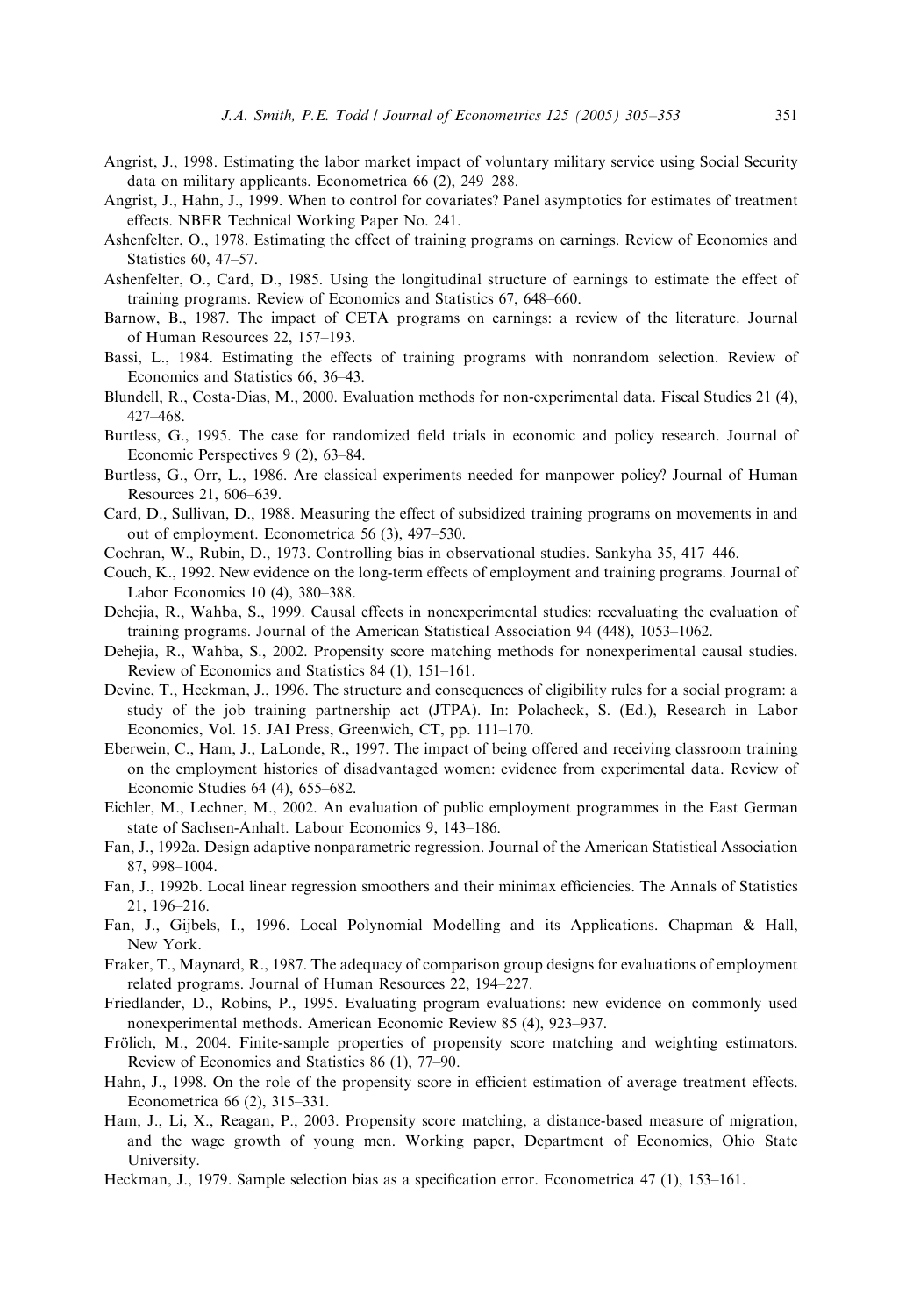- <span id="page-47-0"></span>Heckman, J., 1992. Randomization and social policy evaluation. In: Manski, C., Garfinkel, I. (Eds.), Evaluating Welfare and Training Programs. Harvard University Press, Cambridge, MA, pp. 201–230.
- Heckman, J., 1997. Randomization as an instrumental variables estimator: a study of implicit behavioral assumptions in one widely-used estimator. Journal of Human Resources 32, 442–462.
- Heckman, J., 2001. Micro data, heterogeneity, and the evaluation of public policy: nobel lecture. Journal of Political Economy 109 (4), 673–748.
- Heckman, J., Hotz, J., 1989. Choosing among alternative nonexperimental methods for estimating the impact of social programs: the case of manpower training. Journal of the American Statistical Association 84 (408), 862–880.
- Heckman, J., Navarro-Lazano, S., 2004. Using matching, instrumental variables and control functions to estimate economic choice models. Review of Economics and Statistics 86 (1), 30–57.
- Heckman, J., Robb, R., 1985. Alternative methods for evaluating the impact of interventions. In: Heckman, J., Singer, B. (Eds.), Longitudinal Analysis of Labor Market Data. Cambridge University Press, New York, pp. 156–246.
- Heckman, J., Smith, J., 1995. Assessing the case for social experiments. The Journal of Economic Perspectives 9, 85–110.
- Heckman, J., Smith, J., 1999. The pre-programme earnings dip and the determinants of participation in a social programme: implications for simple programme evaluation strategies. Economic Journal 109 (457), 313–348.
- Heckman, J., Todd, P., 1995. Adapting propensity score matching and selection models to choice-based samples. Working Paper, Department of Economics, University of Chicago.
- Heckman, J., Vytlacil, E., 2001. Policy relevant treatment effects. American Economic Review 91 (2), 107–111.
- Heckman, J., Ichimura, H., Smith, J., Todd, P., 1996. Sources of selection bias in evaluating social programs: an interpretation of conventional measures and evidence on the effectiveness of matching as a program evaluation method. Proceedings of the National Academy of Sciences 93 (23), 13416–13420.
- Heckman, J., Ichimura, H., Todd, P., 1997a. Matching as an econometric evaluation estimator: evidence from evaluating a job training programme. Review of Economic Studies 64 (4), 605–654.
- Heckman, J., Smith, J., Clements, N., 1997b. Making the most out of social experiments: accounting for heterogeneity in programme impacts. Review of Economic Studies 64 (4), 487–536.
- Heckman, J., Ichimura, H., Smith, J., Todd, P., 1998a. Characterizing selection bias using experimental data. Econometrica 66 (5), 1017–1098.
- Heckman, J., Ichimura, H., Todd, P., 1998b. Matching as an econometric evaluation estimator. Review of Economic Studies 65 (2), 261–294.
- Heckman, J., LaLonde, R., Smith, J., 1999. The economics and econometrics of active labor market programs. In: Ashenfelter, O., Card, D. (Eds.), Handbook of Labor Economics, Vol. 3A. North-Holland, Amsterdam, pp. 1865–2097.
- Heckman, J., Hohmann, N., Smith, J., Khoo, M., 2000. Substitution and drop out bias in social experiments: a study of an influential social experiment. Quarterly Journal of Economics 115 (2), 651–694.
- Heckman, J., Tobias, J., Vytlacil, E., 2001. Four parameters of interest in the evaluation of social programs. Southern Economic Journal 68 (2), 210–223.
- Hollister, R., Kemper, P., Maynard, R., 1984. The National Supported Work Demonstration. University of Wisconsin Press, Madison.
- LaLonde, R., 1986. Evaluating the econometric evaluations of training programs with experimental data. American Economic Review 76, 604–620.
- Lechner, M., 1999. Earnings and employment effects of continuous off-the-job training in East Germany after unification. Journal of Business and Economic Statistics 17, 74–90.
- Lechner, M., 2000. An evaluation of public sector sponsored continuous vocational training programs in East Germany. The Journal of Human Resources 35, 347–375.
- Lechner, M., 2002. Some practical issues in the evaluation of heterogeneous labour market programmes by matching methods. Journal of the Royal Statistical Society Series A 165 (Part 1), 59–82.